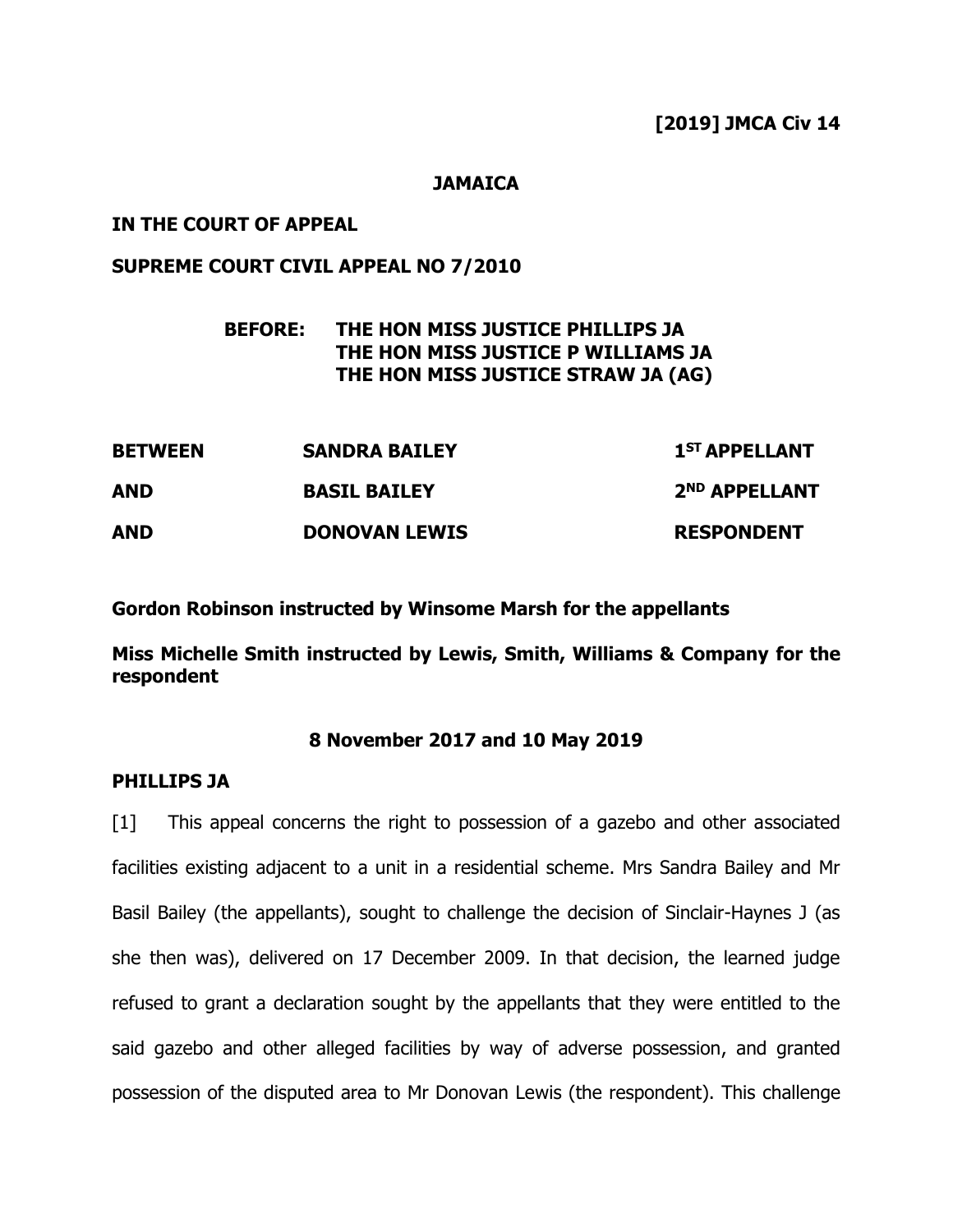was brought on grounds that the learned judge erred when she struck out the entire claim based on a preliminary issue, and erred in her rejection of the appellants' claim for possessory title.

### **Background**

[2] The appellants entered into an agreement for sale to purchase Lot 14, Kingswood, Stony Hill in the parish of Saint Andrew, comprised in the certificate of title registered at Volume 1187 Folio 78 of the Register Book of Titles (Lot 14), from Monarch Investments Company Limited (Monarch) on 20 July 2005. They were duly registered on the said certificate of title for the property on 27 April 2006.

[3] The 1<sup>st</sup> appellant (Mrs Sandra Bailey), in an affidavit filed 15 July 2008, deponed that when considering the purchase of Lot 14, a gazebo was attached to the building. She therefore considered the gazebo to be a part of Lot 14, and bought Lot 14 with that belief. The appellants, she deponed, were placed in possession of Lot 14 on 1 September 2005, and since then, have remained in continuous and open possession of the said property.

[4] In June 2008, the appellants commenced construction to extend and reinforce the gazebo. The respondent, a developer of the said property, raised an objection indicating that the gazebo was on an area of land forming part of the common area of the scheme, and not on the appellants' property. Mrs Bailey deponed that that was the first time a claim was being made to the land on which the gazebo had been built. The respondent also sent certain items of correspondence to the appellants, objecting to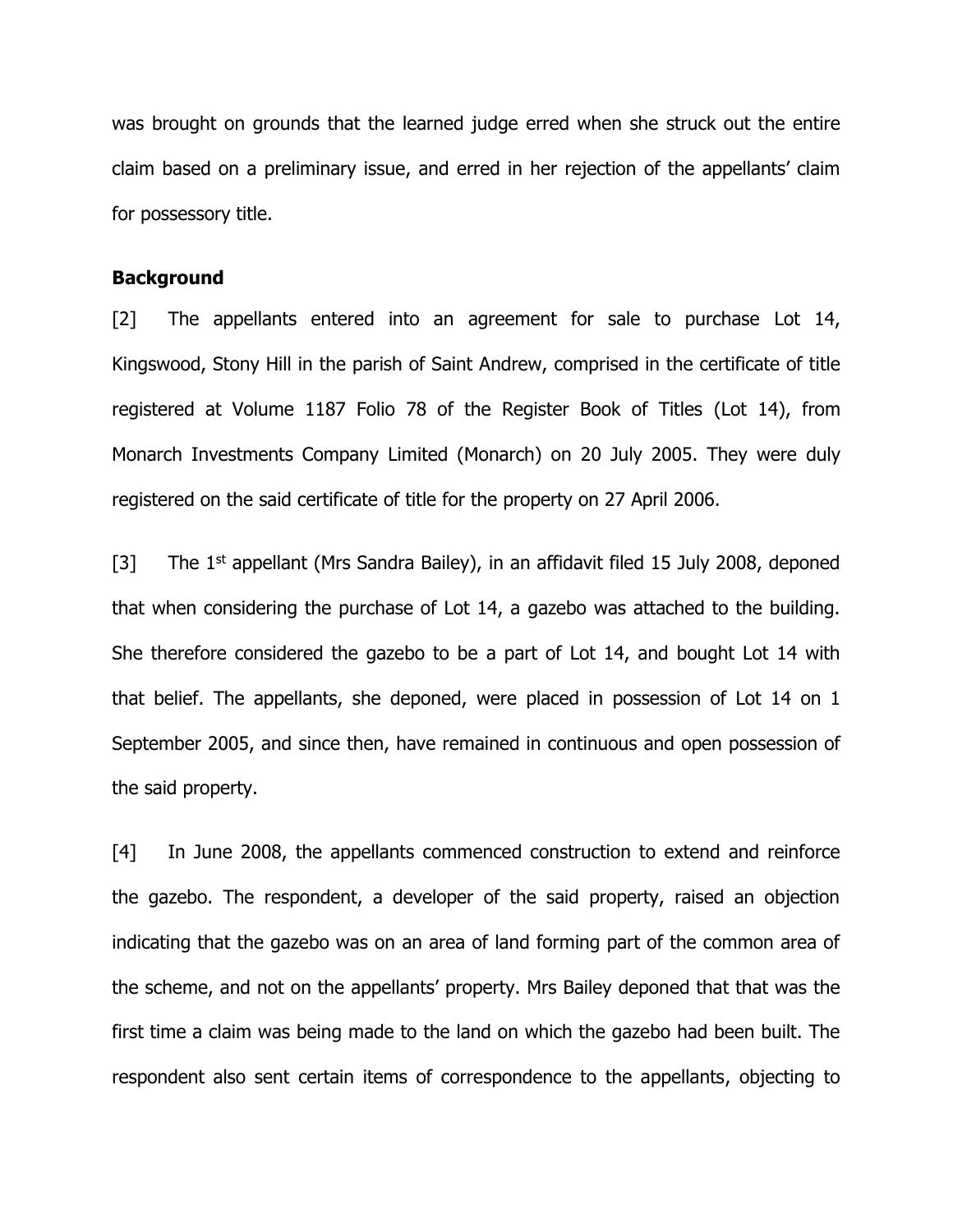any extension of construction on the gazebo, ending in a letter dated 9 July 2008, from his attorneys-at-law to that of the appellants, indicating that if the gazebo, "the offending structure", was not removed within seven days, the respondent would have it forcibly removed.

[5] On 15 July 2008, the appellants filed a claim form against the respondent and Mr Lloyd Wilson (another developer of the said property). They sought a declaration that they were entitled by way of adverse possession to ownership in fee simple of the area of 35.080 square meters of land described as Lot B, being part of the certificate of title held jointly by the respondent and Mr Wilson, registered at Volume 1187 Folio 830 (the property). This area of land is specifically shown on survey diagram bearing survey department examination number 319247, dated 27 June 2005, prepared by Horace A Manderson, Commissioned Land Surveyor. They also sought, by way of consequential relief, an order that the Registrar of Titles be directed to rectify the certificates of title registered at Volume 1187 Folio 830 and Volume 1187 Folio 78 of the Register Book of Titles to reflect the said ownership.

[6] On 15 July 2008, the appellants also filed an application for an interim injunction restraining the respondent and Mr Wilson from entering or interfering, in any way, with their enjoyment of the said area of 35.080 square metres adjacent to their land, which was on the respondent's land. The grounds of the application were that the appellants were in possession of the land, and had filed a claim for a declaration that they were the owners of the same by way of adverse possession; that they had good prospects of succeeding on the claim; and that the respondent had threatened to take immediate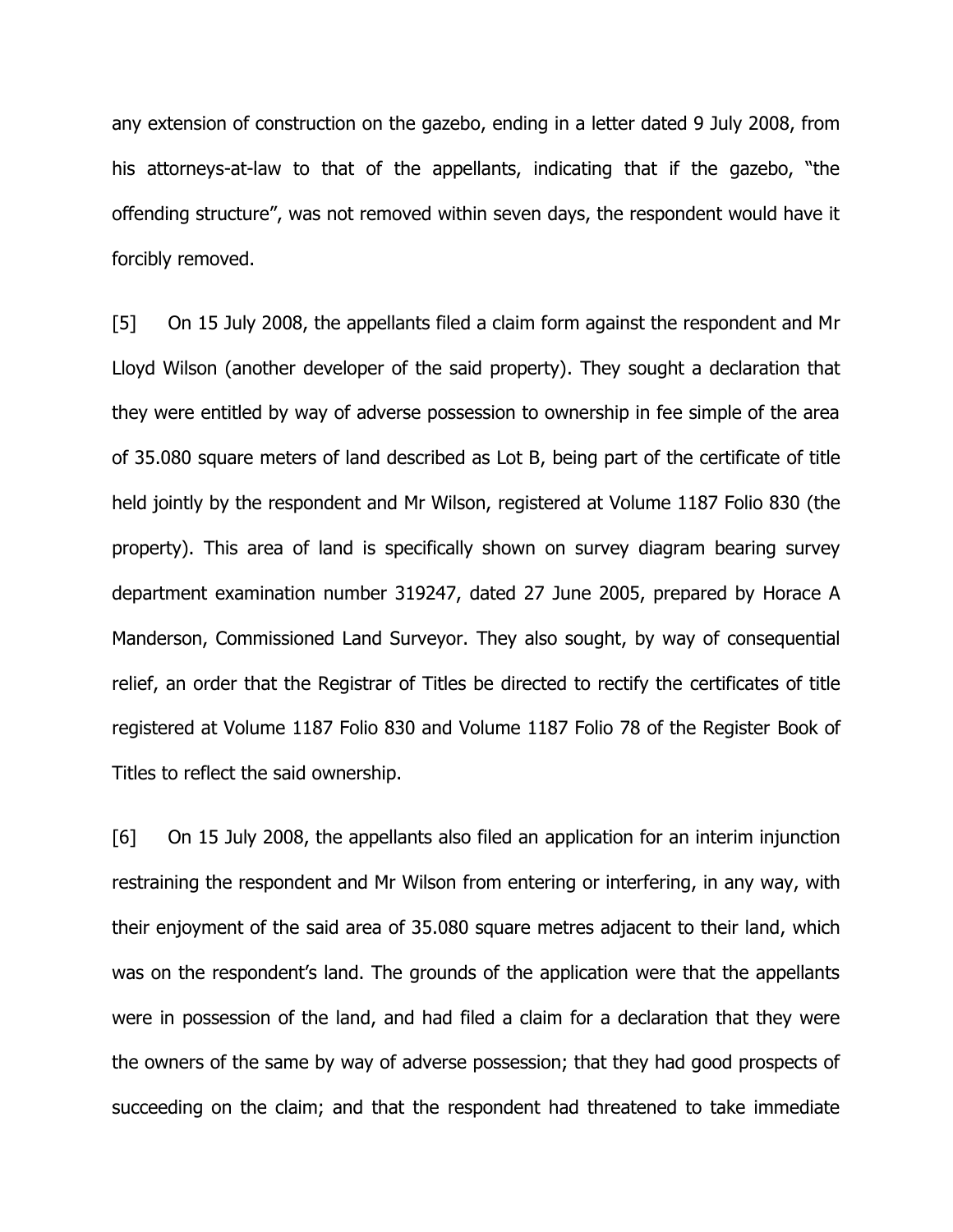steps to interfere with the appellants' possession of the property. The application was supported by the affidavits of Mrs Sandra Bailey and Mr James Smith, managing director of Monarch, sworn to on 15 July 2008, and that of Mr Rudolph Smellie, attorney-at-law for the appellants, who attached the Certificate of Title for the said property.

[7] Mr James Smith stated in his affidavit that as at 25 October 1993, the said property, bearing civic address 5 Ordon Close, Kingswood, Stony Hill in the parish of Saint Andrew, was registered in Monarch's name. The property had been purchased from Mr Loy Anthony D'Oyen. He stated that at the time of the purchase, the property consisted of a "single floor town house and an extension to the back thereof in the form of a gazebo or porch". He said that at least from October 1993, Monarch occupied the property inclusive of the gazebo and the land, and had remained in continuous, open, quiet, and undisturbed possession of the same until 31 August 2005. Mr Smith stated that Monarch entered into an agreement for sale with the appellants dated 25 June 2005, and pursuant to that agreement, the company gave up possession of the property to the appellants as at that date, viz, 31 August 2005.

[8] On 15 July 2008, Brooks J (as he then was) restrained the respondent and Mr Wilson from interfering in any way with the property until 29 July 2008, when the application was fixed to be considered.

[9] The respondent, in an affidavit filed 25 July 2008, deponed, that at all material times, he was the owner and developer of a subdivision at Ordon Close, Kingswood,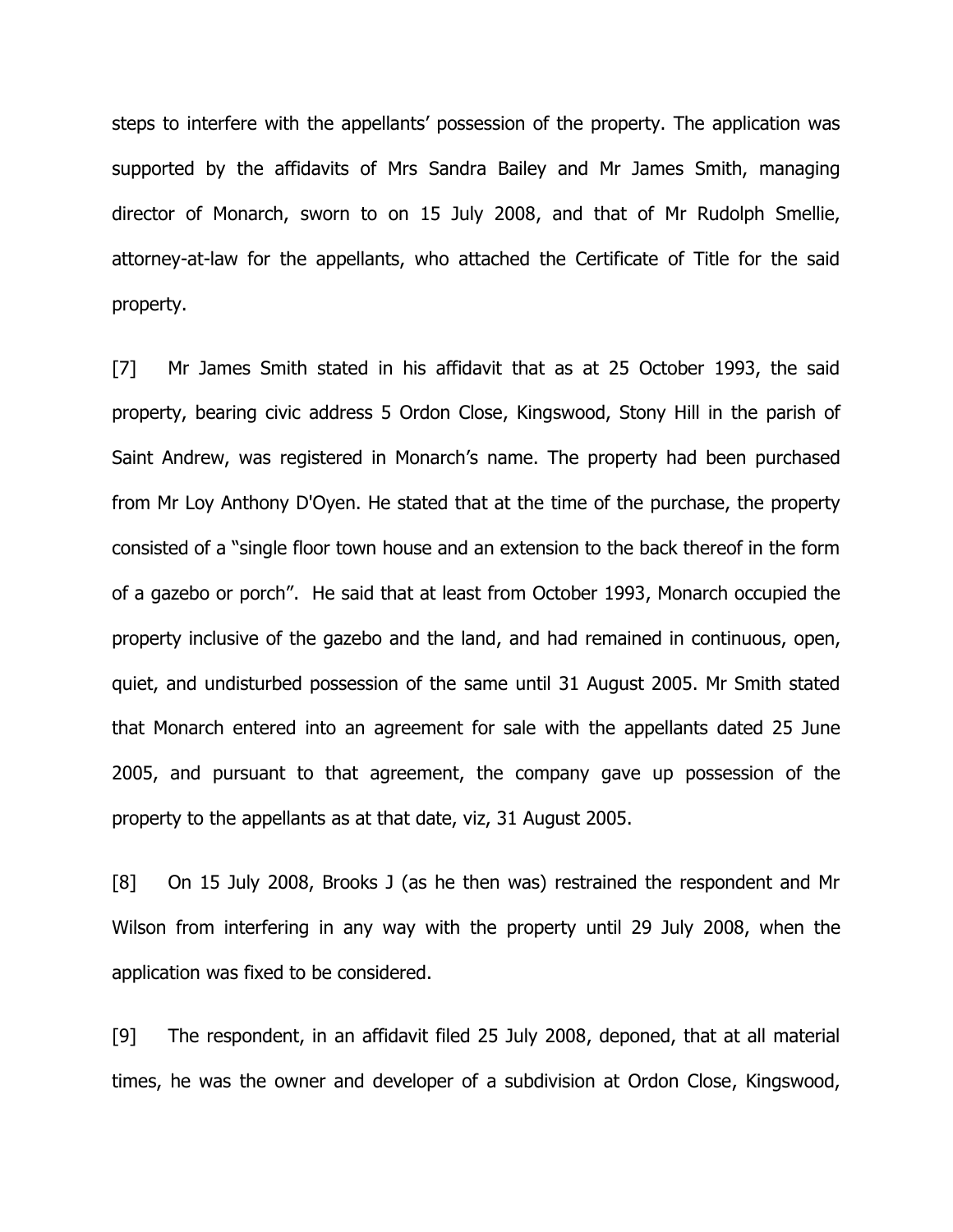Stony Hill in the parish of Saint Andrew, which was completed about 20 years ago. He stated that Lot 14 on the subdivision was 5 Ordon Close which he had designed and constructed. He stated that the boundaries of each unit were "clearly defined and delineated and the areas common to all unit owners [were] properly earmarked".

[10] He indicated that a previous owner of Lot 14 had utilised the services of famed interior decorator, Mrs Joyce Buchanan, who in the process of remodelling the unit, added a wooden porch above the steps at the rear of the building. That addition encroached on his property which was earmarked for the common area, and did not form a part of the certificate of title for Lot 14, but was on property in his name. He informed the owner of this, and requested the removal of the wooden porch. He stated that the owner and Mrs Buchanan met with him and requested his permission for the wooden porch to remain as it was not a permanent structure, and that it would be removed at any time at his demand. He stated that he therefore allowed the wooden porch "to remain at [his] licence". He maintained that all subsequent owners were informed that the wooden porch did not form a part of the property and that it was only allowed to remain if it would be removed at his (the respondent's) request.

[11] The respondent stated further that at the time Monarch was purchasing Lot 14, Mr Smith had made a request to him to transfer the area occupied by the porch. He declined this request and indicated to Mr Smith that the porch could only remain as long as Mr Smith understood that it was not a part of the property. Mr Smith, the respondent deponed, accepted that, and also requested that the porch not be removed.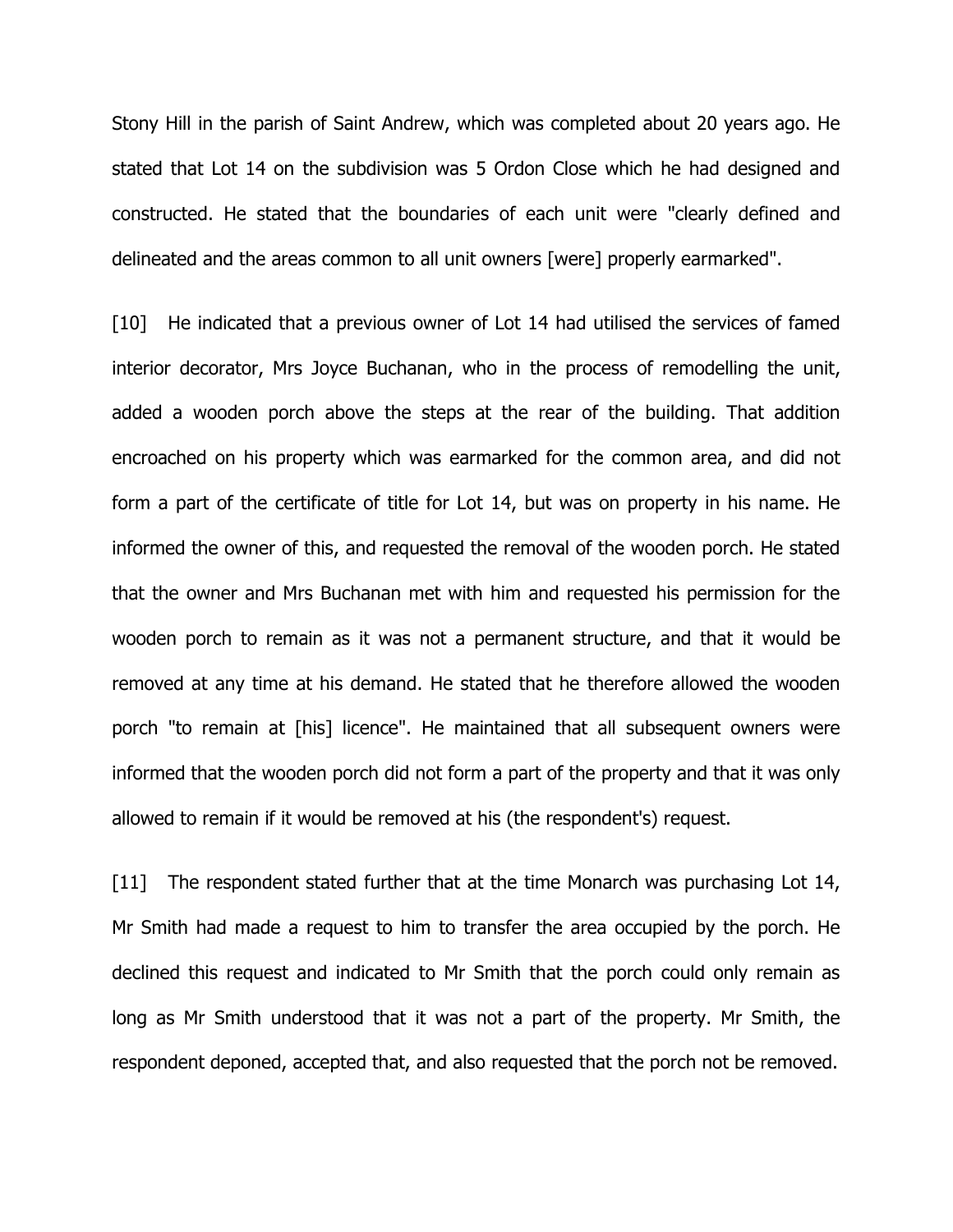[12] The respondent stated that, subsequently, when Mr Smith had entered into negotiations for the sale of the property, he (Mr Smith) told the respondent that the prospective purchasers were interested in acquiring the area occupied by the porch. Mr Smith again requested whether he, the respondent, was interested in transferring that part of the land on which the gazebo was situate. The respondent said that he was not interested in doing so.

[13] Subsequent to that request, the respondent stated that he had received a request from Mr Mark Golding, Monarch's attorney-at-law of the firm of Messrs Hart Muirhead Fatta, requesting that he transfer the said area to the purchasers of the property. He indicated that he declined yet again, and informed Mr Golding that the piece of land formed a part of the common area, and the gazebo had only been allowed to remain on the lot, on the understanding that the structure was not permanent, and that the owners were aware that the use of the porch was "only based on [his] expressed permission". He said that Mr Golding expressly stated that he accepted that the land occupied by the porch was not being transferred to the purchasers, which he subsequently confirmed in writing to the respondent's attorneys.

[14] The respondent stated further that on or about 16 June 2008, he noticed that the occupants of the property had deposited building materials nearby, and so he inquired about the purpose of the building materials and was informed that the material was for building a structure to include the area of the porch. He said that he had informed the appellants that they could not do so as the land did not belong to them. He stated further that they had acknowledged that, but claimed that Mr Ronald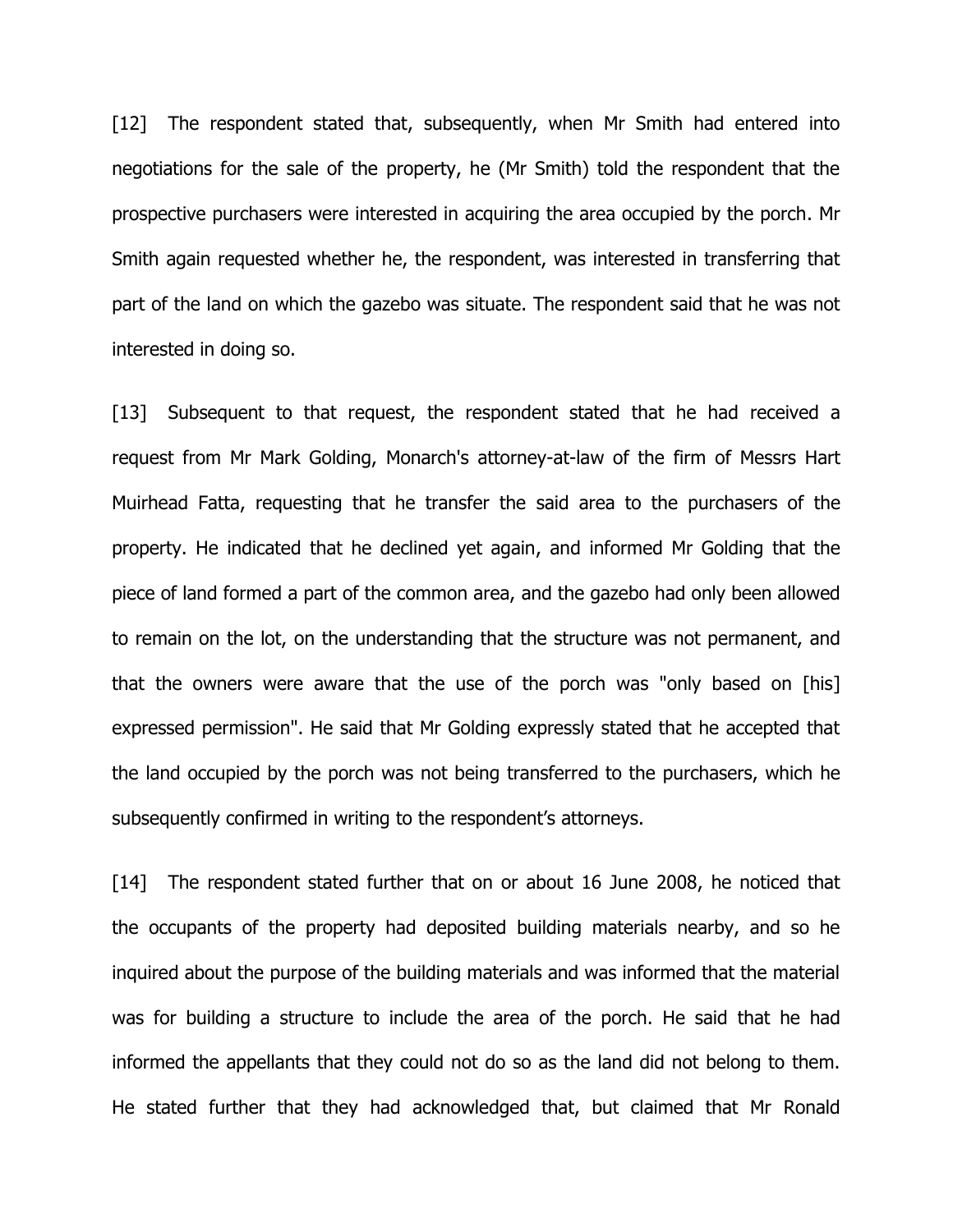Thwaites, their attorney-at-law, had indicated that he, the respondent had agreed to transfer to them the area on which the gazebo was situate. The respondent said that he informed them that that information was incorrect, as he had no intention of transferring that area to them, and that they should desist from any construction on it and, in fact, they should remove the wooden porch.

[15] The respondent stated that Mr Thwaites had written to him suggesting that he had commissioned a survey which indicated the area that he had agreed to transfer. He indicated that the survey suggested that he had been served a notice in relation to it, but that had never been done, and he had no knowledge of the same. His attorneys, he said, had written several letters to Mr Thwaites correcting the information stated in his correspondence, and requesting that the encroachment be corrected. He said that there was no response to his attorneys' letters. He maintained that the appellants were fully aware that they were not purchasing the encroached area of land. He insisted that no owner of the property had had continuous, open, quiet, and undisturbed possession of the encroached area where the wooden porch was situate, and the appellants were certainly not entitled to the property by way of adverse possession or otherwise. He contended that despite warnings prior to the commencement of the current construction, the appellants continued to build on the said area of land.

[16] On 29 July 2008, Mrs Bailey filed an affidavit in response. She deposed that the structure which she subsequently discovered was encroaching on the adjoining land was "only partly wooden", as it had a concrete section which was "six feet wide by nine feet long and eight inches high, which functioned as an outdoor bathroom". The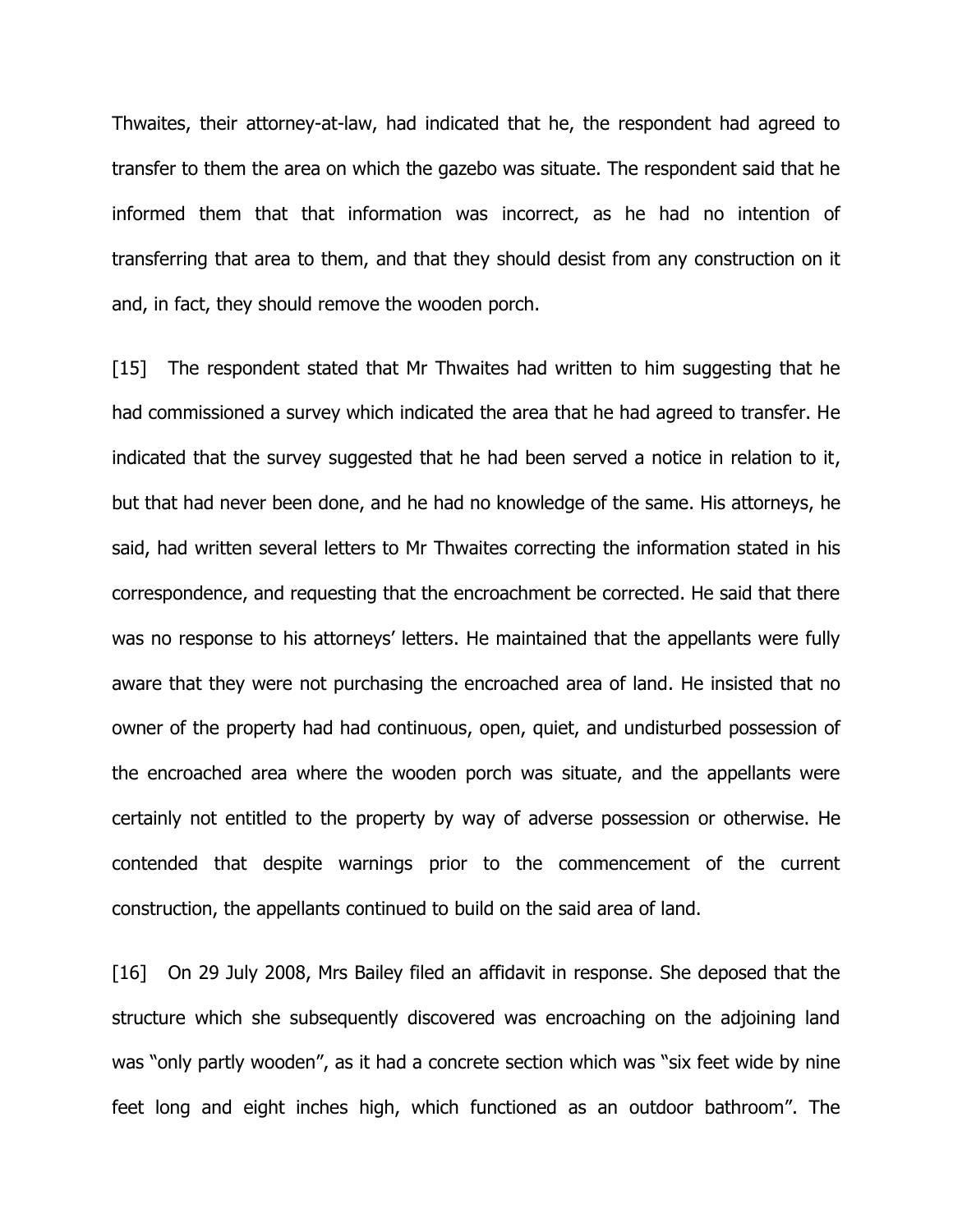wooden section was built completely on a concrete foundation. It was her contention that the addition could not be enjoyed by the owners (the respondent and Mr Wilson) as a part of the common area.

[17] She insisted that before June 2008, she had never been informed by the respondent, his servants or agents that the said structure was not a part of the property that she had acquired. She was also not informed that the structure was only being allowed to remain on the basis that once the respondent requested it, it should be removed.

[18] She indicated that Mr Smith had informed her that when he sold Lot 14 to the appellants in 2005, the property existed in the same form and extent as when he had purchased it in 1993. Mr Smith had also informed her, she stated, that the respondent had never indicated to him that the structure did not from a part of the property, and that it could only remain as long as that was understood.

[19] She insisted that she could not understand how the structure could not be a part of the property, as it consisted of a concrete foundation and should not therefore be subject to removal. Additionally, she said, that the wooden extension had at all times "constituted one of the main attractions of the premises, and, housing, as it does our laundry room, and serving, as it does, as a dining, relaxation and storage area for the family, in keeping with the usage that we found in 2005". She deponed that the property was "vital to the comfort and enjoyment of the dwelling house". She said, as a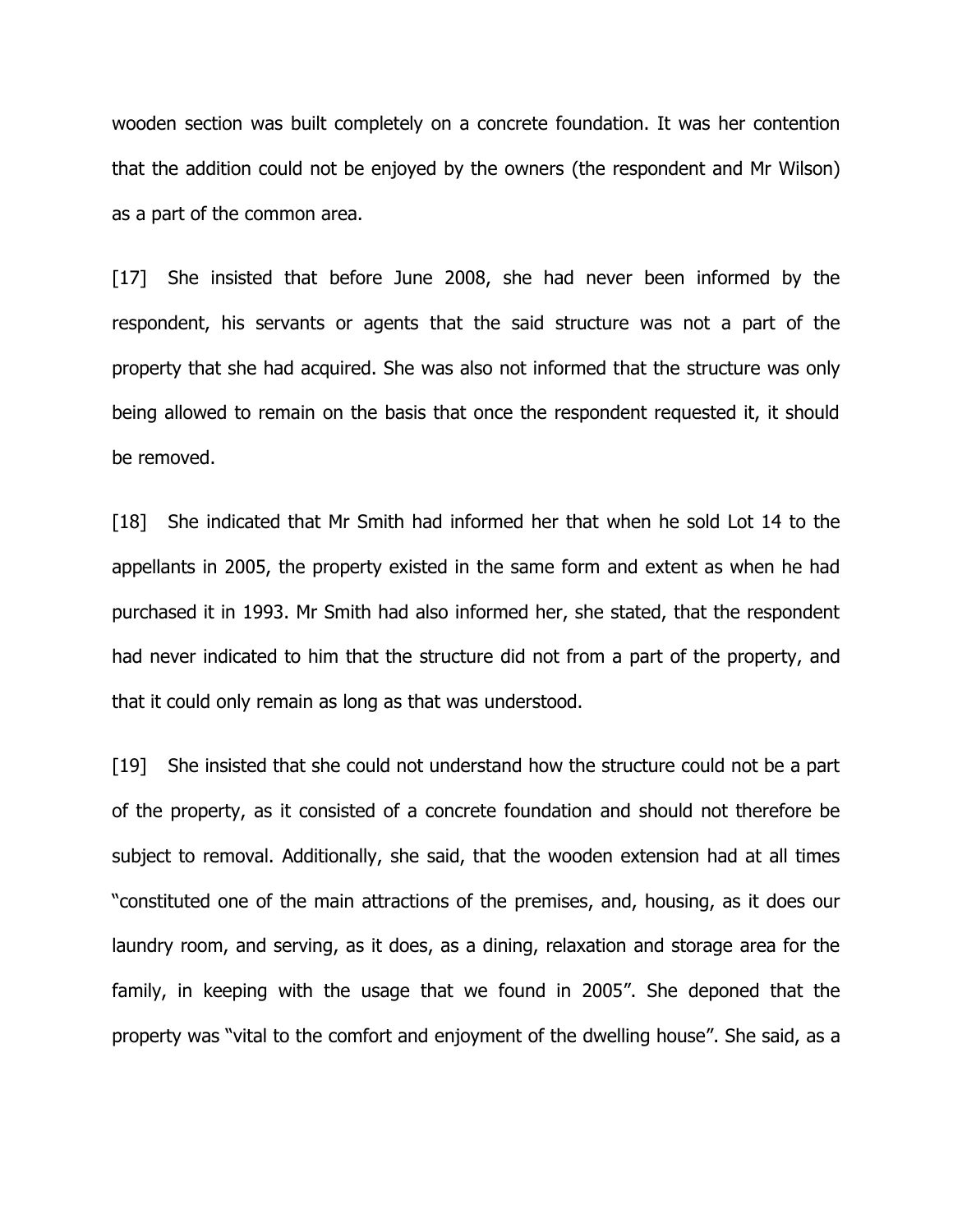consequence, had she known that it was not a part of the property, she probably would not have purchased the same.

[20] On 29 July 2008, on the hearing of the application for interlocutory injunction, R Anderson J, having read the affidavits of the parties and heard the submissions of counsel representing both sides, ordered that:

- "1. The interim injunction be discharged.
- 2. The issue of whether either the present or previous owners had been notified by the [respondent and Mr Wilson] as to the status of the encroached on land and whether there was a licence in place, is to be tried as a preliminary issue as a matter of urgency on a date to be fixed by the Registrar for no later than the Summer of 2009.
- 3. No further work is to be done by the [appellants], and nothing is to be done by the [respondent and Mr Wilson] to demolish the construction on the encroached area presently part of the common area owned in part by the [respondent and Mr Wilson] and the other lot owners.
- 4. In relation to the trial of the preliminary issue referred to above, each party is to file Witness Statements, Skeleton Submissions and copies of Authorities at least 21 days prior to the hearing of the preliminary issue.
- 5. Costs to be costs in the claim.
- 6. The [appellants'] Attorneys-at-Law to prepare, file and serve this Formal Order.
- 7. Liberty to apply."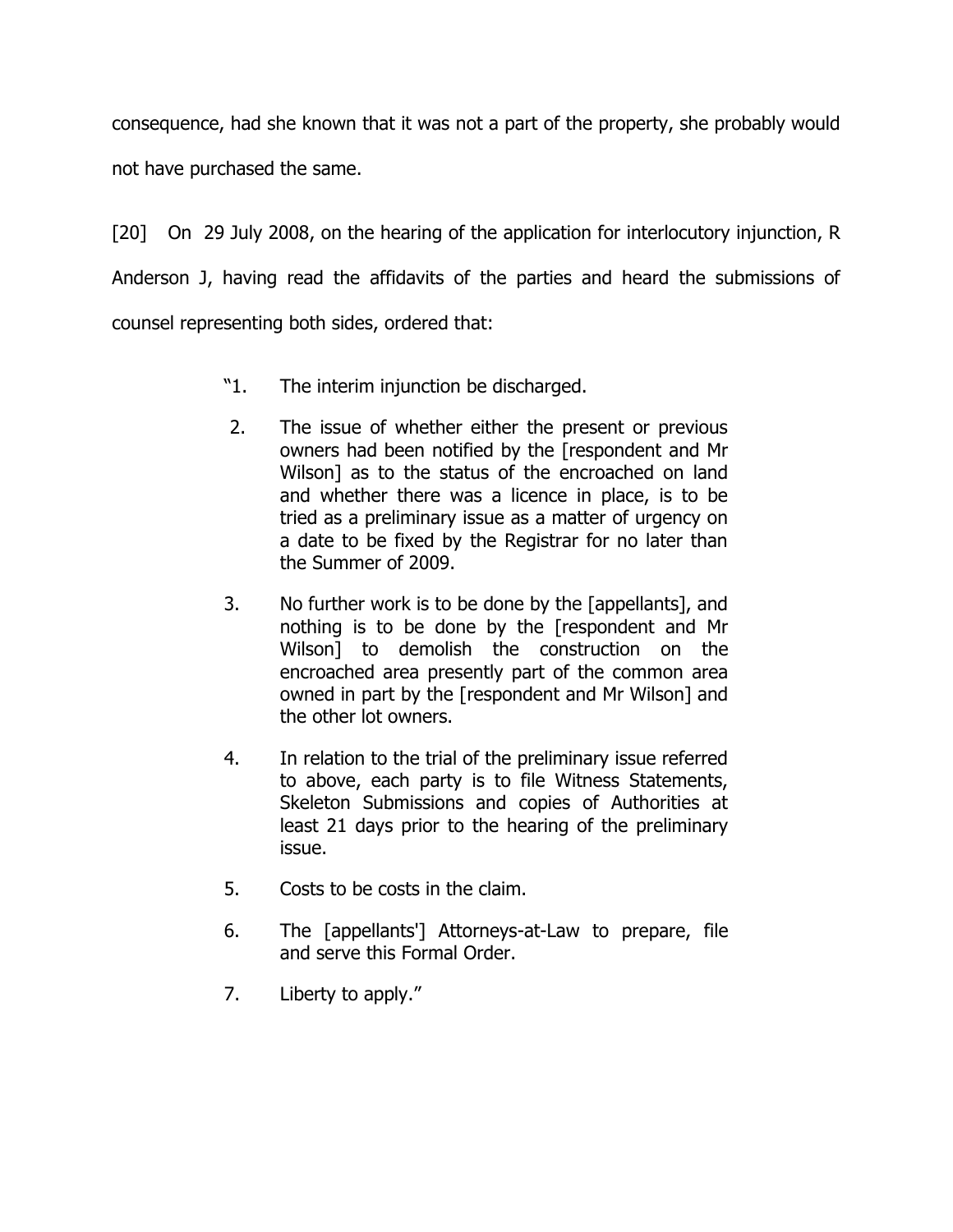## **The hearing on the preliminary issue**

[21] Witness statements were duly filed for the hearing of the preliminary issue as directed by R Anderson J, and the witnesses were cross-examined when the preliminary question came up for hearing before Sinclair-Haynes J (as she then was).

### Evidence of Mrs Bailey

[22] Mrs Bailey's witness statement, in the main, contained similar information set out in the affidavits in support of the application for interlocutory injunction. She stated that although she knew that Mr Smith was Monarch's managing director, she categorically denied that she had ever negotiated with him when purchasing the property. In fact, she said, that she had become aware that Lot 14 was available for purchase through real estate agents, McEachron and Clarke Real Estate, who had negotiated the sale on the appellants' behalf.

[23] She said also that from the outset she was aware that the property was a part of a development scheme, comprising several individual owner lots and common areas jointly owned by the owners of the said lots, but she denied knowing about the encroached land until August 2005. That information, she said, was first discovered through receipt of the surveyor's report, sent to the appellants on 18 August 2005, which was obtained for the purpose of completing mortgage arrangements. She said that it was the mortgagee who had requested that the problem of the encroachment be solved. But Mrs Bailey maintained that the problem was not discussed with the respondent, whom she never met until June 2008 when she sought to modify the gazebo further. She averred that until then, the respondent had never said that the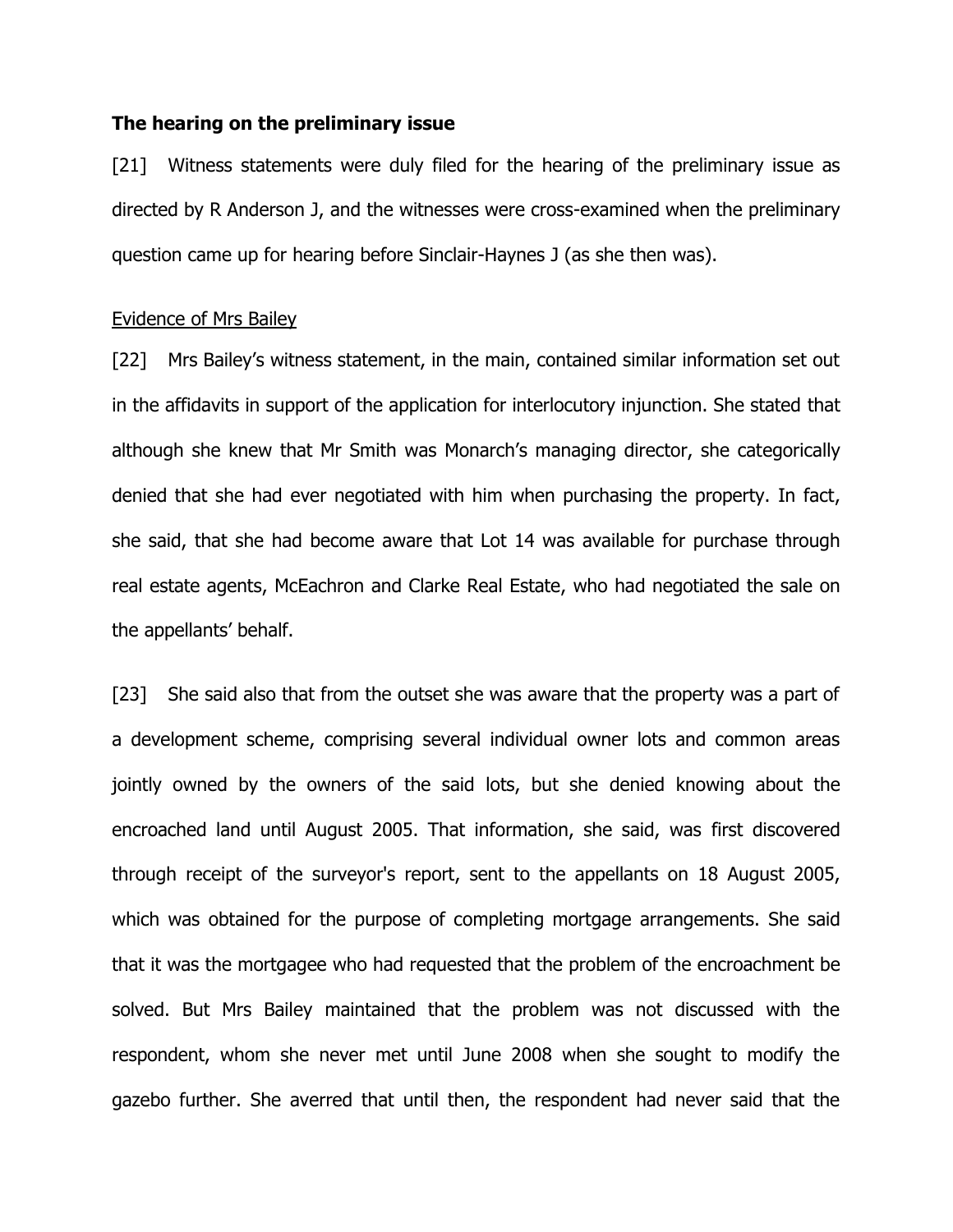gazebo encroached on his property, and that it was allowed to remain there with his permission.

[24] Under cross-examination, she said that before being put in possession on 1 September 2005, she had refurbished the gazebo by enclosing the basement of the gazebo with plywood; removing the old steps and building new ones and adding rails; installing a door to the washroom area; placing awnings around the gazebo; and painting the gazebo. She said that there had not been any communication with her throughout that period. She recognised that Mr Mark Golding was the attorney representing Monarch in the sale of the property, and "was aware before completion of the sale that the gazebo did not constitute part of the land that [she] was buying". She said she could have rescinded the sale but chose to continue with the sale knowing that the gazebo was not part of the property. She confirmed that the respondent's attorney never spoke to her. She acknowledged that she knew that the gazebo was a part of the common area which was for "the purpose of persons who are part of the scheme and for the enjoyment of all of the unit owners including [herself]". She agreed that "one person [cannot] have exclusive possession of the common area".

[25] With regard to the modification of the house and gazebo, she said that she had made modifications to both, before she took possession of the house. In fact, she stated, that she started modification in mid June 2005. She said she had been given permission to do the repairs before September 2005. She stated further that she had been put into possession of the property in September 2005 before the mortgage had been approved. The respondent, she stated, never objected to the refurbishing of the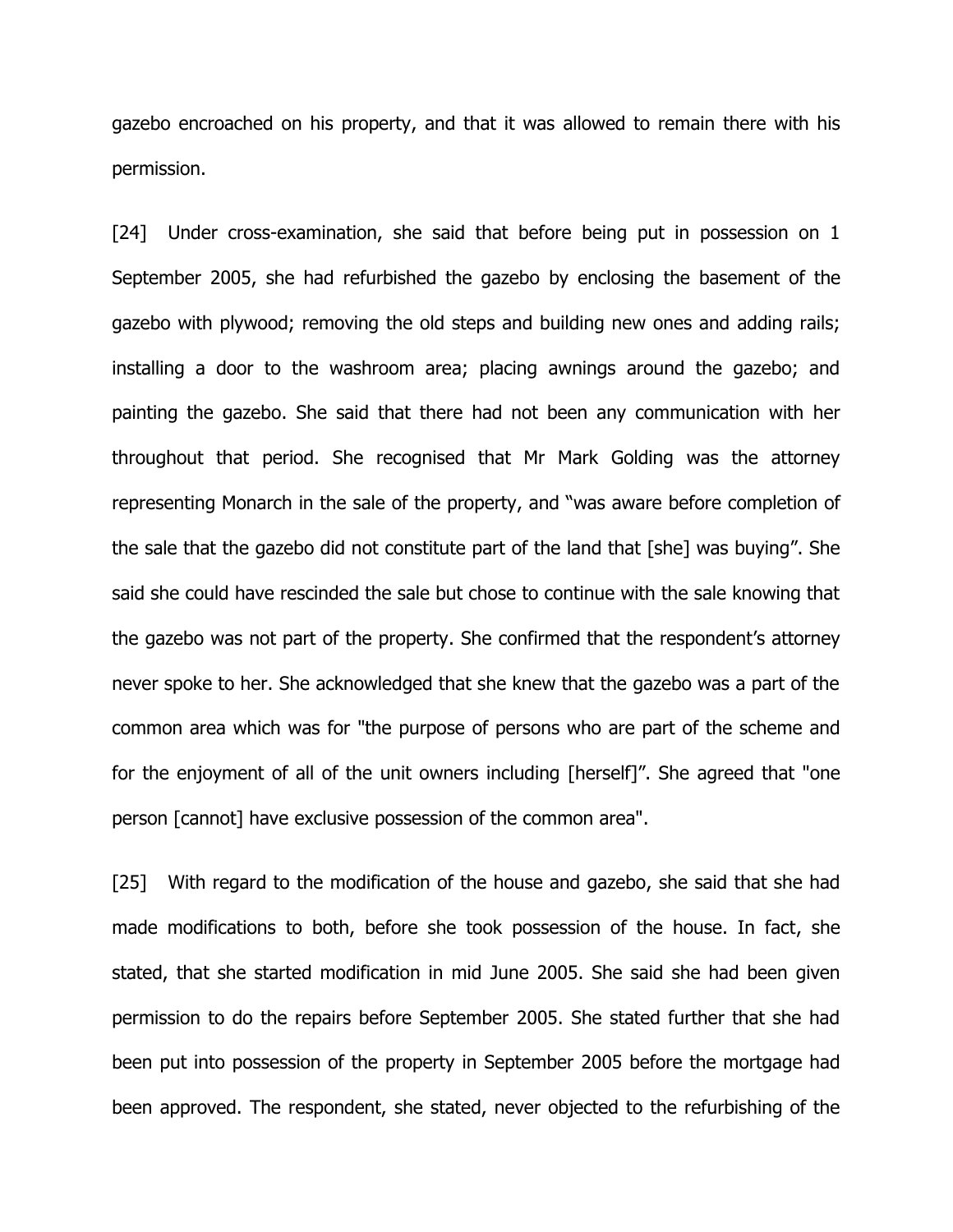gazebo. As already indicated, she set out the work that she had done. She referred to the fact that when she purchased the property, there was a washroom on the gazebo. She said that she had also done other refurbishment to the house on the property from June 2005. It was not until 2008 that the respondent first objected. In spite of the respondent's objection, she continued building on the property even though she knew that the part of the land on which the building sat was not hers. She was asked an important question and gave an interesting answer as follows:

| "Ques. | Were you capturing the land?                           |  |
|--------|--------------------------------------------------------|--|
| Ans.   | If that is how it is defined in law, I don't<br>know." |  |

[26] She made it clear that she had not spoken to Monarch or anyone on their behalf to acquire the particular piece of land. She was not aware if Monarch had had that discussion with the respondent. She said that as the land was not hers, if the respondent wished to sell it to her she would buy it, but she would also "take it for free if he wants to give me for free".

#### Evidence of James Smith

[27] Mr Smith indicated that although he had resided elsewhere, he assumed that the gazebo and the extension to the rear of the premises formed a part of the property Monarch had bought, and he had never been told otherwise by Mr D'Oyen (the previous owner) or anyone else. In fact, he had not been told that the gazebo was on common area, and so subject to removal at the respondent's request, and further did not know that it remained there "merely by [the respondent's] licence and permission". He was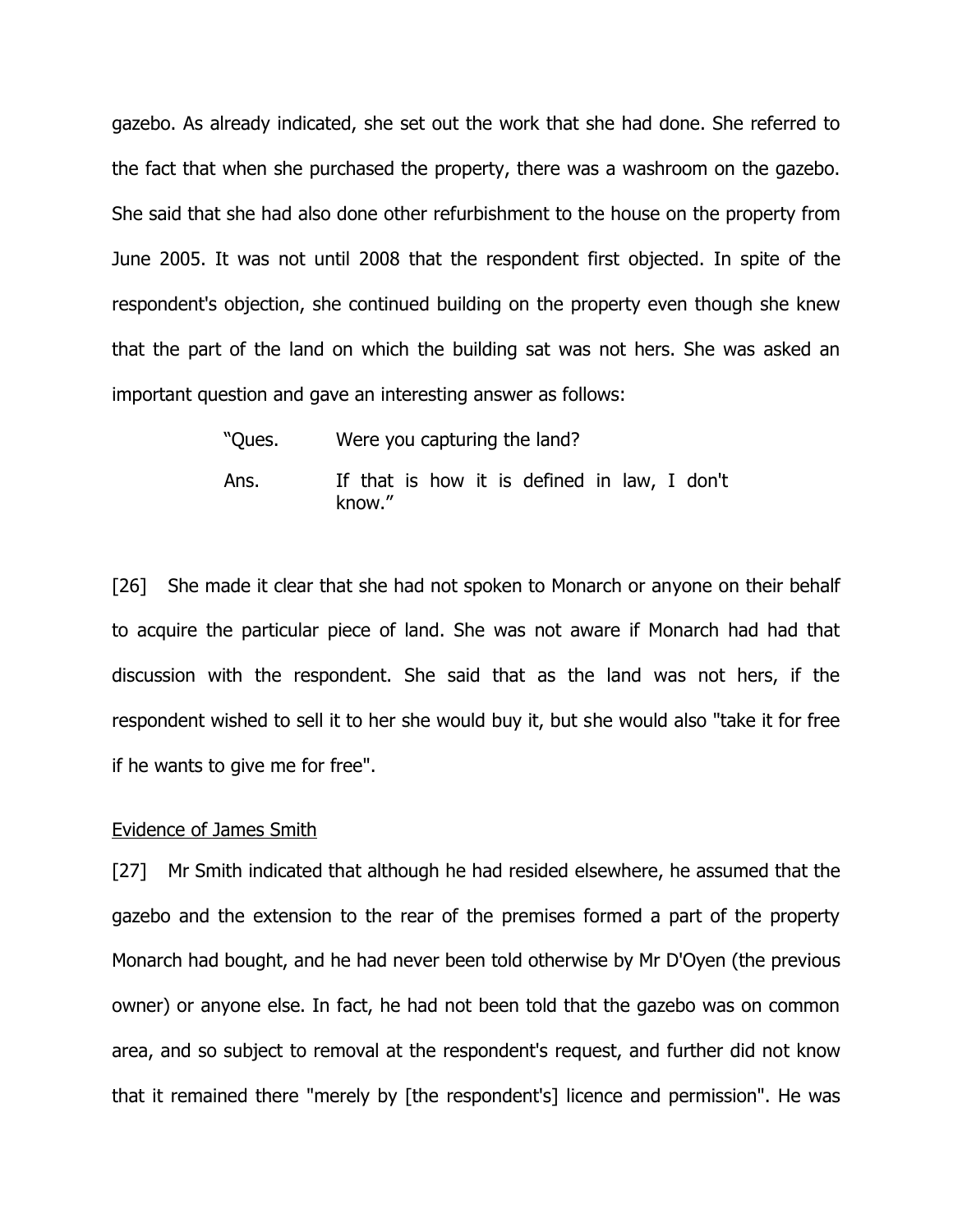aware though that the property "formed part of a developing scheme comprising individually owned lots and common areas jointly owned by the owners of the individual lots".

[28] He said that he had never had any interaction with the respondent, although he knew who he was. He confirmed that although owning the property since 1993, it was not until the sale to the appellants was being contemplated in June 2005 and a survey was done, that he became aware of the encroachment. The attorneys representing the parties, he said, tried to arrive at a resolution. But it was certainly not the case, he stated, that he had asked the respondent to transfer to Monarch the piece of property which contained the gazebo. He stated that the respondent had not indicated that the porch could only remain as long as it was accepted and understood that the piece of land on which the gazebo was situate did not constitute a part of the property.

[29] During cross-examination, he acknowledged that the agreement for sale of the property to the appellants was made in 2005 and completed in August 2006. However, he rejected the suggestion that the appellants had been put into possession before they had signed the agreement as he had not known them before, and so, had that been the case, they would have had to pay rent, and he did not recall that having occurred. The deposit, he said, had been paid on the date of the agreement, and he did not recall any survey of the property having been done. It was his position that he had not commissioned one. He averred that the gazebo was made of wood with a concrete base, and then made the following statements of note: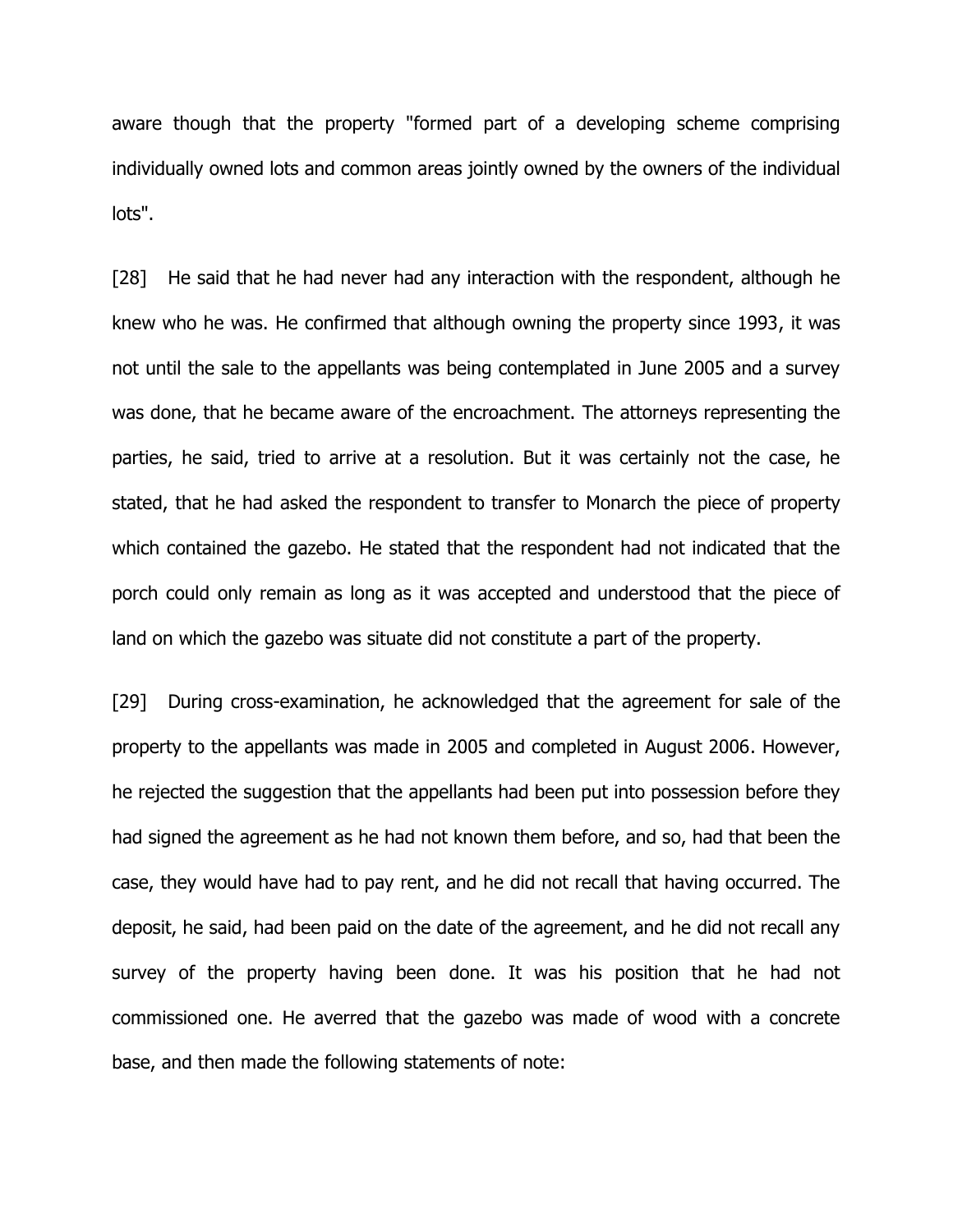- 1. As far as he was concerned he thought that the gazebo was a part of the property.
- 2. He did not want to capture anyone's land.
- 3. He did not know that the piece of land housing the gazebo was on the respondent's land.
- 4. If he had known that the gazebo was on the respondent's land, he would not have tried to take it way, and stated specifically: "I had no intention to take way the area where the gazebo sits from [the respondent]. I had no intention to do that. I frowned on squatting".
- 5. When he entered into the agreement with the appellants, Monarch had already been in possession of the property for a period of 12 years.
- 6. He insisted that the respondent had never told him that the gazebo was on his (the respondent's) land.
- 7. He said that the attorneys for the parties tried to resolve the situation. He gave his attorneys permission to do so. He did so, he said, as once he realised that the area did not belong to Monarch, he said specifically: "I was not claiming that land by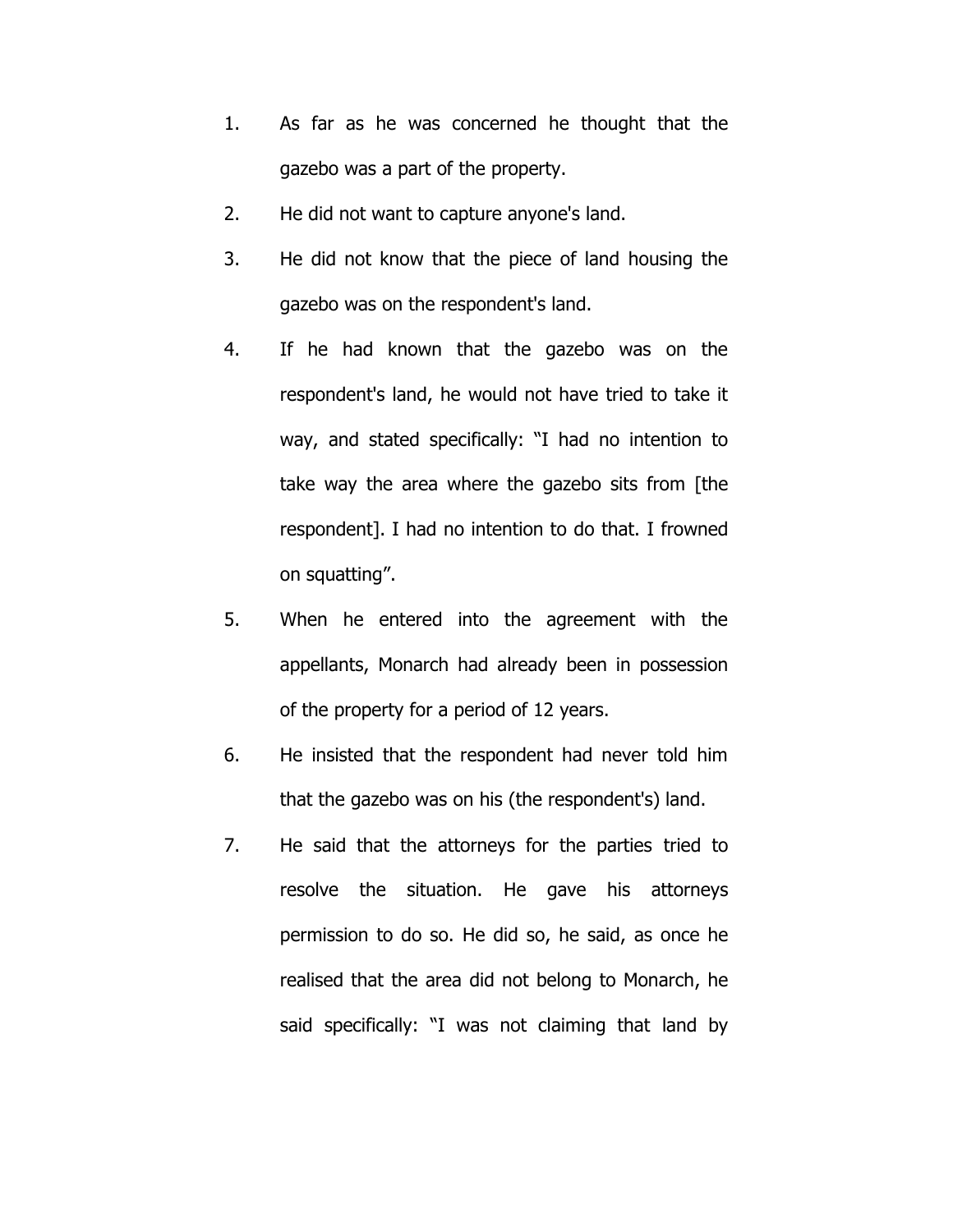capture. It wasn't my intention to capture anybody's land".

8. He said that had he known when he had entered into the agreement with the appellants that the gazebo was not on the property he would have told them, as he said specifically: "It would be below me to capture anybody's land".

### Evidence of the respondent

[30] The respondent's witness statement was adduced into evidence. It mirrored, essentially, the information deposed in the affidavit sworn to by him, and filed in opposition to the application for the interlocutory injunction, referred to previously.

[31] In cross-examination, he maintained that the extension to the appellants' home had always only consisted of a wooden structure on a wooden base. It was a shed with four wooden posts from ceiling to ground, with a wooden platform and wooden steps projecting therefrom. At the time that he gave evidence, he said it was then made up of concrete and wood, which, he said, he had only become aware of when the materials had been brought to the appellants' home in 2008. He said that originally, there had been no bathroom in the extension as one could not permit a bathroom construction on the common area as one would have to dig into the area to lay pipes. There was a bathroom, however, constructed near to the exit of the townhouse. He asserted that there was no concrete structure relative to the gazebo on the property when Monarch bought the property. It was the appellants, he stated, who in 2008, removed the entire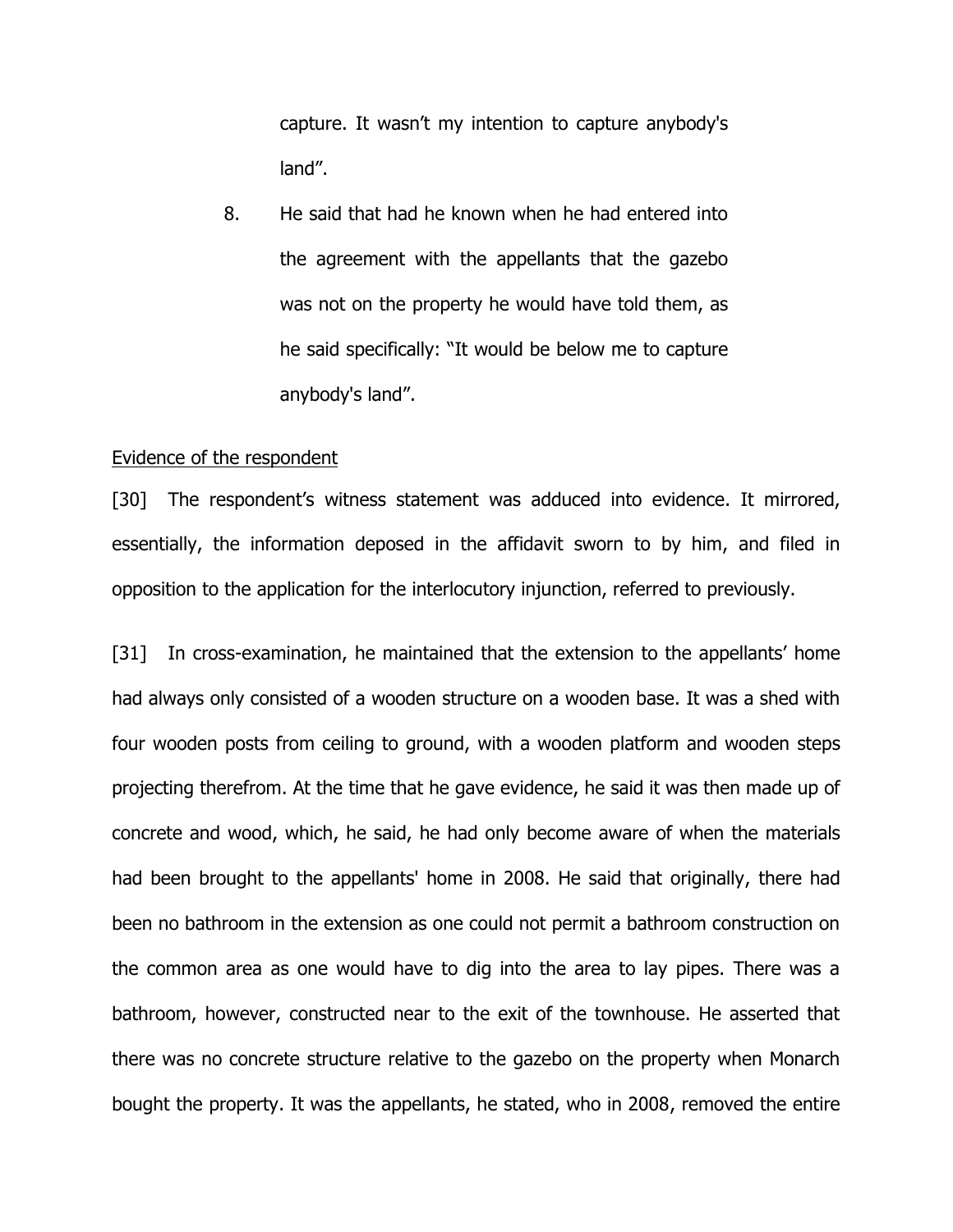wooden structure, constructed a concrete base with an extended structure with a roof, and a wall with a door, all of which had been made wholly of concrete. There, however, was still a wooden shed there.

[32] He reiterated that he had met Mr Smith on several occasions and spoken to him about the breach relating to the encroached area, and Mr Smith asked him if he would transfer the area to Monarch. These conversations he said took place between 1993- 2005. He was unable to recall the exact date of the conversations and who had initiated them. However, he stated, that he had also had conversations with Mr Smith's attorney Mr Mark Golding, who on one occasion had actually come to his house with a friend of Mr Smith's concerning the transfer of the said piece of land to the rear of the property. He maintained that he had told Mr Smith, repeatedly, when Mr Smith was negotiating the purchase of the property, that he would not transfer the area as it was common area.

[33] While giving his testimony, he was shown a diagram of the encroachment on the common area, and he still insisted that the encroachment did not include an outside bathroom. It was his position that the wooden structure and refurbishing done by Mrs Buchanan on behalf of predecessors of the property, was wooden and had no concrete section. He said that had the structure been concrete from the very beginning, he would have requested that it be removed. He insisted that the concrete section was placed there by the appellants in 2008.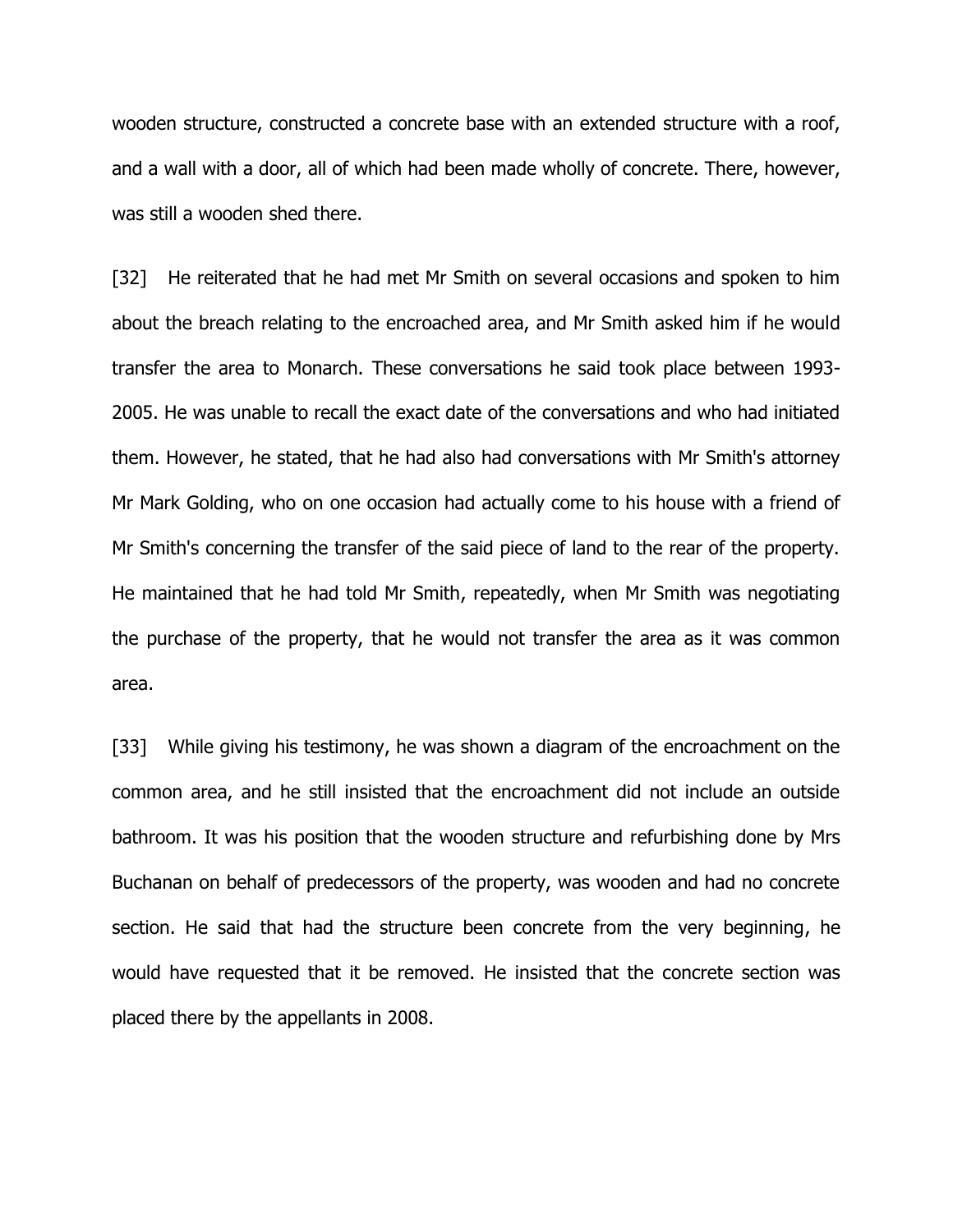# **The decision of Sinclair-Haynes J**

[34] Having heard the evidence adduced before her and the submissions made, the learned judge ordered as follows:

- "1. Judgment for the [respondent] Declarations sought by the [appellants] refused. Order for possession of the disputed area to the [respondent].
- 2. Execution of said judgment to be stayed for 8 weeks from the date hereof.
- 3. Costs to the [respondent] to be agreed or taxed.
- 4. Counsel's Certificate granted."

[35] In her reasons for judgment, the learned trial judge set out the evidence adduced on behalf of both the appellants and the respondent which has already been set out herein. She stated that the accounts given by both sides were wholly different and that "credibility [was] a serious issue". She noted that counsel for the respondent submitted that the evidence of Mr Smith that he had no desire to dispossess the respondent, made any need to assess the credibility of the parties otiose and unnecessary. In fact, she concluded that the real issue in the case before her was whether the admitted absence of intention on his part to dispossess the respondent, would affect the appellants' claim for possession.

[36] The learned judge demonstrated that her role at that stage of the proceedings was to address the preliminary issue, viz, whether the present or previous owners were notified by the respondent as to the status of the land encroached on and whether a licence was in place. In an effort to arrive at a conclusion on the issues raised in the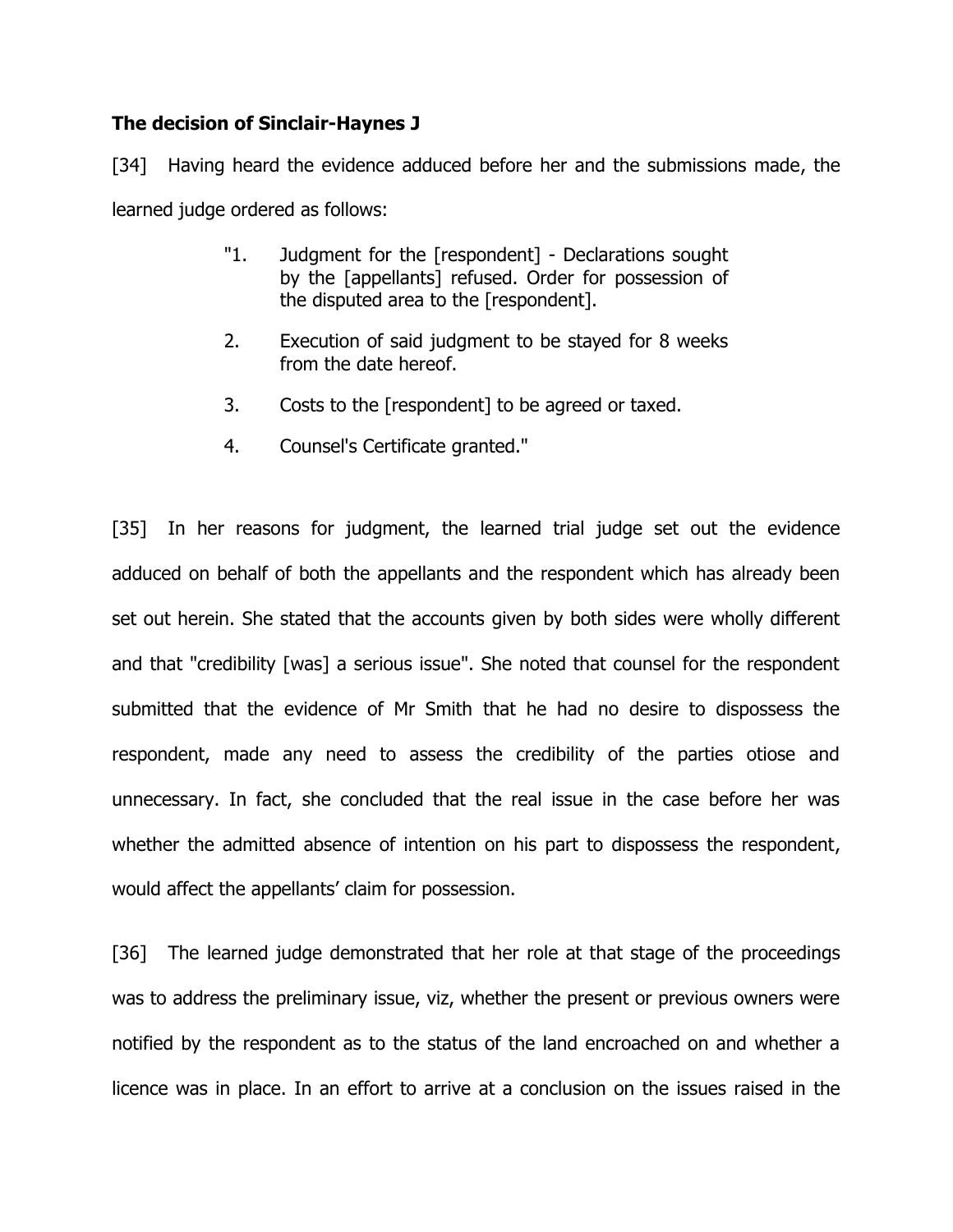preliminary hearing, the learned judge addressed the contrary versions of the parties by querying the following:

- 1. Were the appellants allowed to renovate before they were put into possession?
- 2. Did Mr Smith attempt to purchase the property?
- 3. Were the owners notified by the respondent that the gazebo could remain at his licence?
- 4. Were the appellants entitled to possessory title?

[37] On the issue of whether the appellants were given permission to renovate, Sinclair-Haynes J canvassed the evidence adduced by Mrs Bailey and Mr Smith on the one hand, as against that of the respondent on the other hand. She referred *inter alia* to the following:

- 1. the agreement for sale, between Monarch and the appellants, when it was signed, and when it was completed;
- 2. the fact that Mrs Bailey said that she had not interacted with Mr Smith during the negotiations as she dealt with a real estate agent; and
- 3. the fact that Mr Smith said that he had not known the appellants before the transaction, and so, if they had gone into possession before they had signed the agreement, they would have had to pay rent, which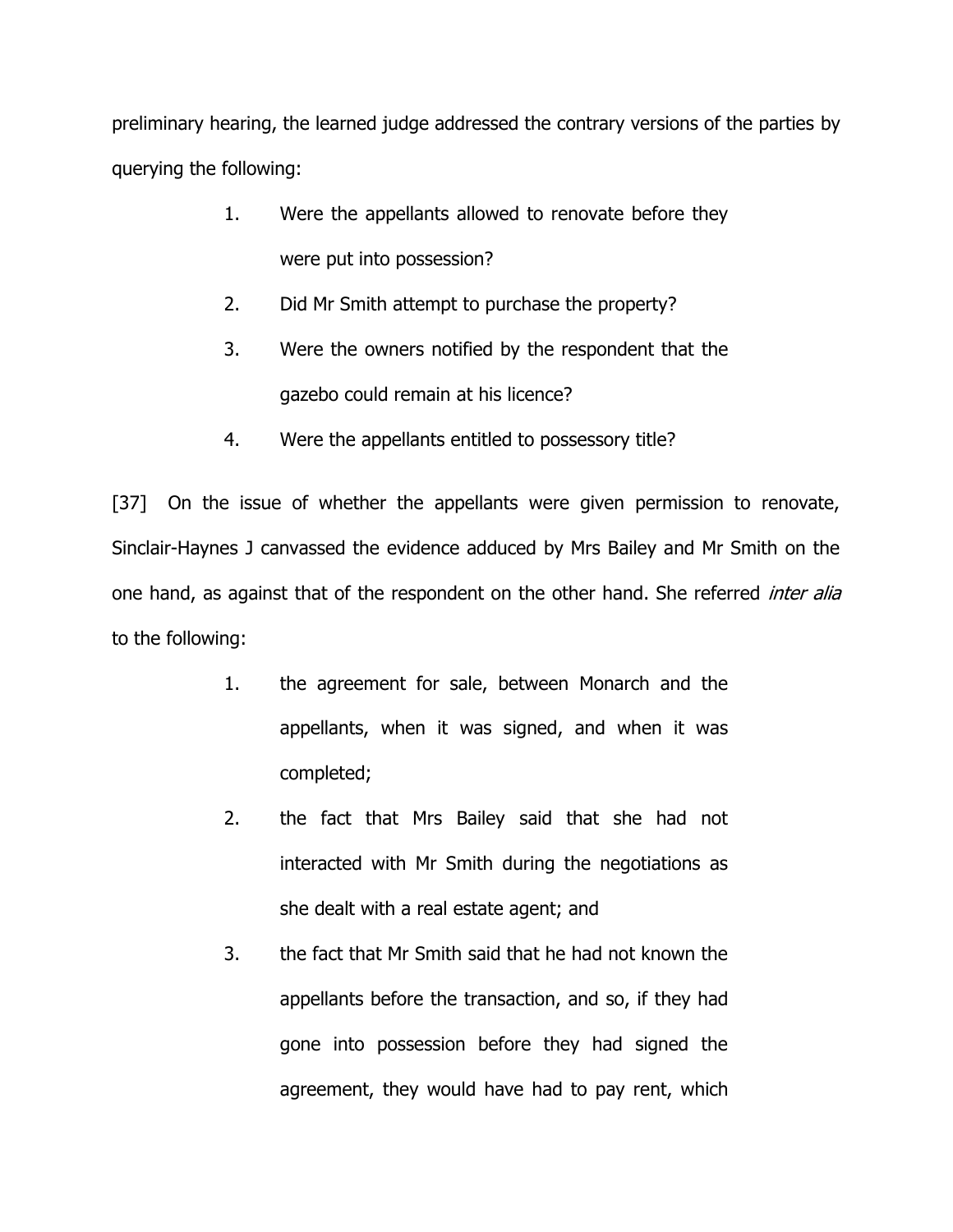he did not recall. However, Mrs Bailey said she paid rent after September 2005 when she went into possession, while allegedly waiting on her mortgage from Life of Jamaica to be processed, which mortgage was a condition of the completion of the sale.

The learned judge found that these all meant that the parties were really in a strict business relationship. She therefore concluded, on a balance of probabilities, that she did not believe that the appellants had been permitted to renovate the premises in June 2005, before the agreement had been signed and before they had obtained a mortgage, they being total strangers to Mr Smith. She found that that testimony was "simply designed to bolster the [appellant's] case".

[38] The learned judge also said that she did not believe that a bathroom, concrete or otherwise had been constructed in the area of the gazebo in 2005. These items were added in 2008. She rejected the evidence of both Mr Smith and Mrs Bailey that a washroom was in the gazebo. She accepted that in 2005 the gazebo was entirely wood. The learned judge also referred to Mrs Bailey's evidence that she thought that the gazebo was part of the premises when she bought it, and that she may not have bought it if she had known otherwise. However, she said, that having found out about the encroachment, she nonetheless proceeded with the purchase. The learned judge did not accept this evidence as credible. She found that this evidence was only tendered to support the position that the gazebo was partly concrete in 2005. This evidence was of significance to the judge as she stated that at this time, Mr Smith could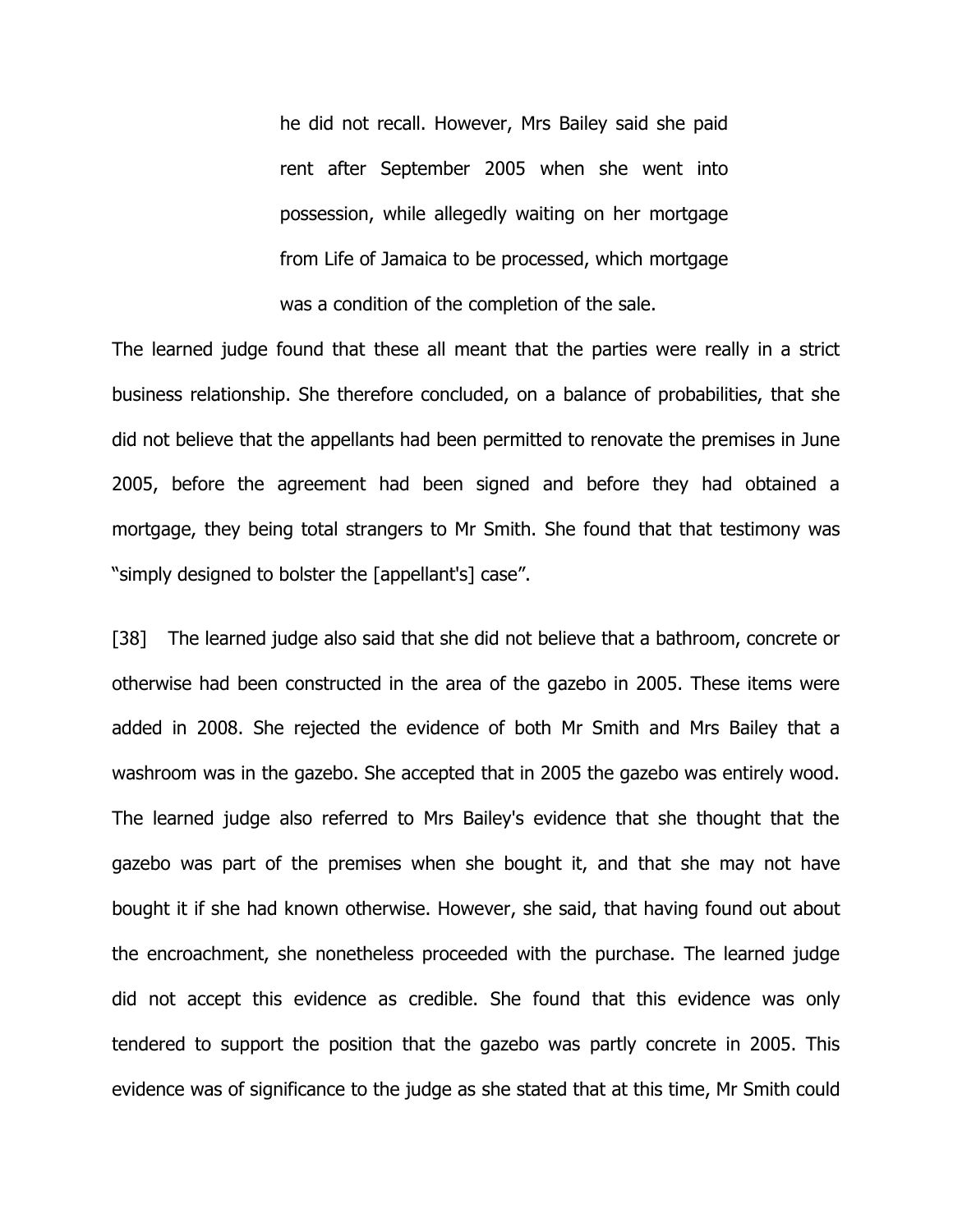not claim a possessory tile as he had not occupied the property for the required time of 12 years.

[39] With regard to the second issue, the learned trial judge combed through the evidence concerning Mr Smith's recall that the respondent had never told him about the gazebo encroaching on the property, and that that was only discovered after a survey had been done. She indicated that he also only admitted, when pressed, that he gave instructions to his attorneys to enter into discussions to resolve the issue. He also, she noted, eventually admitted that he permitted those discussions because he became aware that the area did not belong to his company.

[40] The respondent on the other hand, she stated, in his evidence said that he had informed Mr Smith about the encroachment in the negotiations with Monarch to purchase the property. Mr Smith had tried to convince him to transfer the said area to Monarch in 1993, and then again in 2005 when he was selling the property to the appellants. The respondent, she noted, had said that he was not minded to do so, and told Mr Smith that. The learned judge accepted, on a balance of probabilities, the respondent's evidence that in 1993 when Monarch acquired the property, Mr Smith informed him that it was a cash sale, and therefore, the absence of a surveyor's report would not interfere with the sale. She also accepted the respondent's evidence that Mr Smith repeatedly asked him to transfer the property to facilitate the sale to the appellants who required a mortgage, and in respect of which, a survey report was necessary.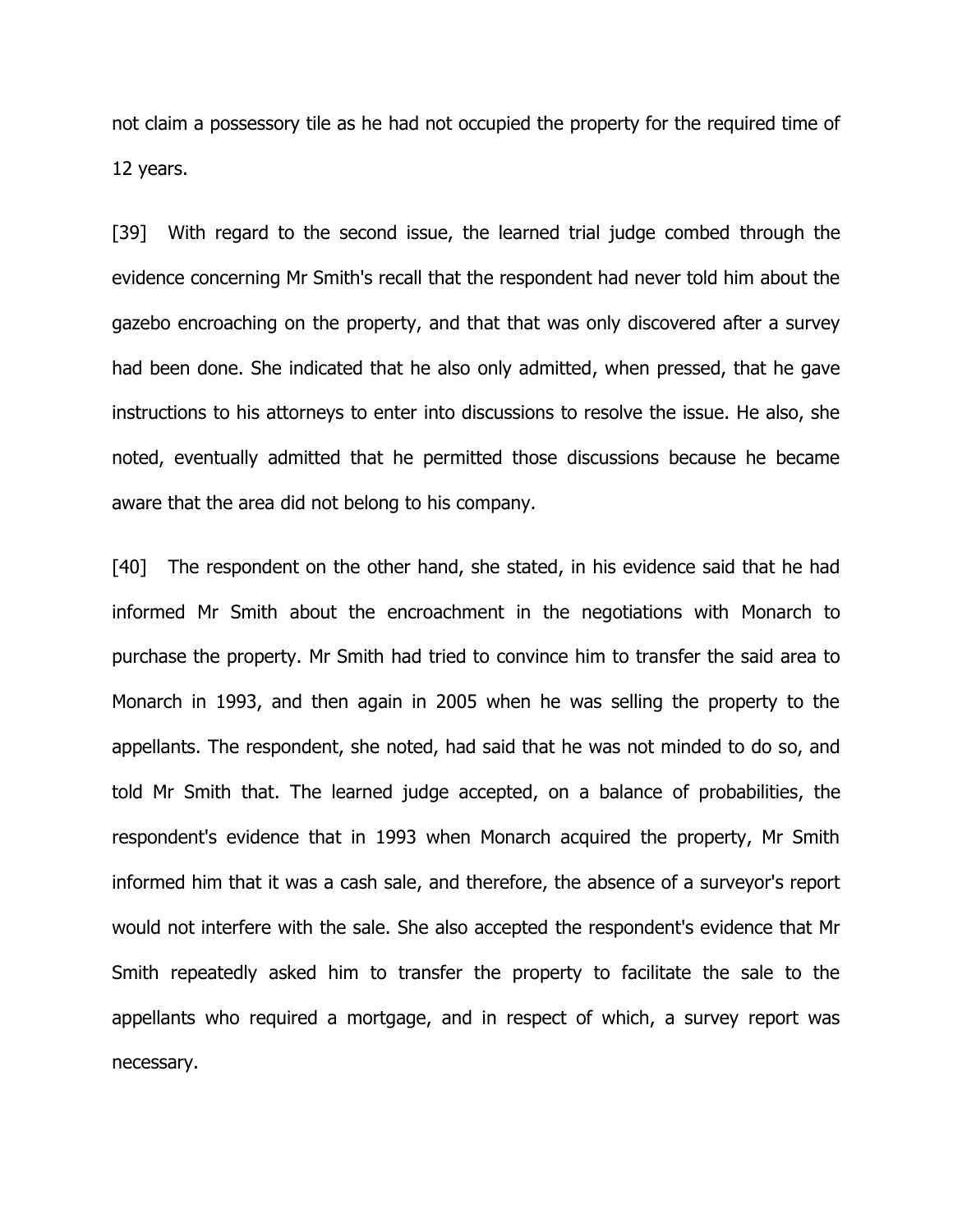[41] She therefore concluded that Mr Smith asked the respondent to transfer the area that encroached to the appellants. The learned judge made the statement that having had the opportunity to hear and observe the demeanour of the respondent, she found him a truthful witness, whereas Mr Smith did not impress her as a reliable witness. She found that he lacked candour.

[42] In respect of her third query, the learned judge made a specific finding that the respondent had the conversations that he had testified to with Mr Smith, his attorney, and the appellants' attorney. So, she concluded that the respondent had informed Mr Smith that the gazebo could remain with his permission. She also found that Mr Smith agreed with that arrangement.

[43] The learned judge then addressed the consequential substantive issue in the preliminary question posed, that is, whether the appellants were entitled to a possessory title. She indicated at the outset that, in spite, of her ruling on the existence of a licence she would consider the evidence of Mr Smith, specifically, his desire not to deprive the respondent of the specific area, and its impact on the appellants' claim to an entitlement of a possessory title. This, she said, was important, particularly, in the light of submissions from counsel for the respondent that Mr Smith's lack of intention to dispossess the respondent defeated the appellants' claim.

[44] The learned judge examined the leading authorities on the subject, namely **J A Pye (Oxford) Ltd and Others v Graham and Another** [2002] UKHL 30; **Myra Wills v Elma Roselina Wills** [2003] UKPC 84; **Kenneth McKinney Higgs, Senior v**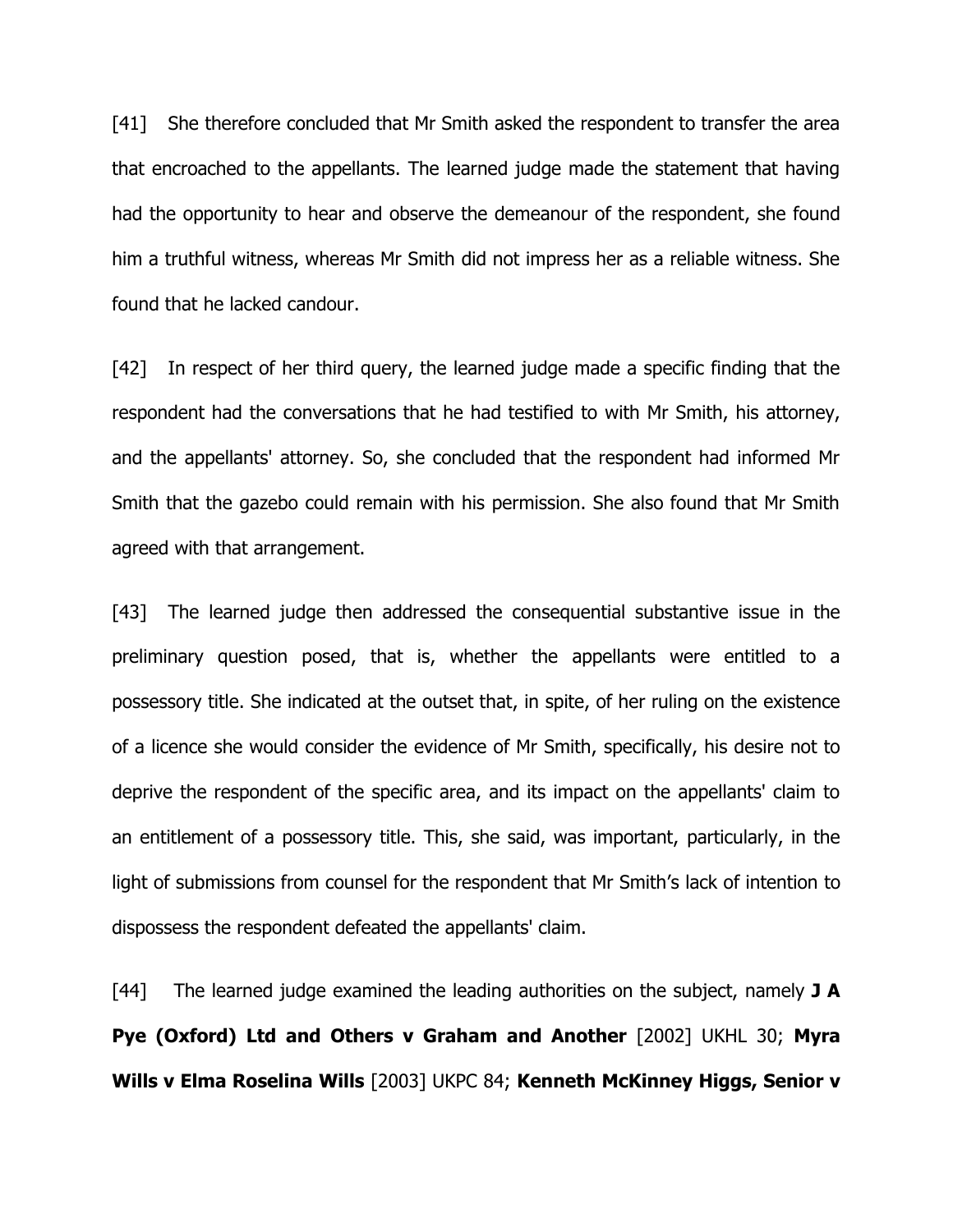**Leshel Maryas Investment Company Limited and Another** [2009] UKPC Case Ref

# 47; and **Toolsie Persaud Limited v Andrew James Investments Limited and**

**others** [2008] CCJ 5 (AJ), and dealt with the law relating to possession and possessory titles. She stated that:

> "[u]ndoubtedly, [the appellants] have demonstrated the requisite *animus possedendi* in relation to the area on which the gazebo stands. They have renovated the area by transforming it into a concrete structure. They have also constructed a bathroom and are using the area in a manner which excludes the world at large. They, however, have only been in possession since September 2005. To acquire a good possessory title pursuant to Section 3 of the Limitation [of Actions] Act, the [appellants] must establish that they and/or their predecessors in title have been in uninterrupted adverse possession for a period of at least twelve years."

[45] The learned judge noted that Mr Smith had discovered the encroachment before the expiration of 12 years' ownership of the property and had expressed his desire not to deprive the respondent of the property. She asked the question whether those facts coupled with his efforts to purchase the area of land, stopped time running against the respondent. The learned judge pointed out that it was the state of mind of the person seeking to establish possessory title that was important and not that of the title holder. She found that there was no credible evidence adduced subsequent to the discovery of the encroachment on the piece of land of any act of exclusive possession of the area by Mr Smith which could indicate an intention to possess the land. Indeed, the evidence was to the contrary, in that, he had stated that he had no intention to dispossess the respondent. The learned judge said the position may have been different had Mr Smith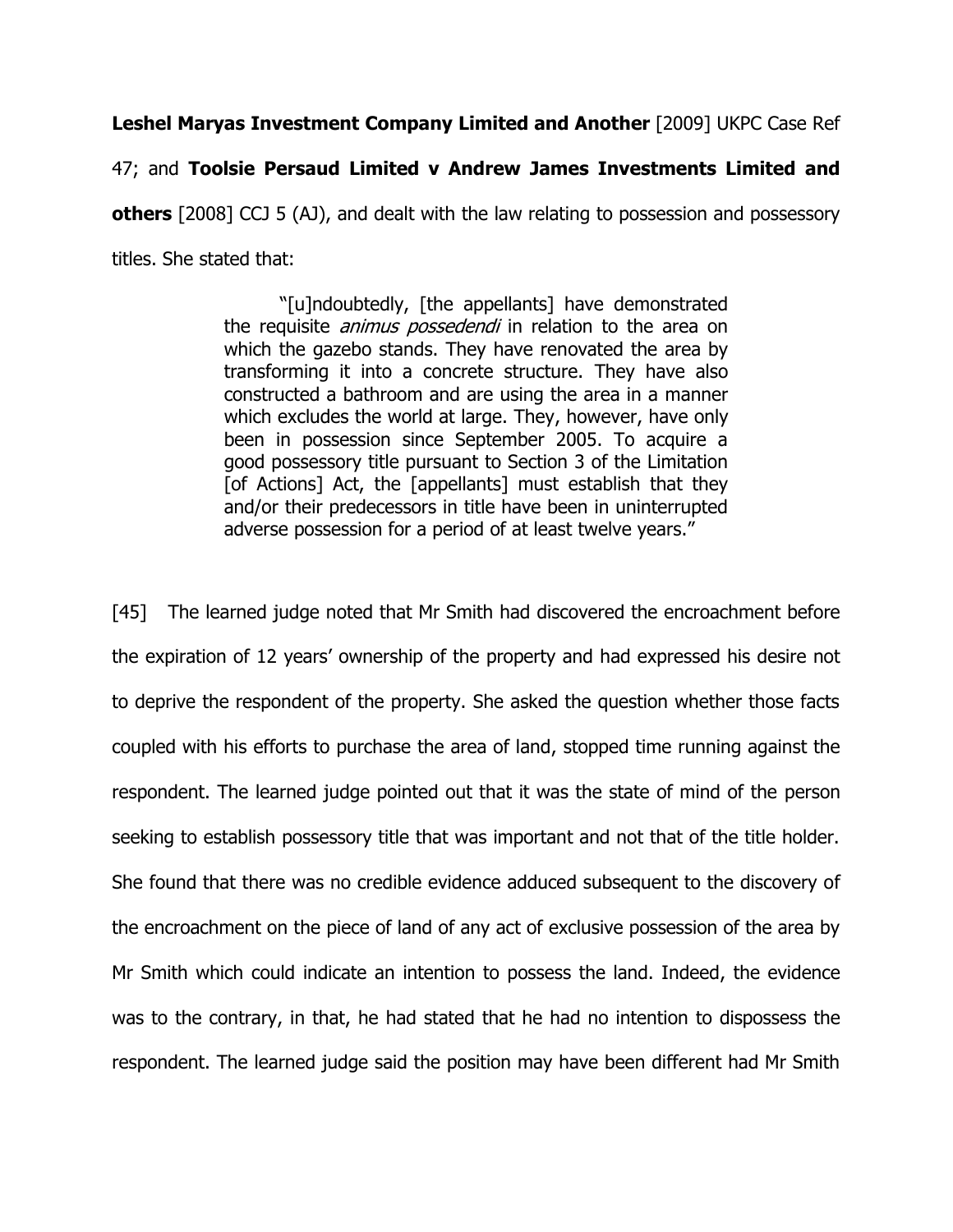only tried to convince the respondent to transfer the area to him without expressly stating his lack of intention to dispossess him.

[46] She also stated that had the knowledge of the encroachment come to Mr Smith's attention after the 12 years had expired, even if he was of the erroneous view that he owned the area, he would have gained possessory ownership by exclusive possession thereof. Ultimately, the learned judge held that in the circumstances, time had stopped running against the respondent. She stated that Mr Smith's actions had wiped out the years that could have run against the ownership of the respondent. She concluded that the appellants could not benefit from an occupation which did not dispossess the respondent. She therefore refused the declaration as prayed and ordered possession of the disputed area to the respondent with costs.

# **The appeal**

[47] The appellants appealed, relying on 10 grounds set out below:

- "(a) The Learned Judge erred in dismissing the [appellants'] entire claim when the Court was only empowered to decide on a specifically worded preliminary issue.
- (b) In absence of any Defence or Counterclaim filed by the [respondent] or any of them, the Learned Judge erred in dismissing the [appellants'] claim when the [appellants] were entitled to Judgment in default of Defence.
- (c) In absence of any Defence or Counterclaim filed by the [respondent] of either of them, the Learned Judge erred in trying any preliminary issue as a matter of law as there can be no issue that has not been raised in a pleading filed by or on behalf of the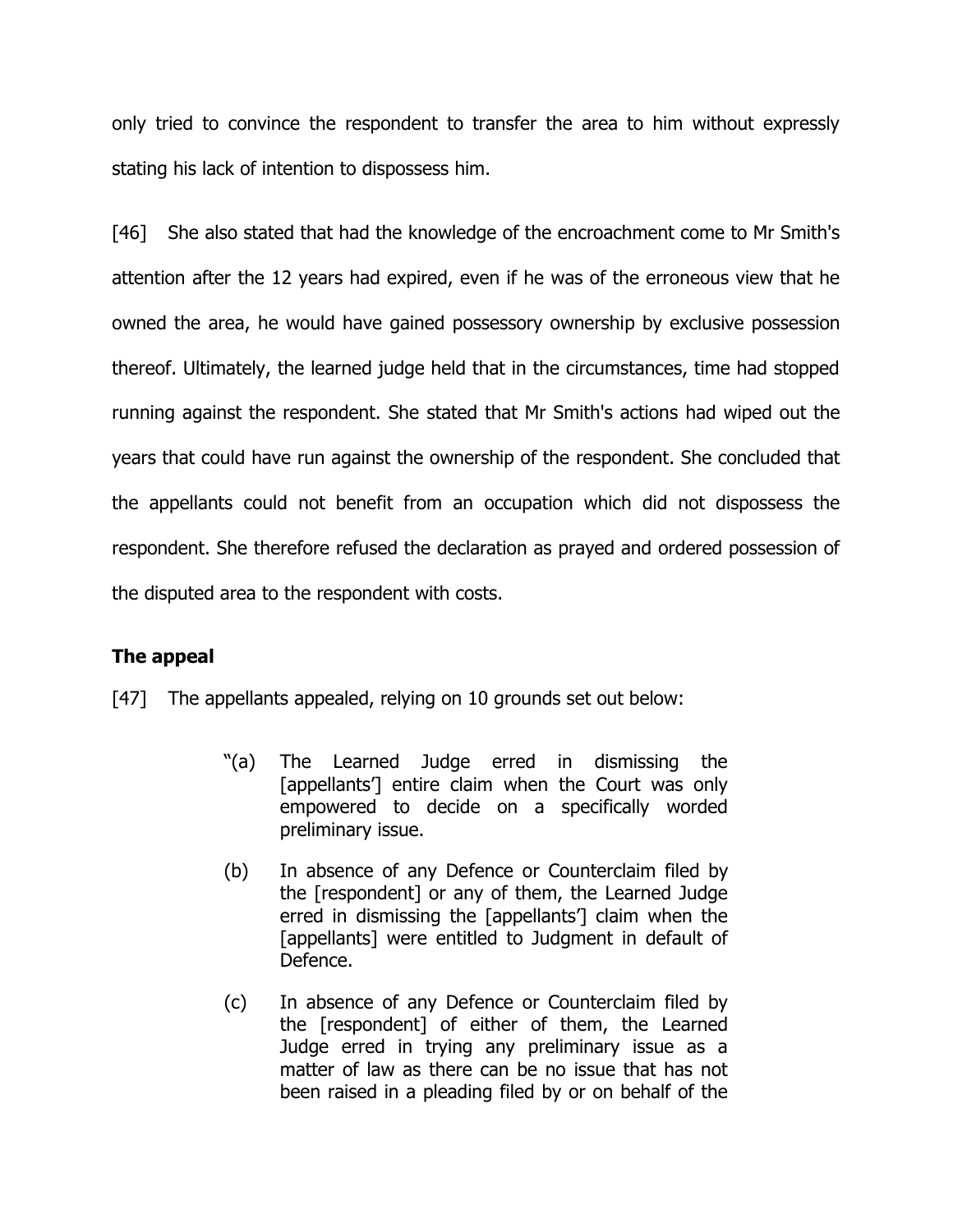[respondent] and, if necessary, the prior order of the Honourable Anderson J ought to have been set aside.

- (d) The learned Trial Judge erred in admitting any evidence from or on behalf of the [respondent] and then making her decision based on evidence from the [respondent] in circumstances where there was no Defence or any other pleading filed by the [respondent] or any of them.
- (e) That the Learned Trial Judge erred in holding that Monarch investment Company Limited did not possess the disputed land for as long as twelve years in that its possession thereof did not commence in June/July 1993 but rather commenced no earlier than October 1993 when the transfer of Lot 14 5 Ordon Close was registered in said company's name.
- (f) That the Learned Trial Judge's finding that between June/July 2005 and October 2005, Monarch Investment Company Limited had entered into negotiations to buy the disputed area or to have it transferred to it was erroneous/unreasonable, having regard to the admissible evidence.
- (g) That the Learned Trial Judge's finding that between June/July 2005 and October 2005 Monarch Investment Company Limited relinquished its intention to possess the disputed land was erroneous and unreasonable, having regard to the evidence.
- (h) That the Learned Trial Judge erred in law in holding that Mr. James Smith's admission in the witness box that he never intended to take away the disputed land and that on finding out that the disputed land was not part of lot 15 his lawyer took steps to resolve the problem, signified his intention at the time not to possess same and to relinquish possession thereof, thereby breaking the chain of 12 years adverse possession.
- (i) That the Learned Trial Judge erred in holding that, to the extent that Monarch Investment Company Limited entered into negotiations to have the disputed land transferred to it or otherwise sought to buy the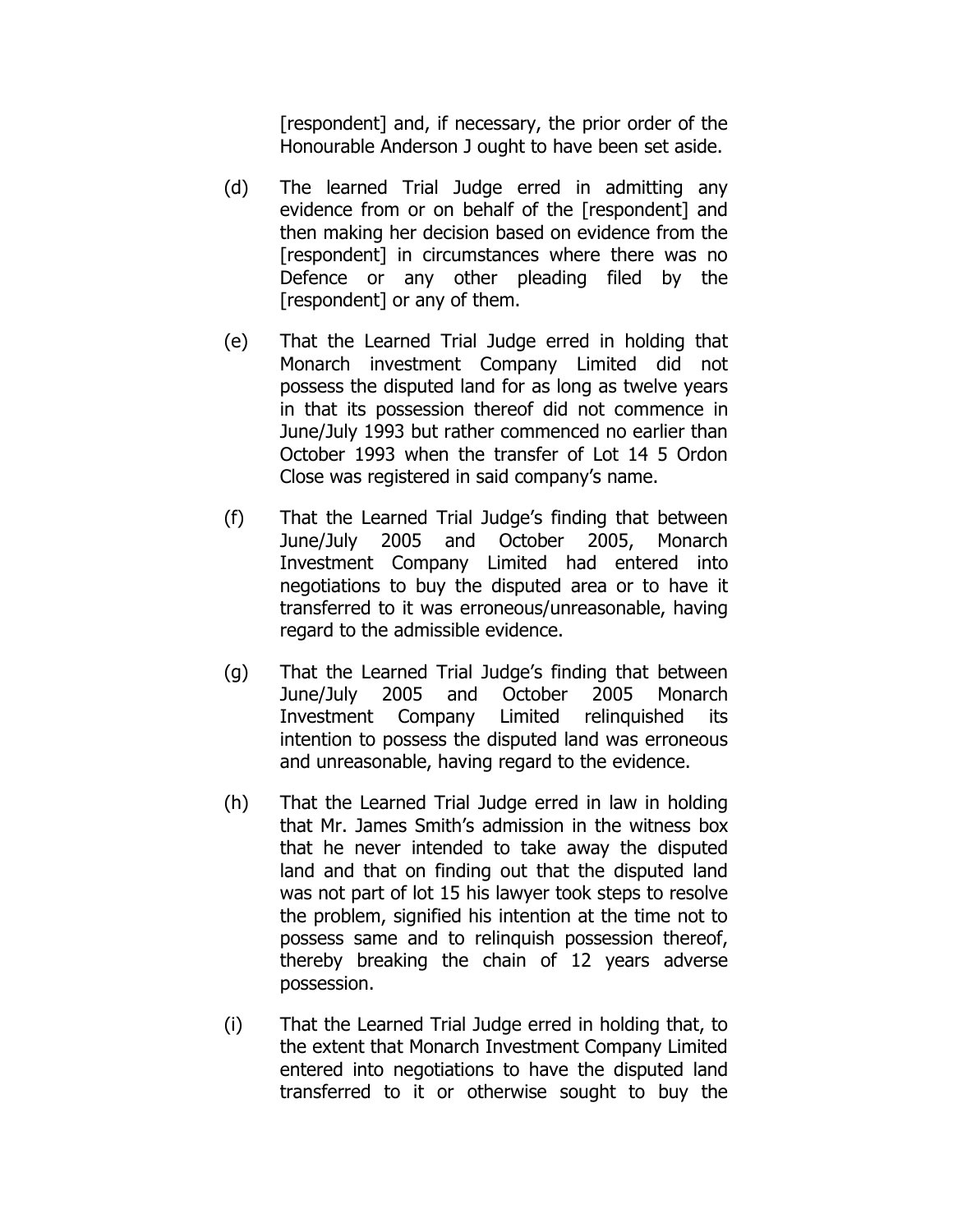disputed land between June/July 2005 and October 2005 after it found out that said land was not part of the land it was selling, this evidenced an intention at said time not to possess, or to relinquish possession of, said disputed land and broke the chain of 12 years adverse possession.

- (i) That the Learned Trial Judge erred in refusing an application by Counsel for the [appellants] for the court to visit the locus in quo when a substantial part of the dispute was the type of construction originally added to the [appellants'] home and what, if any, improvements had been made by the [appellants]." (Underlined as in original)
- [48] The appellants sought the following orders:
	- "(a) The judgment of the Learned Trial Judge in favour of the [respondent] be set aside and that the judgment be granted in favour of the [appellants] on the preliminary issue.
	- (b) Alternatively, the Learned Judge's dismissal of the [appellants'] claim be set aside and the matter remitted to the Supreme Court for a full trial of all the issues, if any, to be raised when a Defence is filed and in the meantime, the [appellants] be granted leave to amend the claim to include alternative claims for breach of trust, breach of the original conditions of the sub-division approval, and for orders restraining the [respondent] from interfering with the [appellants'] use of the disputed property either pursuant to their rights as Lot Owners in a Sub-Division subject to specific conditions of approval which ought to have been endorsed as restrictive covenants on the title of the said disputed property or pursuant to the licence coupled with an interest in the property which arises a fortiori from the evidence given by the [respondent] in the Court below.
	- (c) All that part of the land measuring [35.080] square metres, being part of all that parcel of land, part of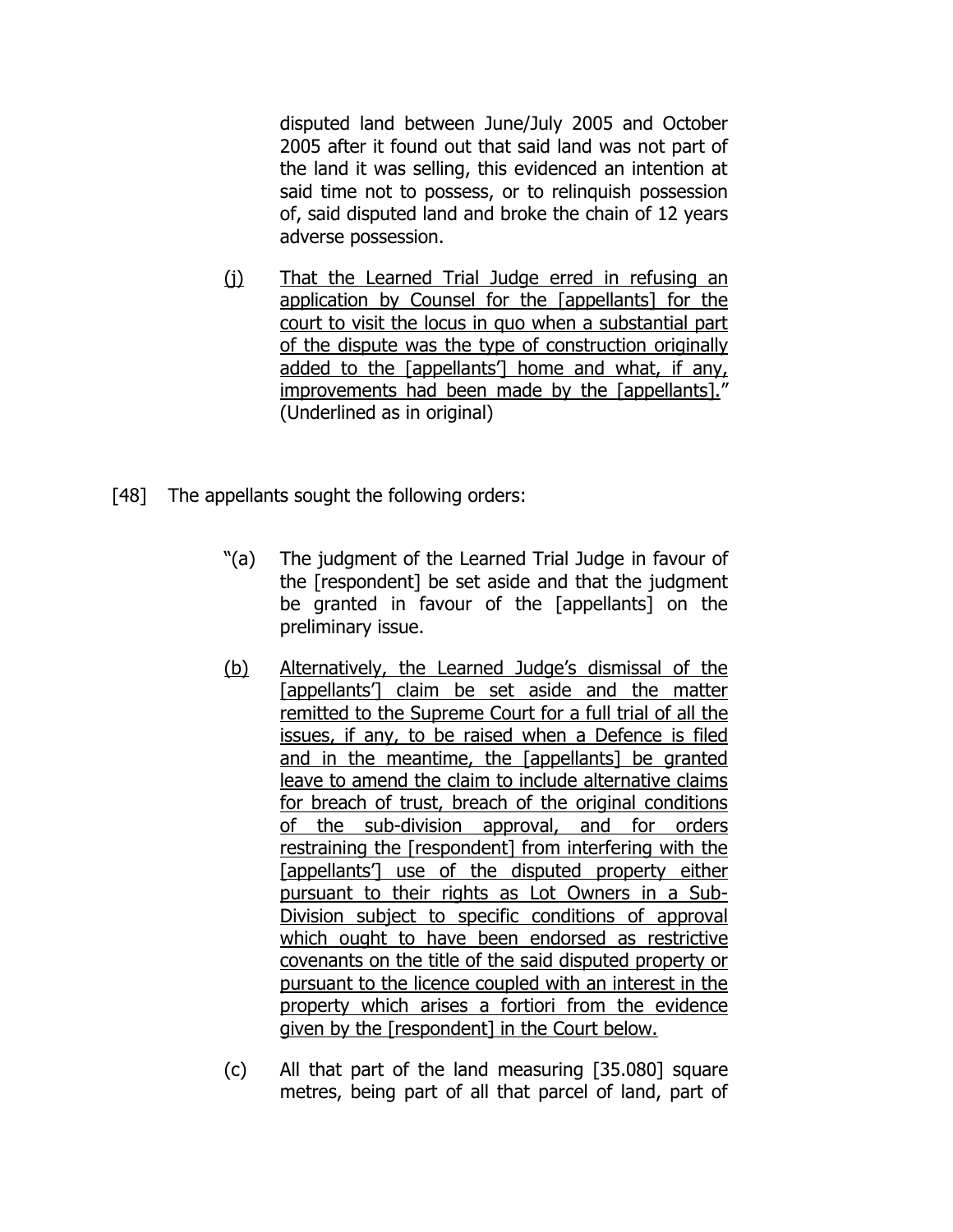stony Hill, called Kingswood and registered at Volume 1187 Folio 830 of the Register Book of Titles in the names of [the respondent] and Lloyd Wilson and described as Lot B in the said Certificate of Title and being all that portion of land more specifically shown on the Survey Diagram prepared by Horace A. Manderson, Commissioned Land Surveyor, bearing the date June 27, 2005 and Survey Department Examination number 319247, be preserved in its current state, form and condition pending the outcome of the Trial.

- (d) All that part of the land measuring [35.080] square metres, being part of all that parcel of land, part of Stony Hill, called Kingswood and registered at Volume 1187 Folio 830 of the Register Book of Titles in the names of [the respondent] and Lloyd Wilson and described as Lot B in the said Certificate of Title and being all that portion of land more specifically shown on the Survey Diagram prepared by Horace A, Manderson, Commissioned Land Surveyor, bearing the date June 27, 2005 and Survey Department Examination number 319247, be preserved in its current state, form and condition pending the outcome of the trial.
- (e) The Costs of this Appeal and in the Court below be to the [appellants]." (Underlined as in original)

## **Submissions**

# **Ground of appeal (a)**

[49] It was the appellants' contention that although the learned judge correctly indicated that she was dealing with the trial of specific preliminary issues, she nonetheless "embarked on a full trial and ended up [dismissing] the [appellants'] entire claim". Counsel for the appellant, Mr Gordon Robinson, submitted that this was improper as the learned trial judge was asked to decide a preliminary issue and not to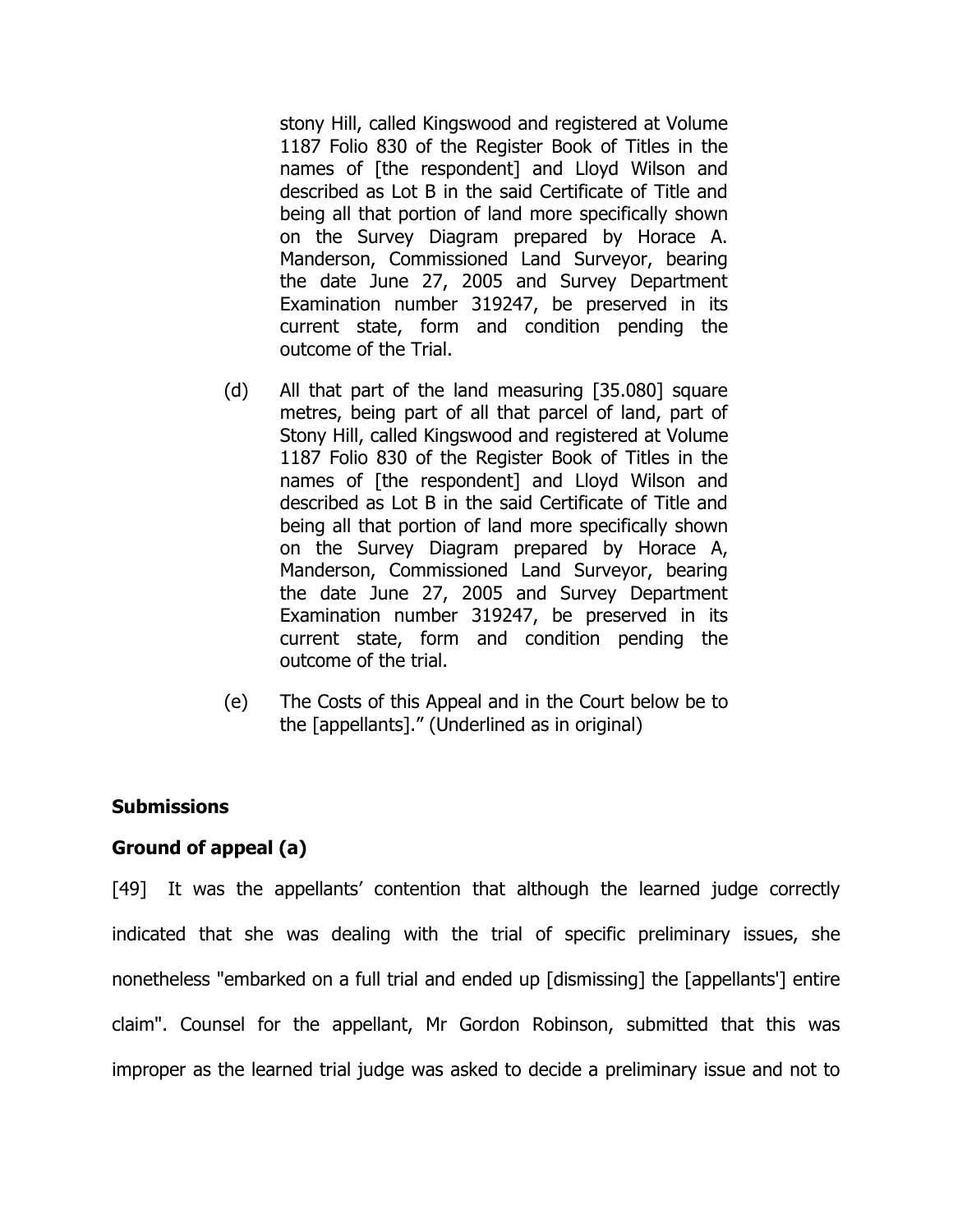make an order striking out the claim for lack of a reasonable ground on behalf of the appellants for suing pursuant to rule 26.3 of the Civil Procedure Rules 2002 (CPR).

[50] Counsel for the appellants submitted further that the learned judge was not permitted to decide issues of fact on evidence in the absence of pleadings. The judge in the instant case was only empowered to consider the evidence on affidavit and by way of cross-examination on the specific issues ordered to be tried. Counsel referred to rule 26.1(2) of the CPR to support a submission that, in any event, subsequent to the determination of the preliminary issue, further consideration of its effect ought to be made at a case management conference. Counsel therefore argued that even if the issue had been decided against the appellants, the issue of adverse possession remained an important question to be tried, and could not be resolved totally by way of the decision on the preliminary issue.

[51] Counsel for the respondent, Miss Michelle Smith, submitted that the learned judge was empowered to give judgment on the claim after a determination on the preliminary point. The rules envisage that and encourage that approach in keeping with the overriding objective, thereby saving expense, time and resources (see rules  $26.1(2)(i)$ , rules  $1.1(2)(b)$  and (e), and rule 1.2 of the CPR). The court does not have to give judgment on the claim at a case management conference or a pre trial review. In any event, the evidence given by Mr Smith was admissible and sufficient to support the judge's decision. The learned judge found that the previous owner, Monarch, had been notified as to the encroachment on the land, and had a licence from the respondent for the gazebo to remain there, and that was enough to dispose of the claim in respect of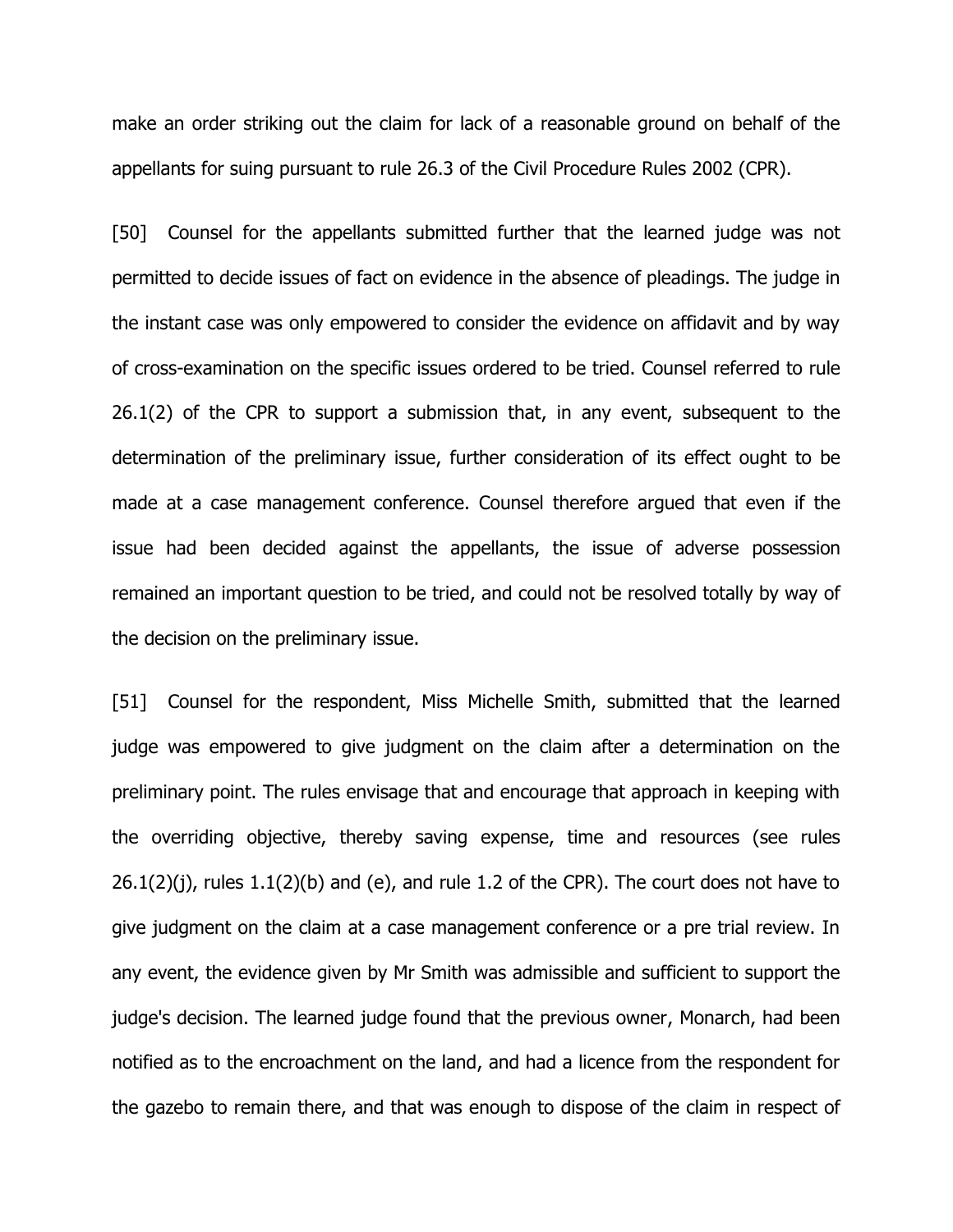adverse possession. Counsel submitted that the respondent was the registered owner of the property and could grant permission/licence. There was no challenge in the court below, or in the notice and grounds of appeal, of the respondent's ownership of the common area. There was no doubt that the respondent held the common area in trust for all the owners in the scheme.

## **Grounds (b) to (d)**

[52] Counsel for the appellants argued under these grounds that as the respondent had not filed a defence and was in breach of the rules, he was not in a position to obtain judgment or to defend the case. Counsel relied on rule 10.2(1) of the CPR. Additionally, counsel submitted, that a defendant who failed to file a defence could not rely on any allegation or factual argument which ought to have been in a defence unless the court grants permission (see rule 10.7). In this matter no application was made and no permission had been granted. Indeed, counsel submitted, the trial of the preliminary issue ought not to have proceeded in the absence of the defence. Without pleadings, he argued, no "issue can properly arise".

[53] Counsel for the respondent submitted that there was no reason why the learned judge could not proceed to hear the evidence and order judgment in the absence of a defence, especially when the evidence had been tested on cross examination. In fact, it was the evidence of the appellants' own witness that had defeated the appellants' claim for adverse possession. The appellants were not entitled to judgment in default. The relief they sought was non-monetary, and would have to be applied for and proved. It was unlikely that they would have succeeded, but even if they had been able to do so,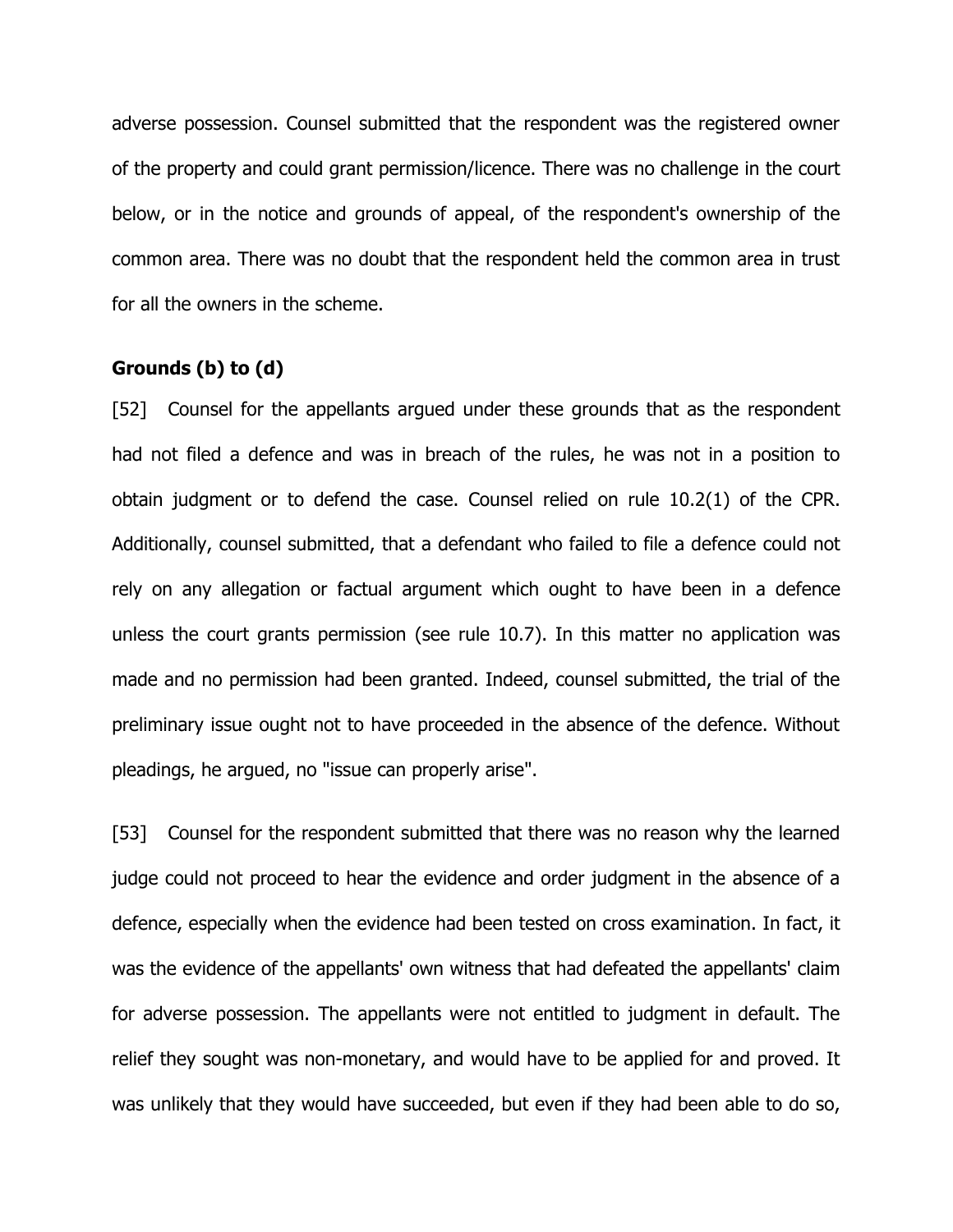it could have been set aside on an application under rule 13.3 of the CPR based on the facts of this case. In any event, as no application for judgment in default of defence had been applied for or granted, the learned judge was not restricted in her approach to the determination for the preliminary issue before her (see rules 10.2(5), 12.5, 12.10(4) and (5), 13.3 and 13.4 of the CPR)

[54] Miss Smith also argued that the appellants' statement of case was before R Anderson J, as well as the affidavits of both sides, and it was clear what the parties were saying with regard to the issue of adverse possession. It was therefore well within R Anderson J's remit to make the orders that he had made and there had been no appeal there from. As a consequence, it was quite proper for the learned judge to proceed to hear the preliminary point ordered by a judge of coordinate jurisdiction. Additionally, the appellants fully participated in the hearing of the preliminary issue including the filing of witness statements. They therefore waived any objection to having the preliminary issue heard without a defence having been filed, and ought not to be permitted to raise that point at this late stage.

[55] The respondent's counsel asserted that the absence of a defence did not prevent the respondent giving evidence. Also there was no judgment in default of defence that could have had that effect either. The court was correct to admit and accept the evidence of the respondent. It was a matter of credibility between Mr Smith and the respondent and the judge preferred the respondent's evidence which she was entitled to do. She found the respondent to be a truthful witness, and that Mr Smith was unreliable and lacked candour.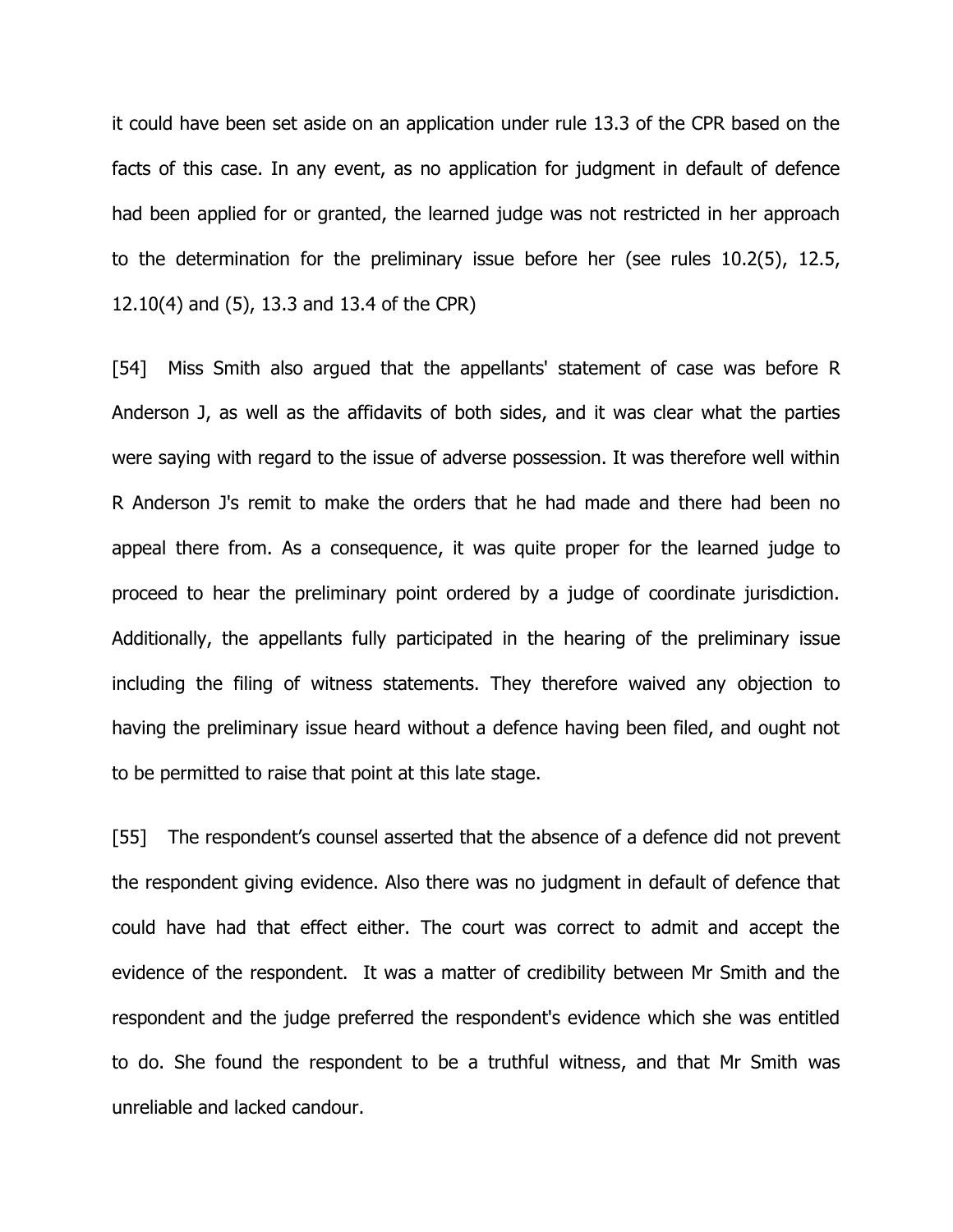[56] Miss Smith submitted that it was of significance that the learned judge's decision to dismiss the claim was based on the appellants' own witness, Mr Smith, the representative of their predecessor in title. The appellants' would have had to rely on Mr Smith's years of possession in order to claim possessory title, the appellants only having possession of the property since 2005, and which was interrupted by the respondent in 2008. The possession of Monarch would therefore be important to prove 12 years of exclusive possession which the Statute of Limitation requires. It was the evidence of Mr Smith which defeated the appellants claim. Counsel submitted that it was well within the power of the learned judge, in those circumstances, to dismiss the claim in its entirety.

## **Grounds (e) to (i)**

[57] Mr Robinson submitted that the learned judge was not empowered by the order of R Anderson J to embark on an examination of whether or not there was, in effect, a possessory title. Her deliberations should have stopped at the issue of whether a licence had been given. Instead, the learned judge, he submitted, had failed to make any finding in that regard. It was implied by the rules and by the judge's order that a defence was to have been filed. Additionally, in the absence of the defence and with only limited admissible evidence, it was impossible for such a complex issue to have been considered fully at the preliminary stage.

[58] The appellants contended that if permitted to go to trial the evidence as to possessory title would be completely in their favour, as they are entitled to get the benefit of the years of adverse possession accumulated by the previous owner, and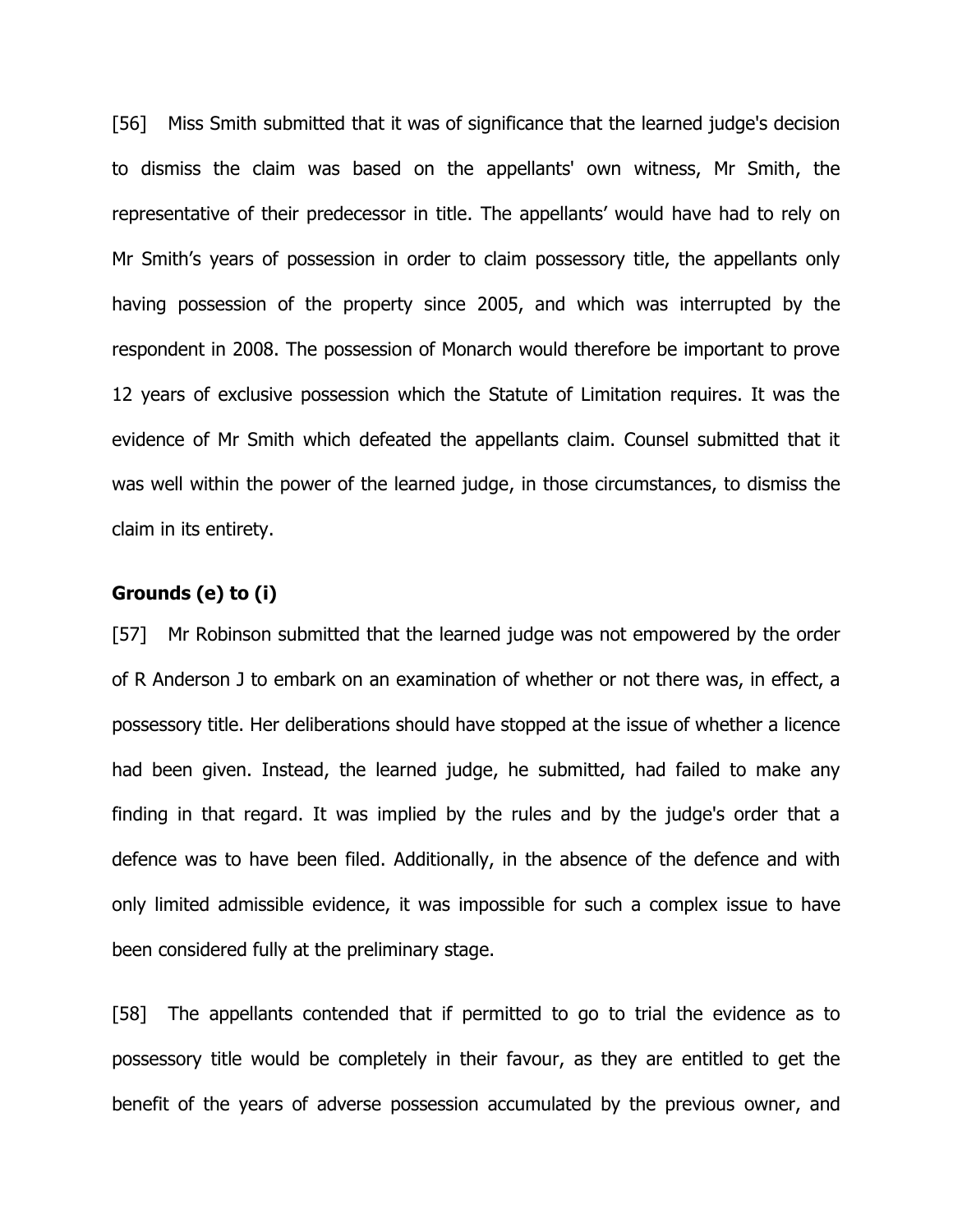their acts showing an intention to possess would be decisive. Negotiations by that previous owner would not destroy the chain of possession. Additionally, counsel posited, the respondent in this case had admitted that the gazebo was in the common area. As a consequence, counsel argued, he was not lawfully in a position to issue any licence. That would have to be issued by the owners of the scheme, or at least by a majority of them. And in any event, permission/licence by the respondent could not interfere with the appellants' adverse possession of the property and the disputed land. He referred to the authorities relied on by the learned judge in order to distinguish the facts in those cases with the facts of the instant case.

[59] Counsel for the respondent argued that the evidence was initially that Monarch entered in to the agreement for purchase of the property in June/July 1993, but also, that the property was purchased in October 1993, which may be when possession commenced, as the learned judge found. The agreement for sale with the appellants was on 20 July 2005, and possession on the evidence took place on 1 September 2005. It was therefore not unreasonable, on a balance of probabilities, that Monarch was, contrary to what Mr Smith had said initially, not in possession of the property for 12 years before he knew about the encroachment, which was at the time of the sale to the appellants.

[60] Counsel maintained that the evidence was that Mr Smith discovered that the gazebo had encroached on the disputed area of land in August 2005. He then, he said, gave his attorneys permission to resolve the situation. The respondent said that Mr Golding contacted him about transferring the land in 2005. There was therefore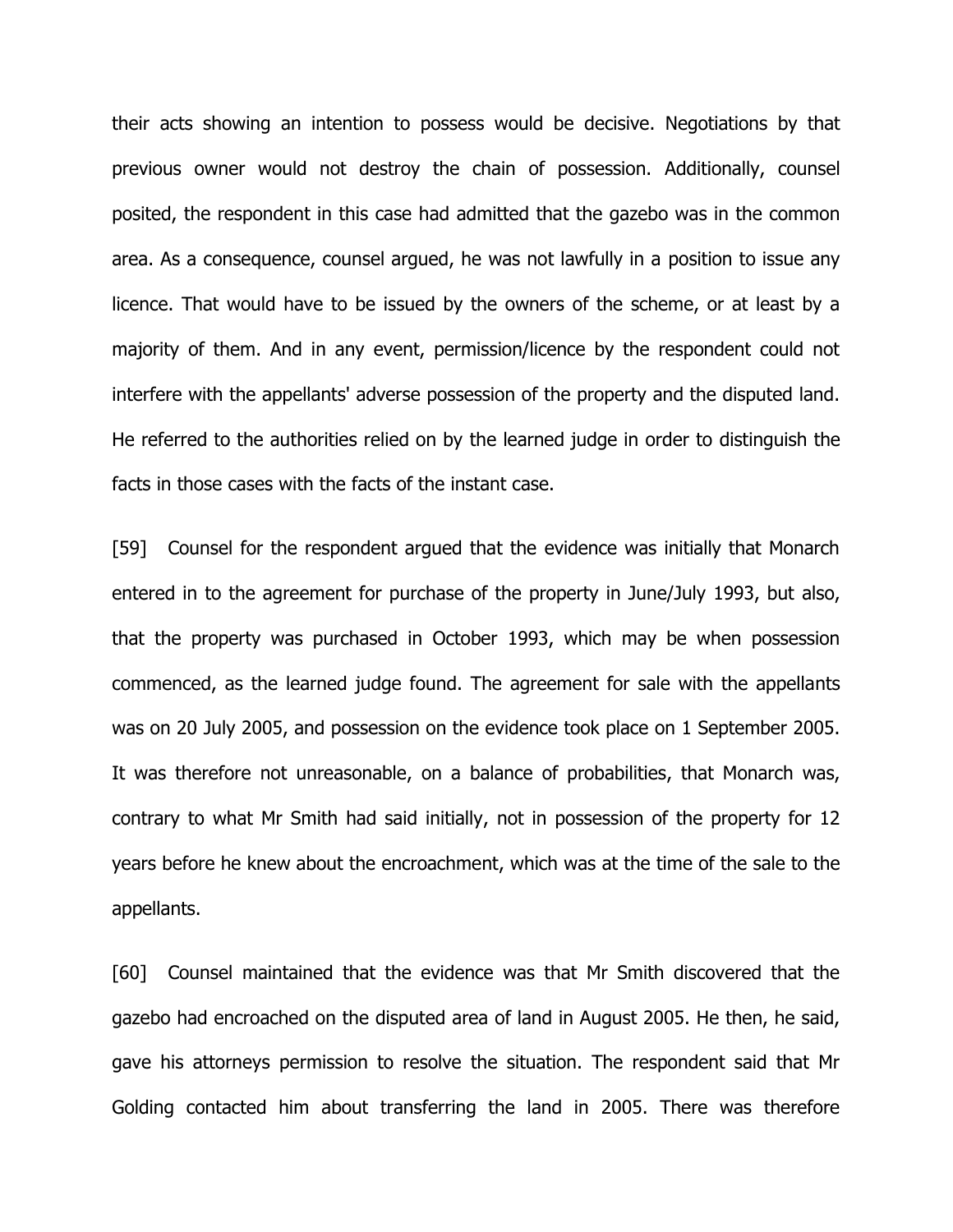sufficient evidence to conclude that Monarch had entered into discussion to buy the disputed land between June/July and August 2005. It was not unreasonable, counsel submitted, for the judge to find that negotiations took place about the purchase and transfer of the dispute area of land.

[61] Counsel also submitted that there was ample evidence from Mr Smith that once he became aware that the disputed area of land did not belong to Monarch, he tried firstly to buy the area of land, and then indicated that he had no intention to capture the land. There certainly was sufficient evidence to support the judge's finding that Monarch had relinquished any intention to possess the disputed land.

[62] Miss Smith argued that the law of adverse possession required one to establish both physical possession and an intention to possess the land. Without the requisite intention there could be no adverse possession. Counsel argued that Mr Smith's testimony that he was not seeking to capture anyone's land and endeavouring to work to a resolution of the problem demonstrated his intention to no longer "squat" on the disputed land, thereby breaking the chain of 12 years adverse possession.

## **Ground of appeal (j)**

[63] Counsel for the appellants submitted that an inspection of the site would have readily demonstrated what type of construction existed, in respect of the gazebo, and its facilities, and whether it was recent or long past.

[64] Counsel for the respondent submitted that the notes of evidence and the reasons from the trial judge do not indicate that any application had been made to visit the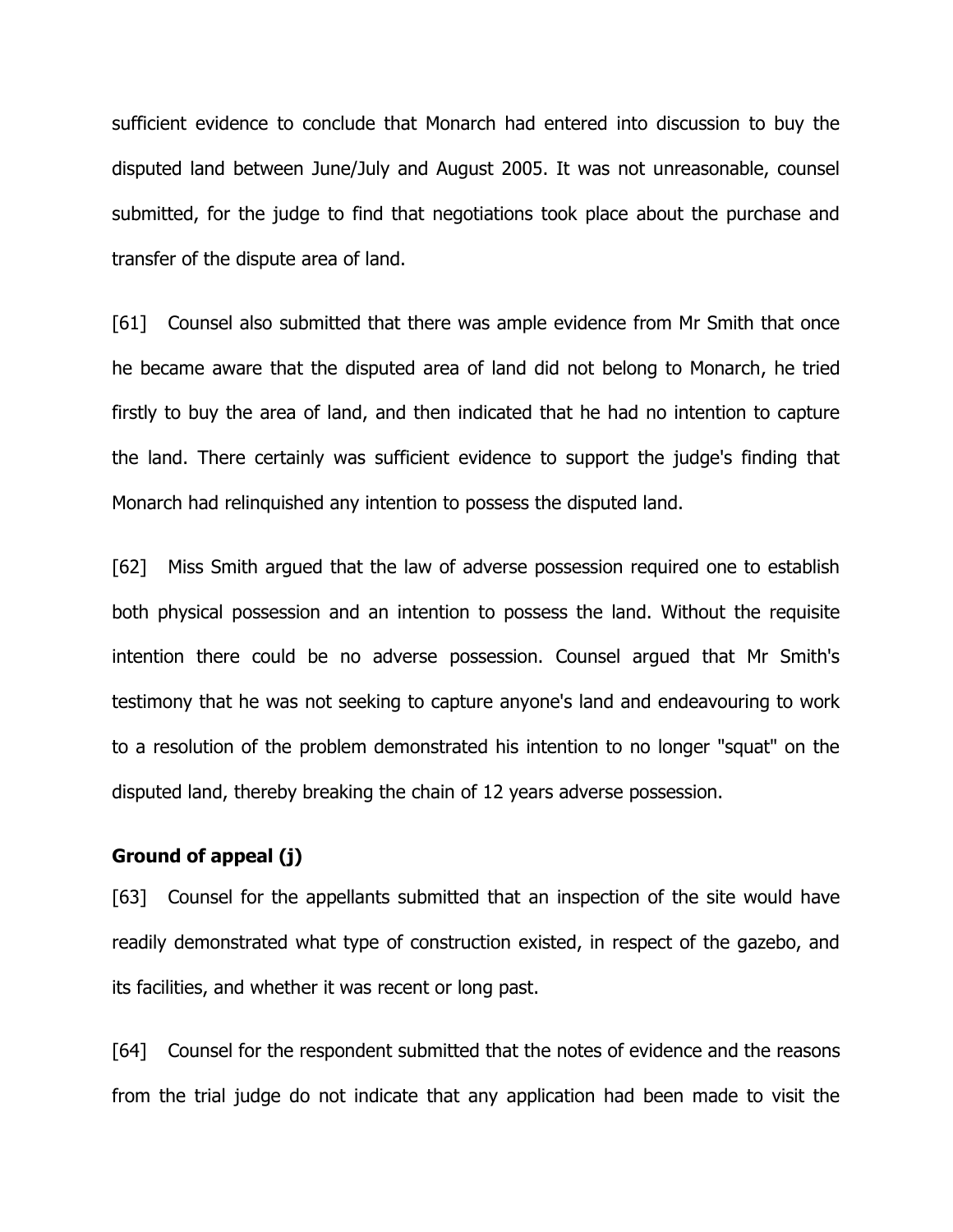locus in quo. However, if there was an oral application, and it had been refused by the judge, that was entirely within her discretion. Additionally, whether the construction was old or new, of concrete and/or of wood, was not determinative of the matters raised on the preliminary question. Those related to whether the previous owners had been notified of the encroachment, and had been given a licence by the respondent for the gazebo to be there.

## **Issues on appeal**

[65] In my view, on an examination of the claim, the evidence tendered herein and the grounds of appeal, there are essentially three main issues arising on this appeal, namely:

- 1. Did the learned judge err in proceeding to hear the preliminary issue and giving judgment thereafter, bearing in mind:
	- (i) the order of R Anderson J made on 29 July 2008;
	- (ii) the relevant rules of the CPR;
	- (iii) the fact that no defence had been filed by the respondent; and
	- (iv) the admission and reliance on evidence by the respondent? (grounds  $(a)$ ,  $(b)$ ,  $(c)$  and  $(d)$ )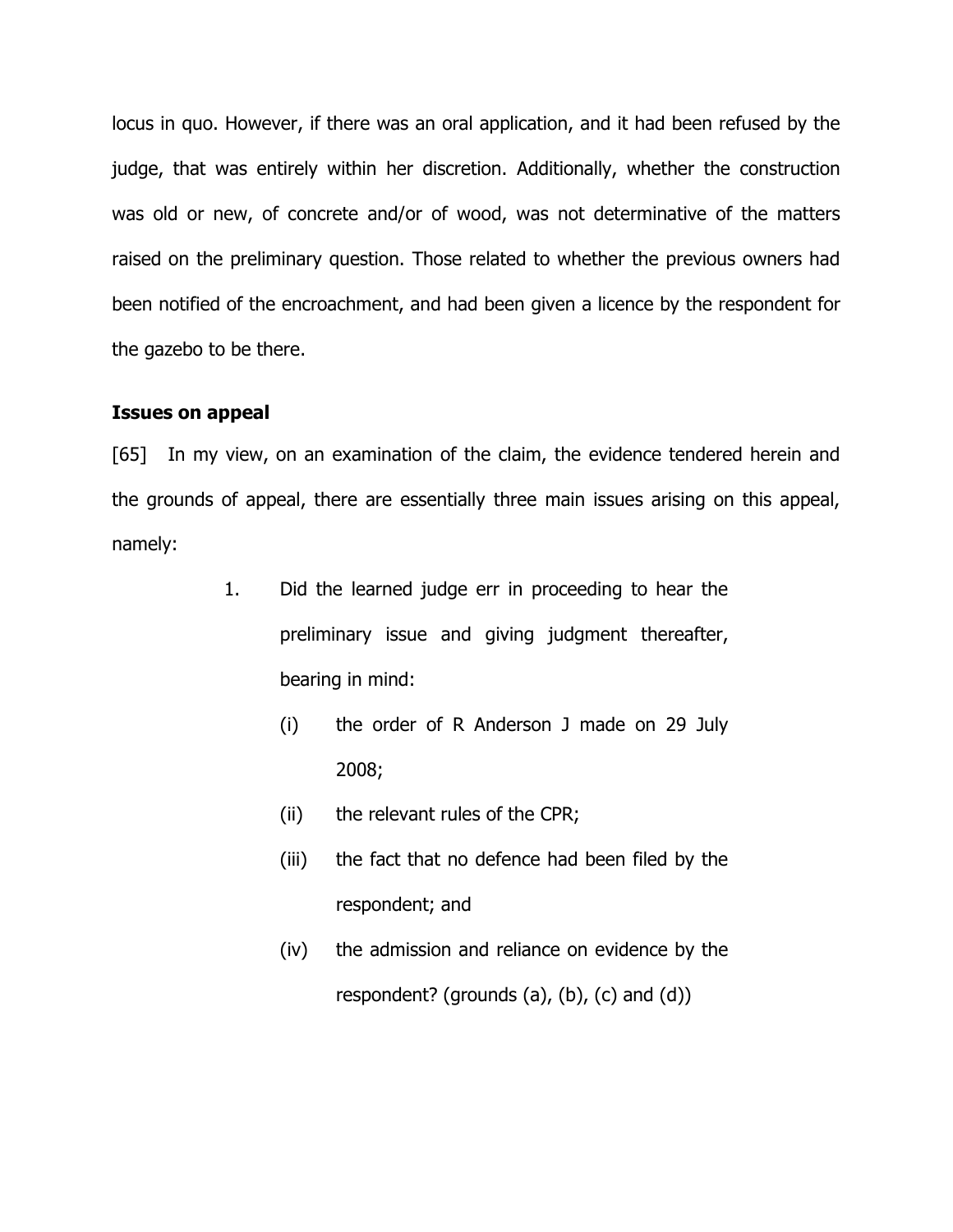- 2. Did the learned judge err in her findings in relation to her rejection of the appellant's claim for a possessory title, bearing in mind:
	- (i) the issues posed in R Anderson J's order;
	- (ii) the evidence of Mr Smith and the respondent on the question of possession of the property and the disputed land? (grounds (e), (f), (g), (h) and (i))
- 3. Was there a question raised with regard to a visit to the locus in quo? And, if so, what was the effect of this on the preliminary issue before the court? (ground j)

## **Analysis and discussion**

# **Issue 1: Giving judgment on a preliminary issue (grounds (a), (b), (c) and (d)**

[66] This appeal is all about a preliminary issue hearing. Was the judge correct? Could she have done what she did, in that, was she so empowered? Did she go about it the right way? Did she overstep her remit? Has she decided the issues on inadmissible evidence? Has she decided the whole case, and not the specific matters ordered to be heard and determined on a preliminary hearing by R Anderson J? In any event, has she applied the correct principles of law to the facts as found?

[67] There are several rules of the CPR which are relevant to certain aspects of this appeal. Firstly, counsel for the appellants referred to and relied on rules 26.1(2)(j) and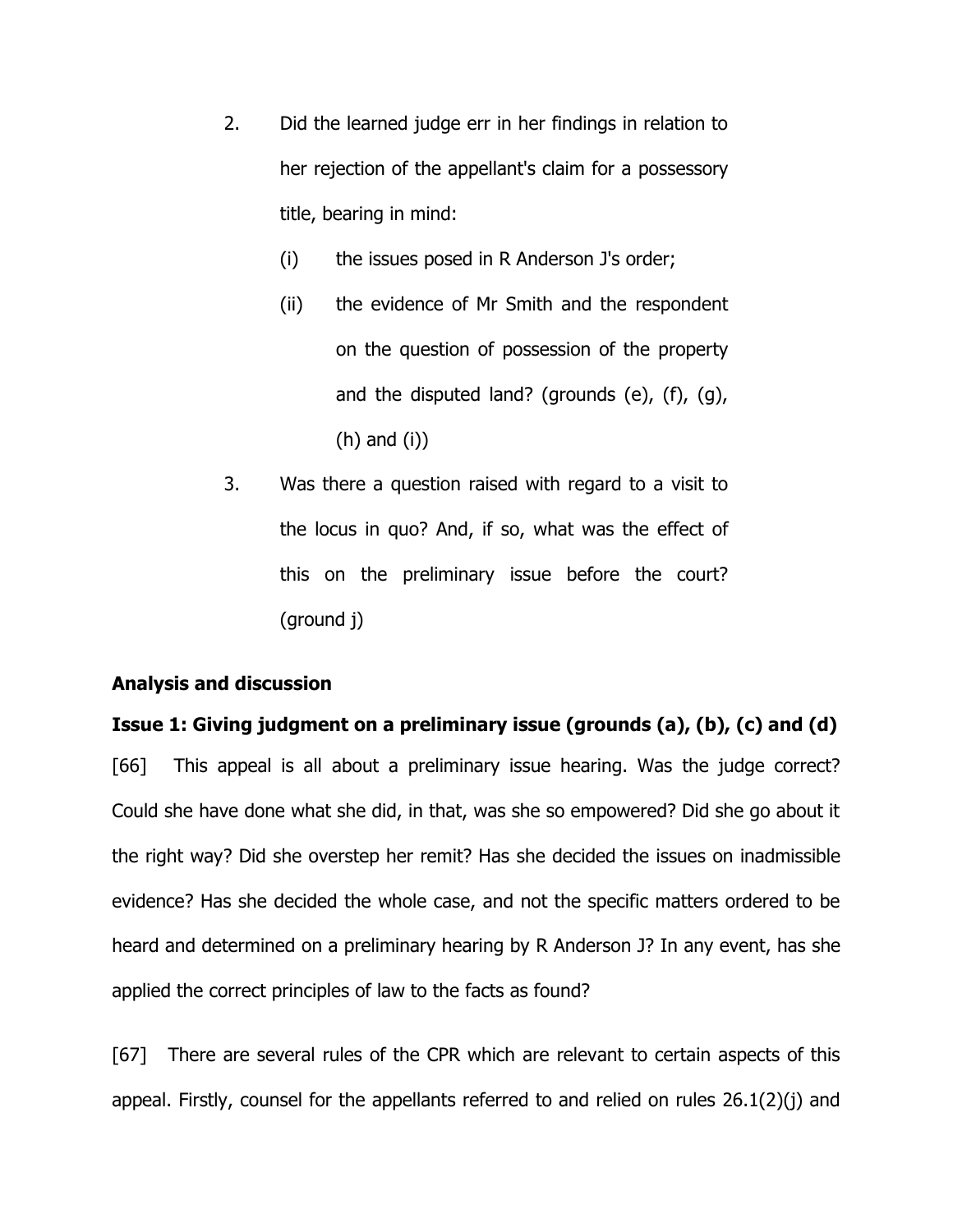26.3 of the CPR. Under the court's general powers of management, and in addition to any powers given to the court by any other rule or practice direction, or by any enactment, or where the rules provide otherwise, the court may dismiss or give judgment on a claim after a decision on a preliminary issue (see rule 26.1(2)(j) of the CPR). Although this rule is contained in Part 26 of the CPR, which deals generally with case management and the court's powers, there is no indication in Part 26 and the rules set out thereunder, that the courts' powers of management can only be utilised at the case management conference. Nor is there any indication that after a decision is made on a preliminary issue, the effect of it ought to be further considered at a case management conference, thereby precluding the immediate entry of judgment on the claim. Indeed, in Part 39 dealing with trials, rule 39.9 of the CPR states:

> "Where the court considers that a decision made on an issue substantially disposes of the claim or makes a trial unnecessary, it may dismiss the claim or give such other judgment or make such other order as may be just."

[68] On an examination of these rules, it seems to me, that it is not therefore improper to dispose of the claim after the decision on a preliminary issue, if the trial has become unnecessary, and it can be done without it only being on the basis that the claimant had no reasonable ground for bringing the claim.

[69] In the instant case, the learned judge was obviously empowered by the rules and the order made by R Anderson J to decide the issues outlined in the order. The order made by R Anderson J has not been appealed. The question, therefore, is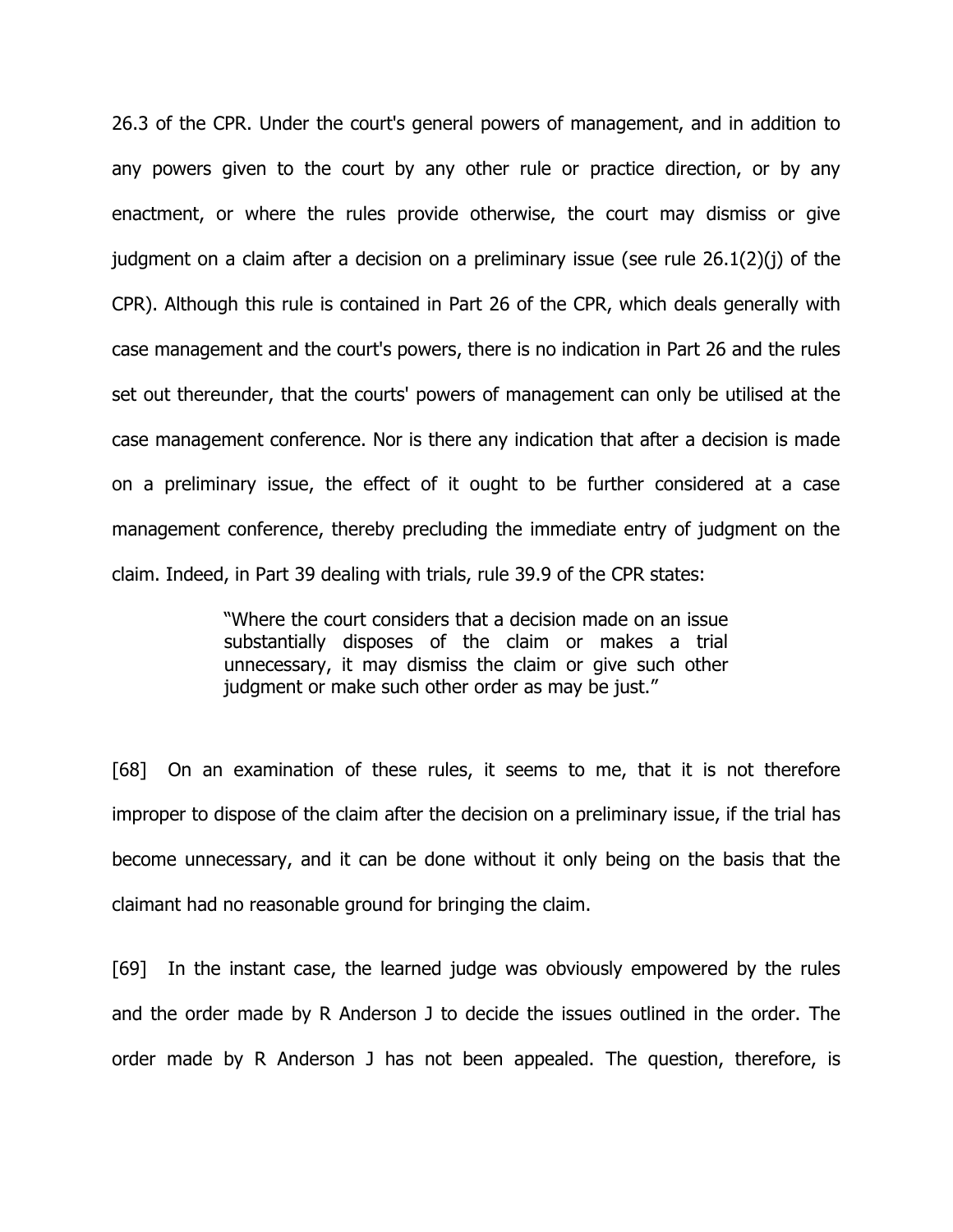whether the learned judge's determination of the issues was properly done, and whether the decision determined the claim?

[70] It is not in dispute that no defence had been filed by the respondent. But R Anderson J ordered that witness statements should be filed. That was done. The parties attended before Sinclair-Haynes J with their witnesses and were cross-examined on their witness statements. There was no objection to that process. The parties knew that the cross-examination was to elicit information concerning whether the previous or current owners had been notified about the encroachment, and whether the respondent had given any of them a licence with regard to the encroachment. On any examination of the notes of evidence, that was the thrust of the cross-examination.

[71] Much time was spent on the type of structure which had been erected on the disputed land, but, in my view, that point did not seem to have much relevance to the real issues before the court for determination. However, presumably the question that was posed by the learned judge and addressed in her reasoning, related to whether the structure was of wood and easily removable, or was one that was more permanent. That information appeared to aid the learned judge in her deliberations as to whether the structure that existed on the property when Monarch purchased the same, was the same structure which was installed in 2008 when the matter went before the court. The learned judge believed the respondent when he said that it was a wooden structure up until 2008, and that he would only have allowed the structure to remain on the disputed land if it was. This was consistent with the respondent's objection to the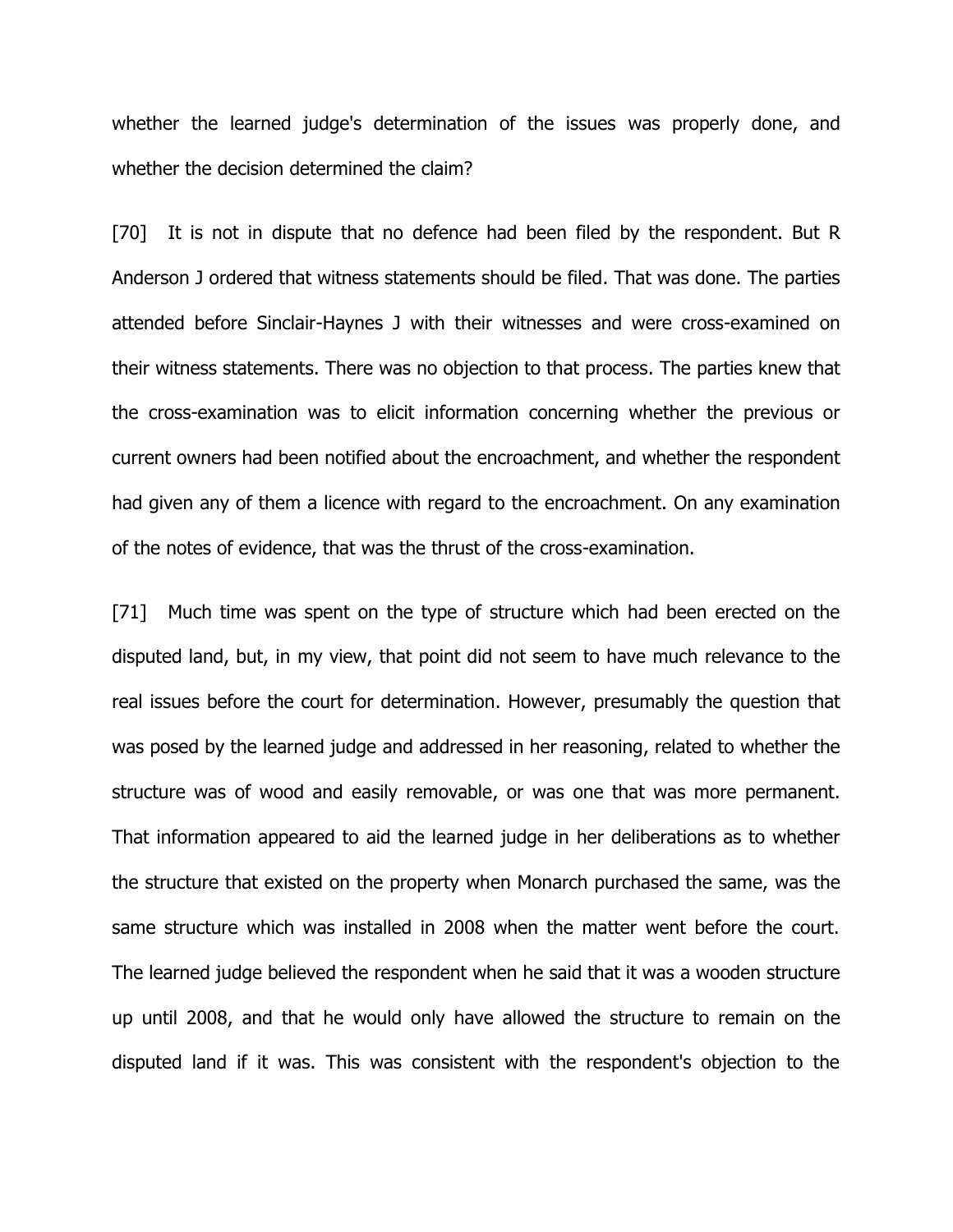appellants attempt to build on the gazebo and extend the construction. He then revoked his earlier permission/licence for the gazebo to remain.

[72] The appellants relied on rule 10.2(1) of the CPR which states that "a defendant who wishes to defend all or part of a claim must file a defence". They also relied on rule 10.7 which states that "[t]he defendant may not rely on any allegation or factual argument which is not set out in the defence, but which could have been set out there, unless the court gives permission". This was done to support their argument that since no defence had been filed in this matter, and no application had been made to proceed without one, there was no "issue" before the court, and the respondent could not defend the preliminary issue hearing, and concomitantly could not rely on any allegation as he had not set out the same in a defence.

[73] I do not think that there is any merit in these arguments. I agree with submissions of counsel for the respondent that the fact that no defence had been filed did not mean that the preliminary issue could not be dealt with. It also did not mean that there were no issues between the parties. The issues were clearly delineated in the witness statements. No judgment in default had been entered and so the parties could set out their respective cases in their witness statements, and that was clearly what R Anderson J envisaged, and neither judge seemed to think that they were hampered by the lack of a defence.

[74] Additionally, in the circumstances of this case, the witness statement of the respondent was very clear. He was the developer of the residential scheme at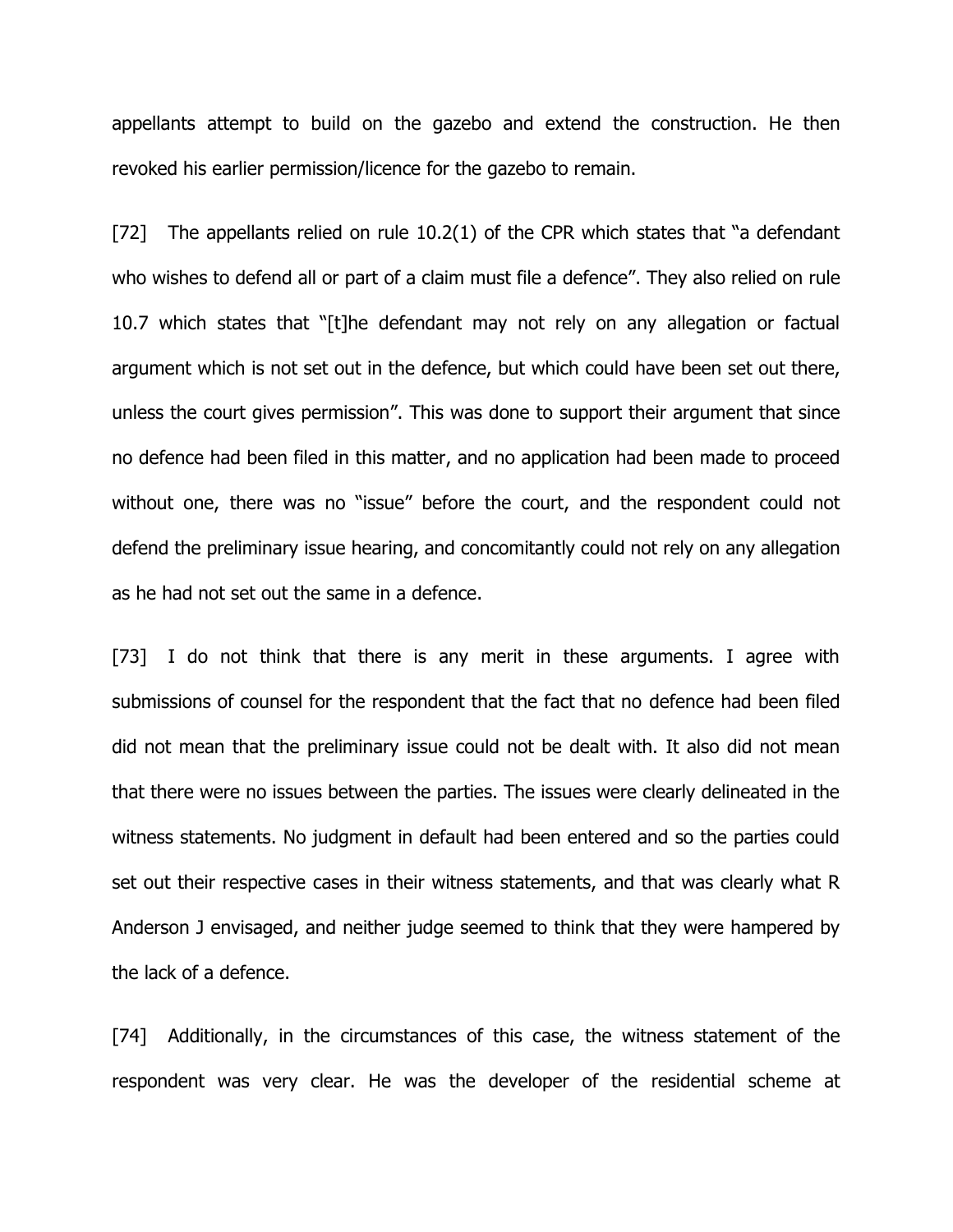Kingswood, Saint Andrew. He said that he knew from the outset that the gazebo was on the common area reserved for use of all owners of the scheme. He knew that he ought not to permit one owner to have exclusive use of any part of the common area. So he says he maintained that position from Monarch purchased the property in 1993 to 2005 when the appellants did so, and beyond. He was not willing to nor did he transfer the disputed property.

[75] He gave, as he put it, licence/permission for the gazebo to remain on the property only if it could be removed at his direction at any time. He told the appellants that they could not use building materials they had deposited on the property to build on the gazebo as the property was not theirs. However, he stated, the appellants indicated, through their attorney, that they were of the view that he had agreed to transfer the area to them which position he said was not correct. He was adamantine that there was no situation of open undisturbed exclusive possession of the disputed area. He had always indicated that the gazebo was on his land, reserved for the common area of the housing scheme, which is why the gazebo existed at his licence. A filed defence would not have made that position any more pellucid. That was his case simple and clear. It was also ultimately what the court accepted.

[76] The learned judge did not believe the evidence of Mr Smith. She accepted the evidence of the respondent that he had had several conversations with Mr Smith, between 1993 and 2005, when Monarch had purchased the property from him up until the appellants bought the property from Monarch, and when Mr Smith continued to try to purchase the disputed land from the respondent. It does seem more credible that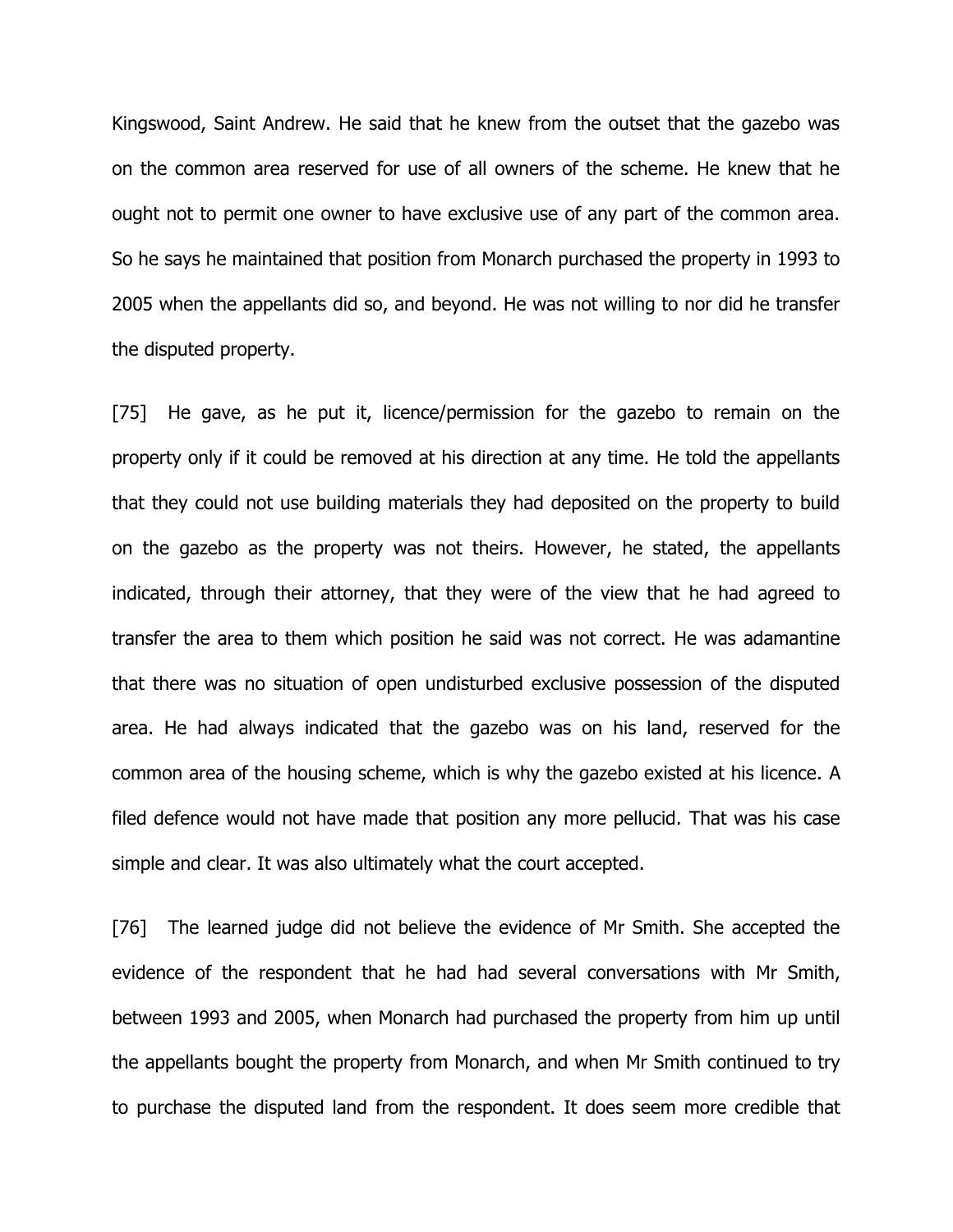the respondent would have known that the gazebo was on common area land, and would have recognised that it ought not to be there for the use of only one owner, and so should be able to be removed at his direction, and not permanently modified thereby making its removal difficult. As against Mr Smith's position, that he never knew that the gazebo was not a part of the property until 2005 when it was being sold to the appellants and a survey had to be done. But in any event, that was what the learned judge accepted. She preferred the evidence of the respondent. She found that Mr Smith lacked candour. That proved a difficulty for the appellants in the preliminary hearing and it would be no different, in my view, if the same facts were for determination whether at this stage or at a trial.

[77] It is also accepted that once a question of fact has been tried by a single judge of the court below and he has not misdirected himself in law, the appellate court in reviewing the record of the evidence should attach great weight to his opinion as he saw and heard the witnesses, and should not disturb his judgment unless it is plainly unsound. The appellate court could of course reverse the findings of the single judge in the court below, if he had not taken advantage of seeing and hearing the witnesses, or if the grounds given by the judge are unsatisfactory by reason of material inconsistencies or inaccuracies, or the judge has failed to appreciate the weight and bearing of the circumstances admitted or proved (see **Watt (or Thomas) v Thomas** [1947] AC 484). In this case, the learned trial judge appears to have given due consideration to all the evidence adduced before her, and on the facts that she has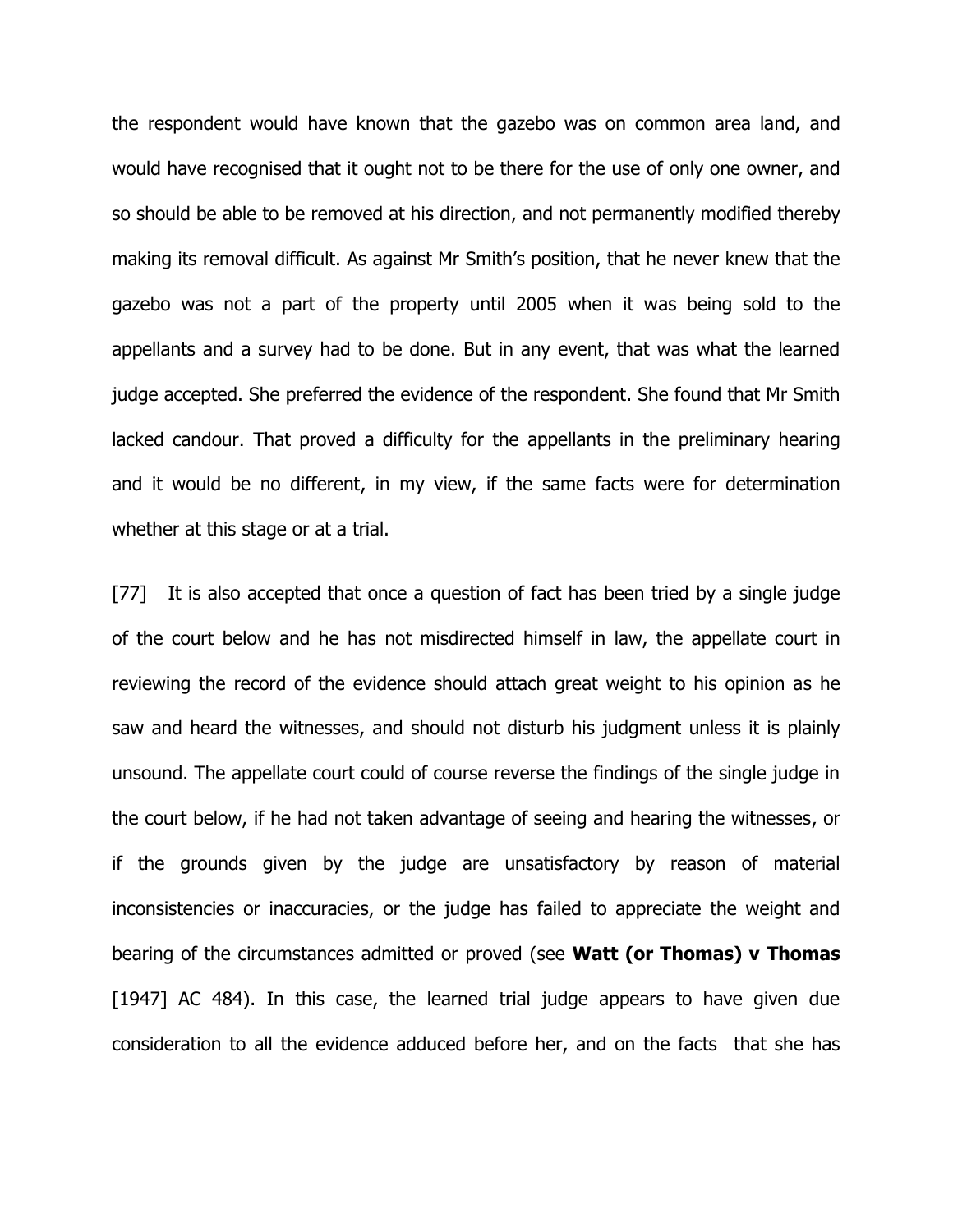found one could not say that her judgment was plainly unsound. That would therefore dispose of issue 1.

# **Issue 2: The claim for possessory title (grounds (e), (f), (g), (h) and (i)**

[78] The first issue raised in Anderson J's order is "had the respondent communicated to the owners that the porch encroached on the common area?" As indicated in my discussion in respect of the matters referred to in issue 1, Sinclair-Haynes J accepted that several conversations/discussions had taken place between the respondent and Mr Smith relating to the gazebo as an encroachment being on land not owned by Monarch from as far back as 1993. Indeed, the learned trial judge found that Mr Smith instructed his attorneys to engage in discussions to transfer the disputed land, as he was aware that it did not belong to the company. She also found, as a fact, that on a balance of probabilities, Mr Smith had asked the respondent to transfer the disputed land to the appellants. She found that before the purchase of the property in 2005, Mrs Bailey knew that the gazebo was not a part of the land that she was buying. This information was the subject of discussions between her attorneys, and the attorneys for Mr Smith. Mr Smith also had discussions on this subject with the respondent.

[79] In her reasons for judgment, the learned judge stated that Mrs Bailey said that at no point had she discussed the encroachment with the respondent, and they had never been notified that the gazebo was allowed to remain with his permission. Her note of the respondent's evidence was that from the creation of the gazebo, he had informed all subsequent owners that the wooden porch did not constitute a part of the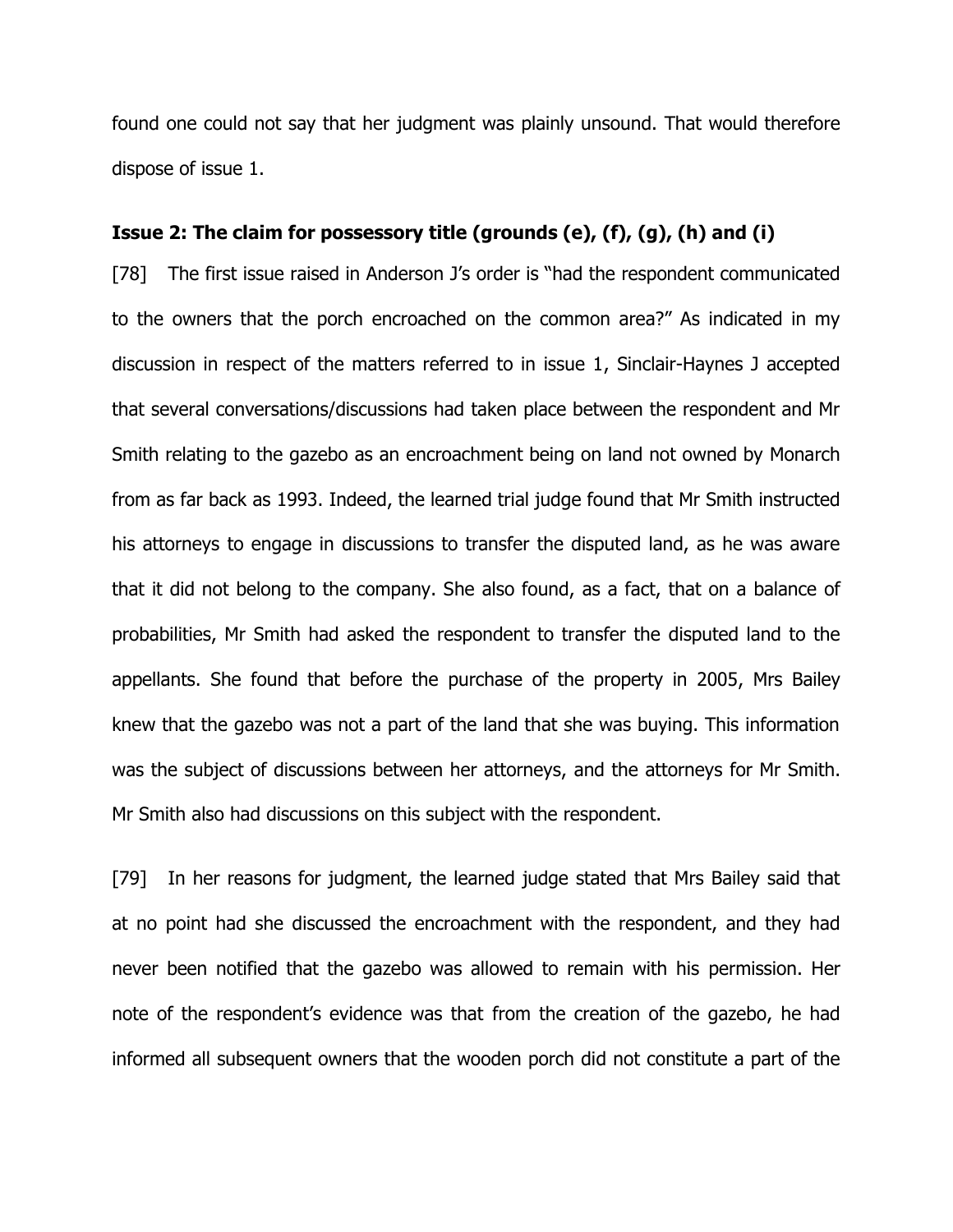premises that they occupied, and that it was allowed to remain on the understanding that it would be removed whenever he demanded.

[80] She made no specific finding that the respondent told the appellants about the encroachment. However, she did find that Mrs Bailey knew about the encroachment in 2005 on the purchase of the property. She also found that the appellants did not renovate the gazebo in 2005 before they took possession in September 2005, but endeavoured to do so in 2008. It seems pellucid, therefore, that notification certainly did take place between the appellants and the respondent as when they endeavoured to extend the gazebo, the claim was filed by the appellants in 2008.

[81] The learned judge did make a specific finding that the respondent had told Mr Smith on behalf of Monarch, on several occasions over several years that the porch was on the common area.

[82] The next question posed by Anderson J was "did the porch remain at the licence of the respondent?" On the basis of all the evidence adduced before Sinclair-Haynes J, which I have summarised previously, and based on the findings of the learned trial judge, it is clear that the gazebo remained on the disputed area at his licence or permission. And that would be so from before 1993 until 2008. That would therefore dispose of the preliminary issues raised by Anderson J.

[83] The learned judge found, as a fact, that the gazebo remained on the disputed area from before 1993 until 2005 when the appellants purchased the property. Subsequently, because of the plans by the appellants to construct further on the area in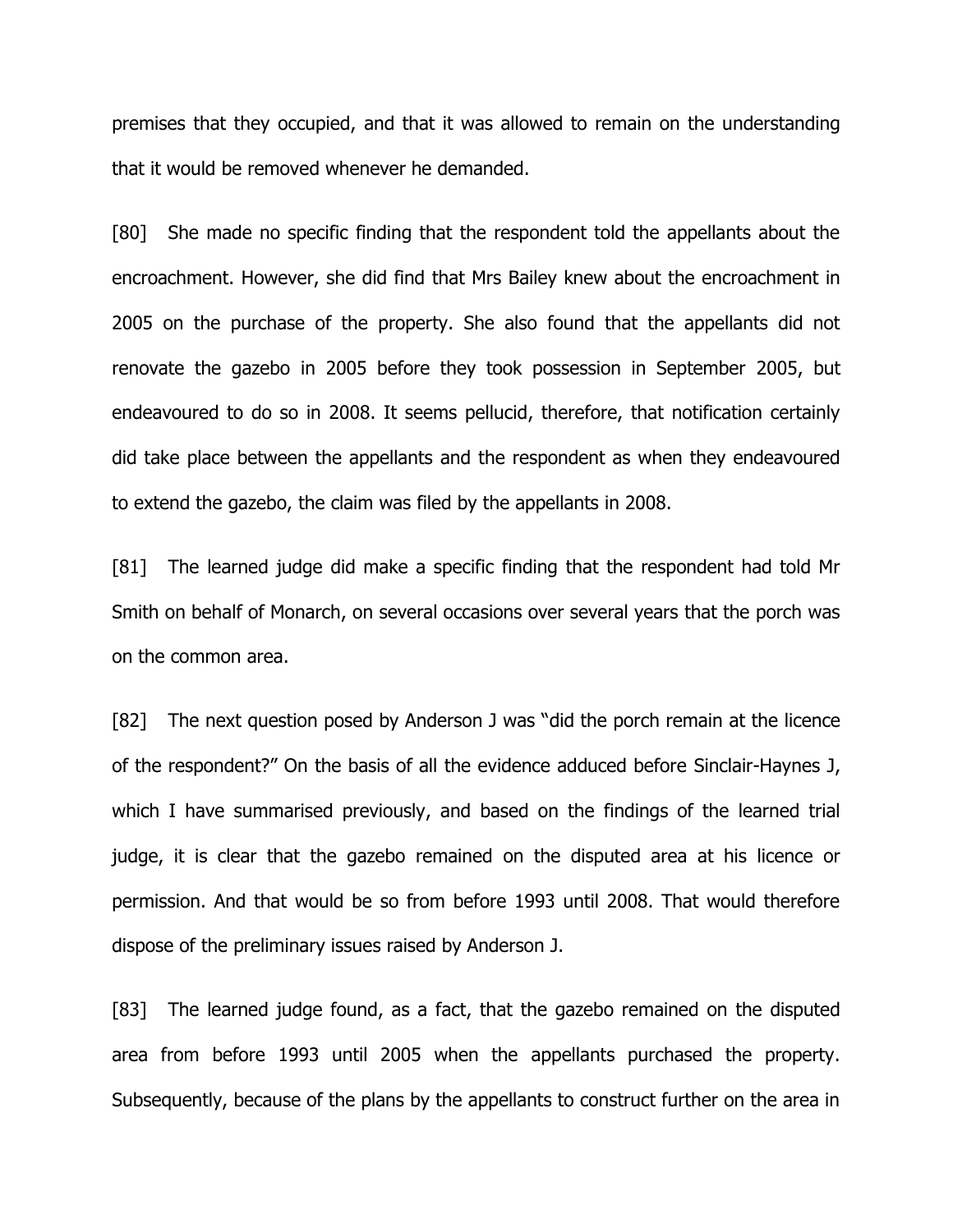spite of the respondent's objection, the licence was revoked and the respondent asked that the gazebo be removed. The question which must therefore be considered is whether the appellants' claim, in those circumstances, against that backdrop, and the decided facts, could be maintained.

[84] The rules permit the learned judge to give judgment on the claim, as indicated, on the determination of the preliminary issues. The law of possession, although it may appear on the face of it to be complex, has been clarified in a few major cases over the years. I wish to refer to a few extracts from judgments in these authorities to distil the applicable principles which will demonstrate why, in the circumstances of this case, the appellants can go no further with their claim for adverse possession.

[85] In **Pye**, Lord Browne-Wilkinson cited with approval the dictum of Slade J in

# **Powell v McFarlane and Another** 38 P & CR 452 where at pages 470-472 he said:

 $"(1)$  In the absence of evidence to the contrary, the owner of land with the paper title is deemed to be in possession of the land, as being the person with the prima facie right to possession. The law will thus, without reluctance, ascribe possession either to the paper owner or to persons who can establish a title as claiming through the paper owner.

(2) If the law is to attribute possession of land to a person who can establish no paper title to possession, he must be shown to have both factual possession and the requisite intention to possess ('animus possidendi').

(3) Factual possession signifies an appropriate degree of physical control. It must be a single and conclusive possession, though there can be a single possession exercised by or on behalf of several persons jointly. Thus an owner of land and a person intruding on that land without his consent cannot both be in possession of the land at the same time. The question what acts constitute a sufficient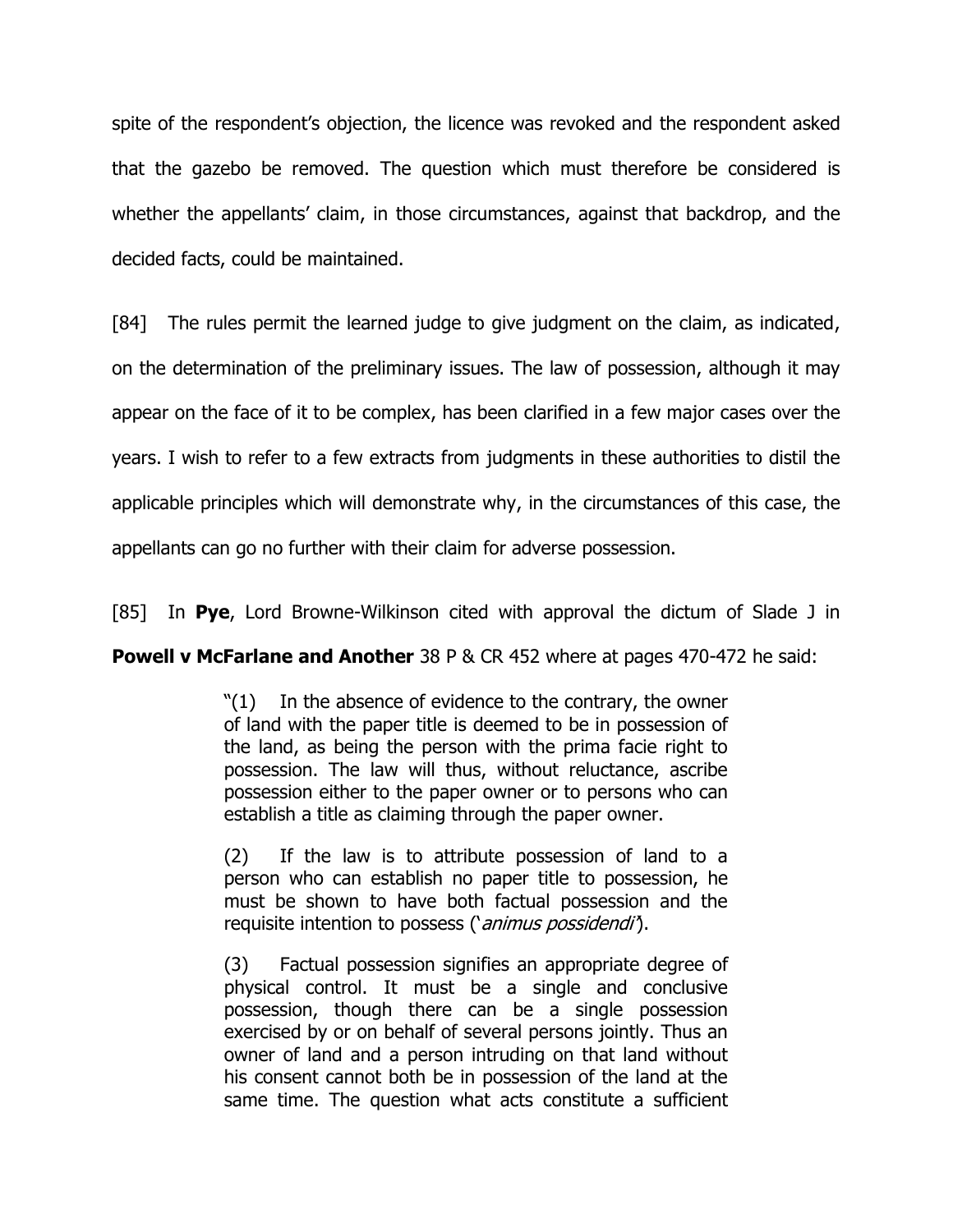degree of exclusive physical control must depend on the circumstances, in particular the nature of the land and the manner in which land of that nature is commonly used or enjoyed...

(4) ... What is really meant, in my judgment, is that the animus possidendi involves the intention, in one's own name and on one's own behalf, to exclude the world at large, including the owner with the paper title if he be not himself the possessor, so far as is reasonably practicable and so far as the processes of the law will allow.

... An owner or other person with the right to possession of land will be readily assumed to have the requisite intention to possess, unless the contrary is clearly proved. This, in my judgment, is why the slightest acts done by or on behalf of an owner in possession will be found to negative the discontinuance of possession."

[86] In **Toolsie**, the Caribbean Court of Justice defined the "requisite intent to possess" as:

> "[t]he intention to exclude the world at large (including the true owner if other than the factual possessor) is what is required. An intention to have exclusive control of the land, mistakenly believing oneself to be true owner, suffices..."

[87] At the end of the day, when the appellants went into possession in September 2005, Mr Smith did not have 12 years' possession of the property or the disputed area. The learned judge found that Monarch's possession commenced in October 1993. The learned judge found that there were no acts, subsequent to his alleged discovery of the encroachment, that indicated an exclusive possession of the area with the necessary intention to possess. In fact, what was disclosed was to the contrary as he expressed his intent not to dispossess the respondent. The appellants would therefore have a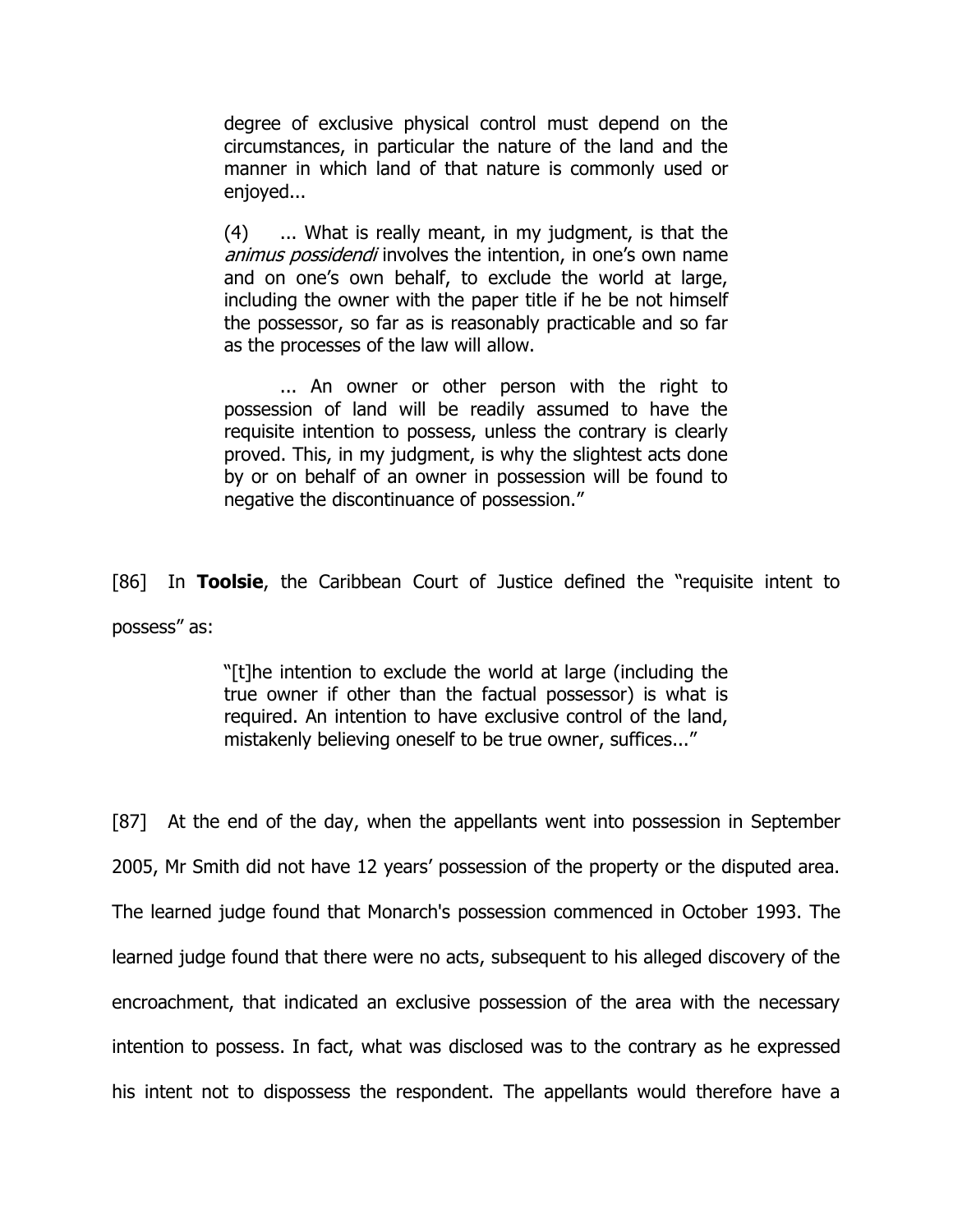further hurdle as they must rely on the possession of their predecessor in title mainly Monarch to claim possession of 12 years as required by the Limitations of Actions Act. They cannot claim possessory title on their own as they have only been in possession of the property and the disputed area for a period of three years. So, if the entity through whom they claim did not have actual possession for a period of 12 years and the necessary intention to possess the disputed land, then their claim for adverse possession seemed doomed from the outset.

[88] In those circumstances, the decision of the learned trial judge cannot be faulted. There seemed no basis to pursue a trial. The substratum of the claim for a possessory title did not exist. In any event, as the learned judge found that Monarch was in possession pursuant to a licence, that would also have defeated the claim for a possessory title. Indeed, in **Ramnarace v Lutchman** [2001] UKPC 25, Lord Millet on behalf of the Board said at paragraph [10]:

> "Generally speaking, adverse possession is possession which is inconsistent with and in denial of the title of the true owner. Possession is not normally adverse if it is enjoyed by a lawful title or with the consent of the true owner."

Counsel for the appellant submitted that the respondent could not grant a licence or permission as the gazebo was on the common area. However, I must say, I agree with counsel for the respondent that as the registered proprietor he could do so on behalf of the owners of the common area on whose behalf he would have held title and have acted. There was no information to the contrary and the survey showed that the gazebo was encroaching on land registered in the respondent's name.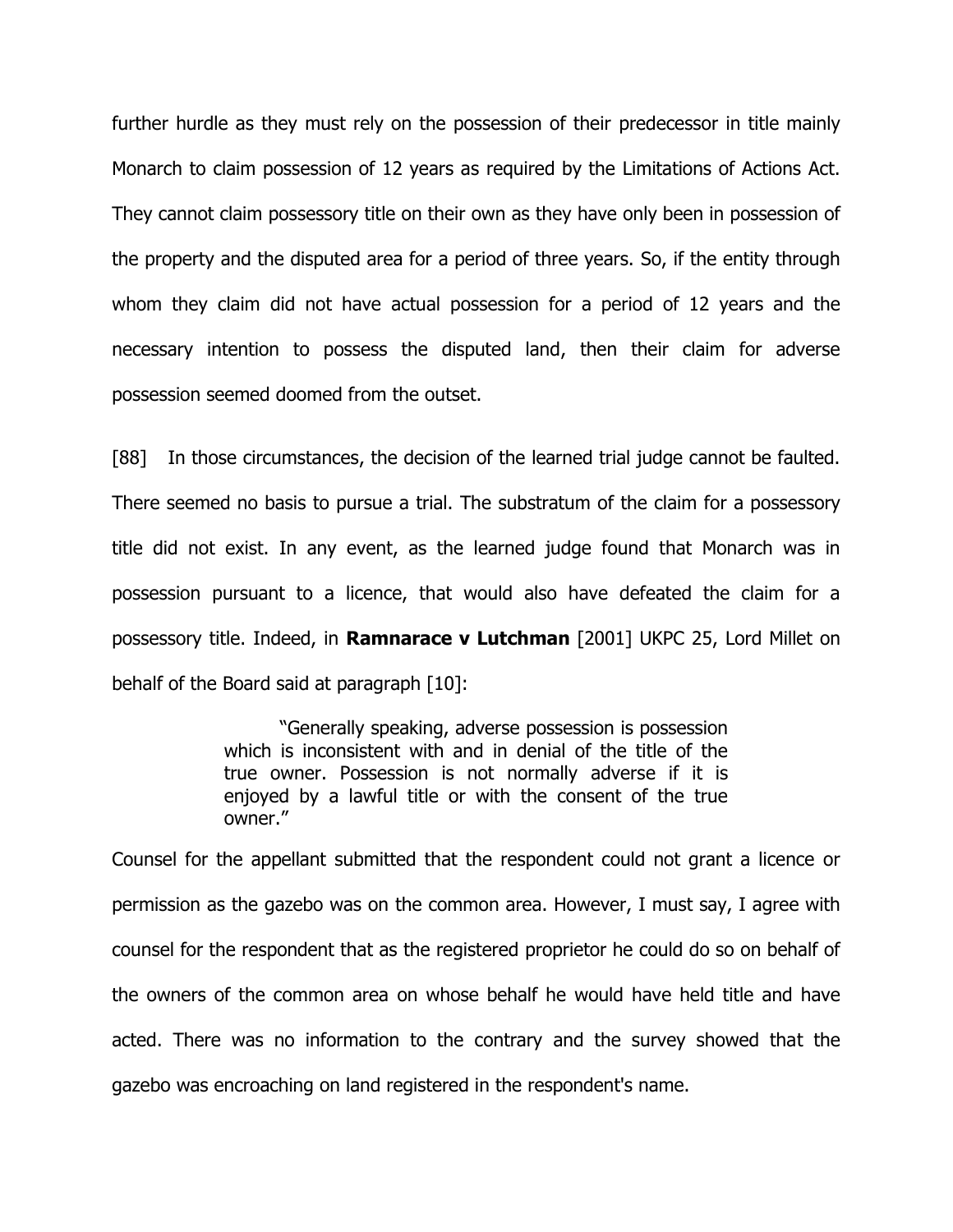[89] The evidence showed that Monarch, having received permission to maintain the gazebo on the disputed land, was not acting with an intent to possess the disputed land in one's own name, and on one's own behalf to the exclusion of the world at large, including the respondent. It is also well accepted and acknowledged that a possessory title cannot be maintained if one's possession of the subject premises is with the consent of the owner, that is, through his permission/licence. It was not an occupation which was exclusive to the possession of the owner. Further, the evidence was that on countless occasions, Mr Smith acknowledged title of the area to be that of the respondent, and although not in writing, and not in keeping with section 16 of the Limitation of Actions Act, those acts requesting the purchase of the land were not consistent with an intention to dispossess the respondent. That would dispose of issue 2.

## **Issue 3: Visit to the locus in quo (ground j)**

[90] There was no note in the transcript of evidence that any application was made to visit the locus in quo. There was also no indication by the learned judge in her reasons that any such application had been made to her. I agree with counsel for the respondent that, in any event, if she had refused such an application it was entirely within her discretion to do so, and particularly, in the circumstances of this case and the matters in issue between the parties, I cannot say that she was palpably wrong. That would dispense with issue 3.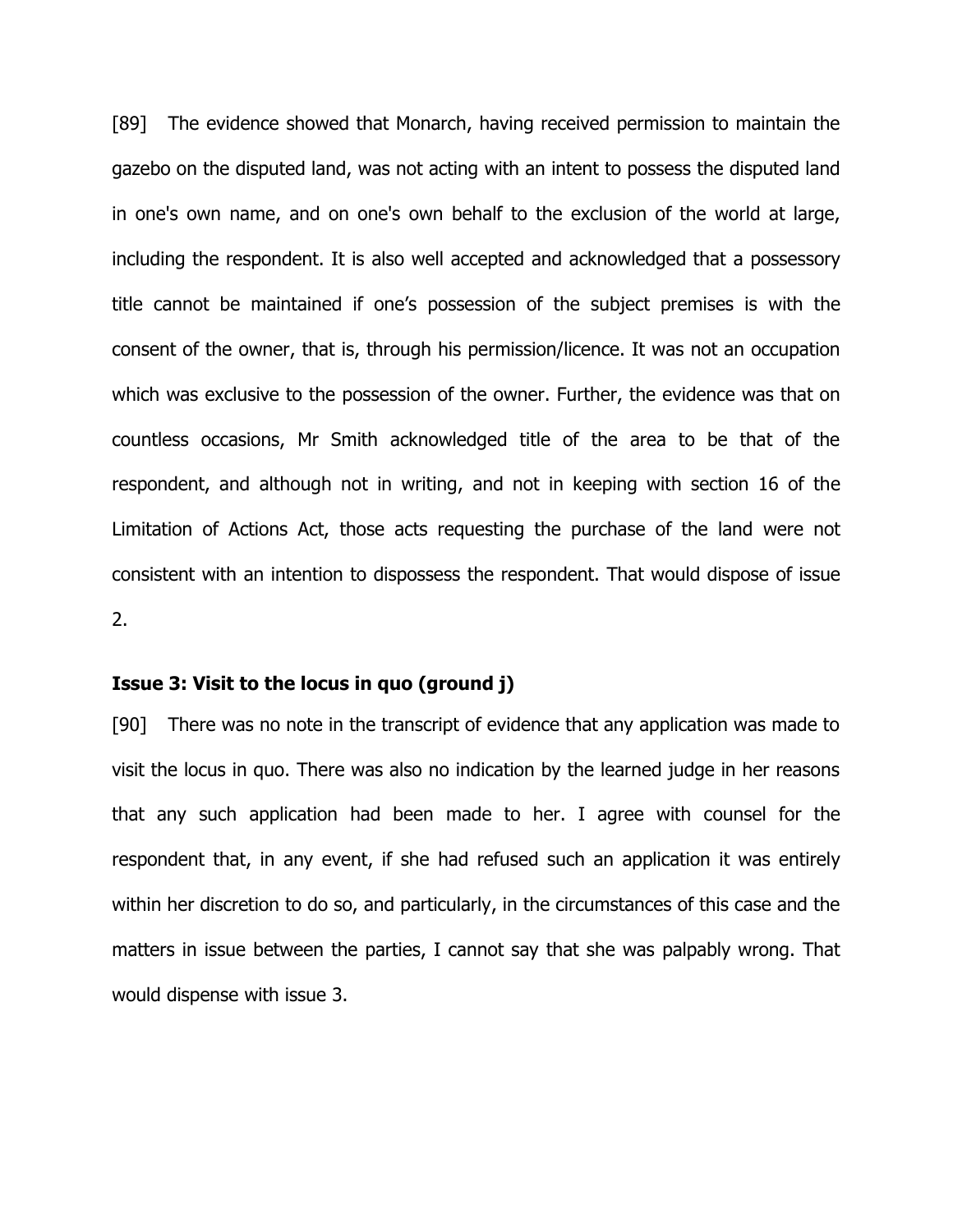### **Alternative relief sought**

[91] In spite of the conclusions that I have made, I nonetheless would wish to refer to one of the reliefs claimed by the appellants. In the amended notice of appeal the appellants sought an order that the judgment be set aside and that judgment on the preliminary issue be granted to them. However, they sought, alternatively, as an amended order (b), that the dismissal of the appellants' claim be set aside and that the matter be remitted to the Supreme Court for full trial of all issues, if any, to be raised in the filing of a defence. They were also asking in the meantime as relief on the notice of appeal, for leave to amend the claim to include: (i) alternative claims for breach of trust; (ii) breach of conditions of the original subdivision approval; and (iii) for orders restraining the respondent from interfering with the appellants' use of the disputed property. These orders were being sought as the appellant claimed that subdivision approval ought to have been endorsed with certain conditions of approval as restrictive covenants on the title of the said disputed property, or as a licence coupled with an interest in the property. This was stated to have arisen from the evidence given by the respondent in the court below.

[92] In my opinion, these are entirely new claims. They were clearly not a part of the appellants' claim in the court below and would therefore not have been the subject of the preliminary issues ordered by R Anderson J, and subsequently for determination by Sinclair-Haynes J and the later review of this court. These are matters which the appellants may have concerns about arising out of the creation of the residential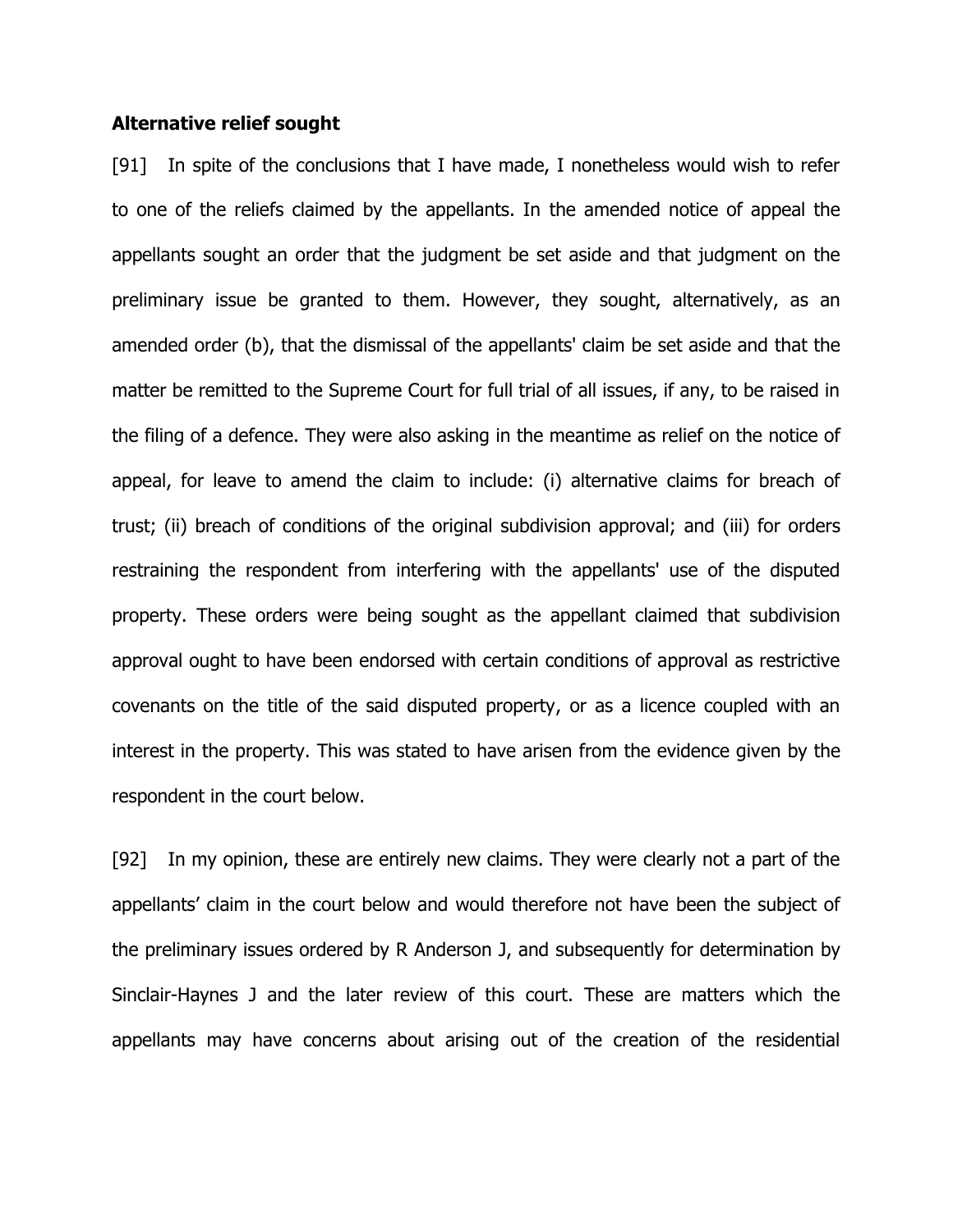scheme and the rights and obligations of the owners inter se, and with the developer cumulatively. Those issues, however, would have to be fully articulated and developed.

[93] On an examination of the claim form filed by the appellants herein, they only sought a declaration that they were entitled to the disputed area of 35.080 square meters in Kingswood, by way of adverse possession. There was no indication of any facts relevant to a claim for breach of trust, or breach of the conditions of the subdivision approval or otherwise. The judgment having been given on the claim as it existed, this application would be ineffectual. In any event, I would not have been minded without fuller information and documentation to have granted any amendment to the claim by way of relief on the notice of appeal at this time in the appeal.

[94] In the light of all of the above, in my view the appeal must be refused with costs to the respondent to be taxed if not agreed.

## **P WILLIAMS JA**

[95] I have read in draft the judgment of my sister Phillips JA and agree with her reasoning and conclusion. There is nothing I wish to add.

## **STRAW JA (AG)**

[96] I too have read the draft judgment of my sister Phillips JA and agree with her reasoning and conclusion. I have nothing to add.

### **PHILLIPS JA**

## **ORDER**

1. The appeal is dismissed.